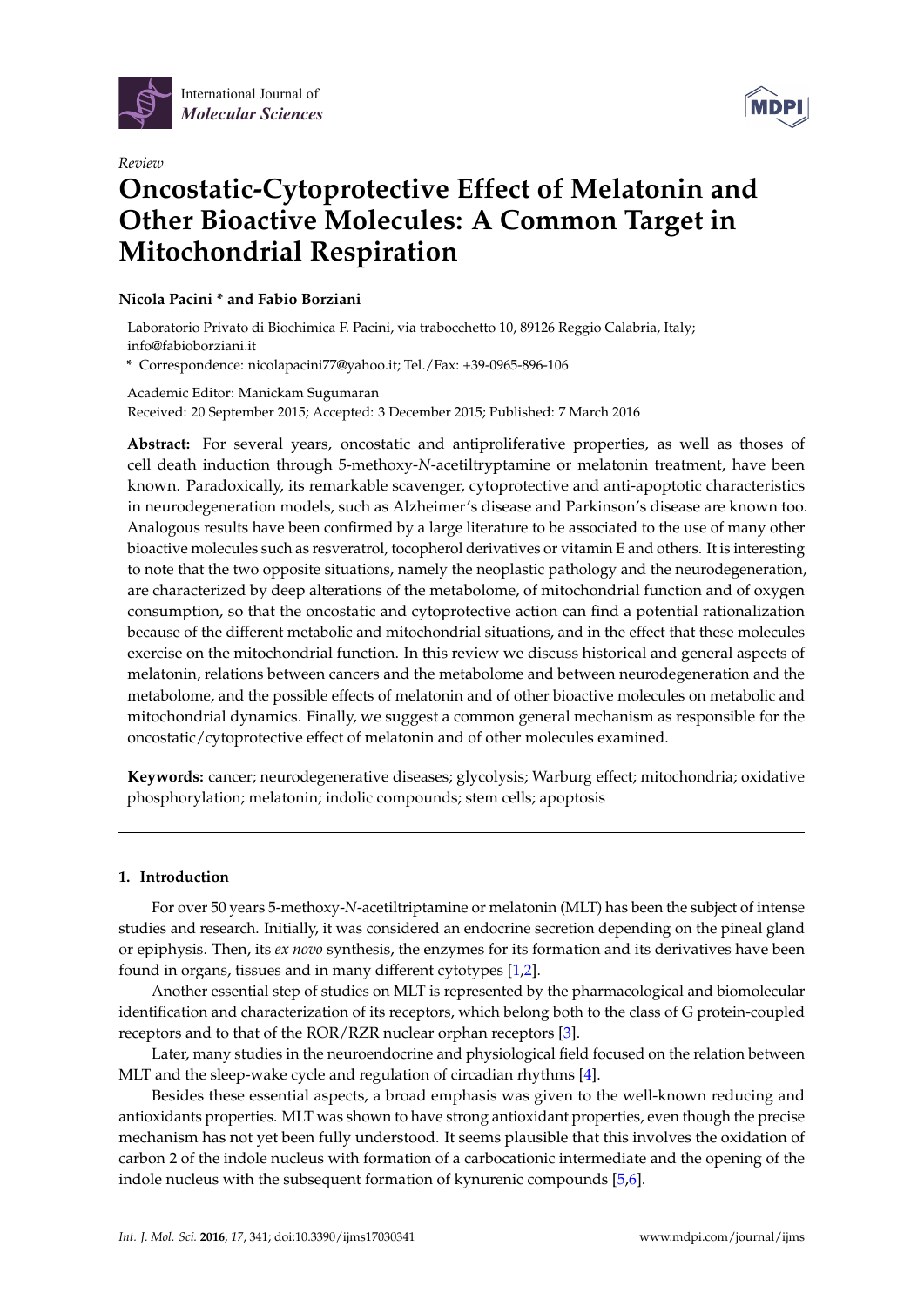The relationships between this indolamide and various membrane ion channels are also noteworthy, where MLT is active in interfering on various ionic currents [\[7–](#page-14-6)[9\]](#page-14-7). Besides a strictly physiological field, the action of ion channel modulator seems to be potentially important also in mediating its known oncostatic properties which will be discussed shortly [\[10\]](#page-15-0).

Moreover, in scenarios involving the research on MLT we cannot do without mentioning the phylogenetic aspects of this molecule and of the necessary enzymes for its synthesis. MLT is, in fact, widely expressed throughout the world of living organisms, from animals to plants, whether metazoans or non-metazoans [\[11–](#page-15-1)[15\]](#page-15-2). This suggests an important ancestral relationship of this indolamide with the physiology and the biochemistry of cells.

Perhaps, among all various aspects of the molecular dynamics inherent in the MLT, the most interesting aspect, and sometimes considered as a debate topic, is represented by its own oncostatic and anti-proliferative properties. For years the physiology of MLT coincided with that one of the pineal gland, and from a strictly historical point of view it is interesting to note that even before the discovery of the MLT, and of the elucidation of the molecular structure by Aaron Bunsen Lerner in 1958 [\[16\]](#page-15-3), several studies, in the twenties and forties of the last century, showed how the pinealectomy increased the ability of growth of a variety of tumors *in vivo* [\[17,](#page-15-4)[18\]](#page-15-5). In addition, between the twenties and fifties of the last century, before the isolation of MLT, various authors reported the beneficial effects of pineal extracts injection in neoplastic patients [\[19–](#page-15-6)[22\]](#page-15-7). Also, in 1957 a complex clinical-epidemiological work documented the relationship between the pineal calcification and breast cancer incidence [\[23\]](#page-15-8).

In 1963 Rodin confirmed, elucidating techniques, how the pinealectomy and partial pinealectomy enhanced remarkably the growth ability of Walker 256 carcinoma cells in Sprague-Dawley Rats [\[24\]](#page-15-9). We owe, then, to El-Domeiri and Das Gupta (1973) the validation through literature that just the lack of MLT was the main factor responsible for the effects of pinealectomy [\[25\]](#page-15-10).

Starr (1969) reported the first clinical work, performed in the period 1967–1969, on the simultaneous use of intravenous MLT at high doses in combination with adrenocorticotropic hormone (ACTH) in a group of patients affected with sarcomas of soft tissues [\[26\]](#page-15-11). It is interesting that Starr associated the ACTH with MLT: while it was known, for some time, that ACTH had an inhibitory action on the secretion of growth hormone (GH), for MLT a similar action had only just been hypothesized. The study of Starr confirmed, both for MLT and for ACTH, an important role in regulating the incretion of GH, and in addition it achieved encouraging results and some permanent remissions for long bouts [\[26,](#page-15-11)[27\]](#page-15-12).

Studies thereafter confirmed the MLT regulatory role on GH secretion, proving that it could antagonize serotonin at the hypothalamic level [\[28\]](#page-15-13). Still with respect to the relationships between MLT and GH, previous pineal studies had promoted this possibility [\[29,](#page-15-14)[30\]](#page-15-15). Therefore, the assumption gained ground that MLT has a modulatory effect on the secretion of various hormones including not only GH but also estradiol, lutropin, prolactin, *etc.*, with reference to mammary neoplasm.

Since early in 1973, Burns reported the first study on the possible anti-estrogenic effects of endovenous doses of MLT in women suffering from breast cancer [\[31\]](#page-15-16). Other scholars, independently, between the 1960s and the 1970s, utilized MLT in clinical oncology achieving encouraging results [\[26,](#page-15-11)[32,](#page-15-17)[33\]](#page-15-18). Since then, several other reports documented a potential use of MLT in clinical oncology.

It is interesting that, just as for the neoplastic diseases, even for the neurodegeneration some clinical trials were conducted, from as early as the end of the 1960s: for example, Antón-Tay *et al.* (1971) reported the beneficial effects of high doses up to 1.2  $g/24$  h of MLT for intravenous infusion, in people with severe epileptic and neurodegenerative conditions [\[34\]](#page-15-19), whilst already Papavasiliou *et al.* (1972) described the positive effects of MLT in Parkinson's disease (PD) [\[35\]](#page-15-20).

Moreover, starting from the late 1970s, thanks to progress in techniques of biochemistry and molecular biology, as well as in knowledge of cell biology, the oncostatic properties of MLT, of apoptosis induction, of autophagy or sometimes even of death by necrosis and/or aponecrosis, were several times confirmed and clarified in many neoplastic models both *in vitro* and *in vivo* [\[10](#page-15-0)[,36–](#page-16-0)[40\]](#page-16-1).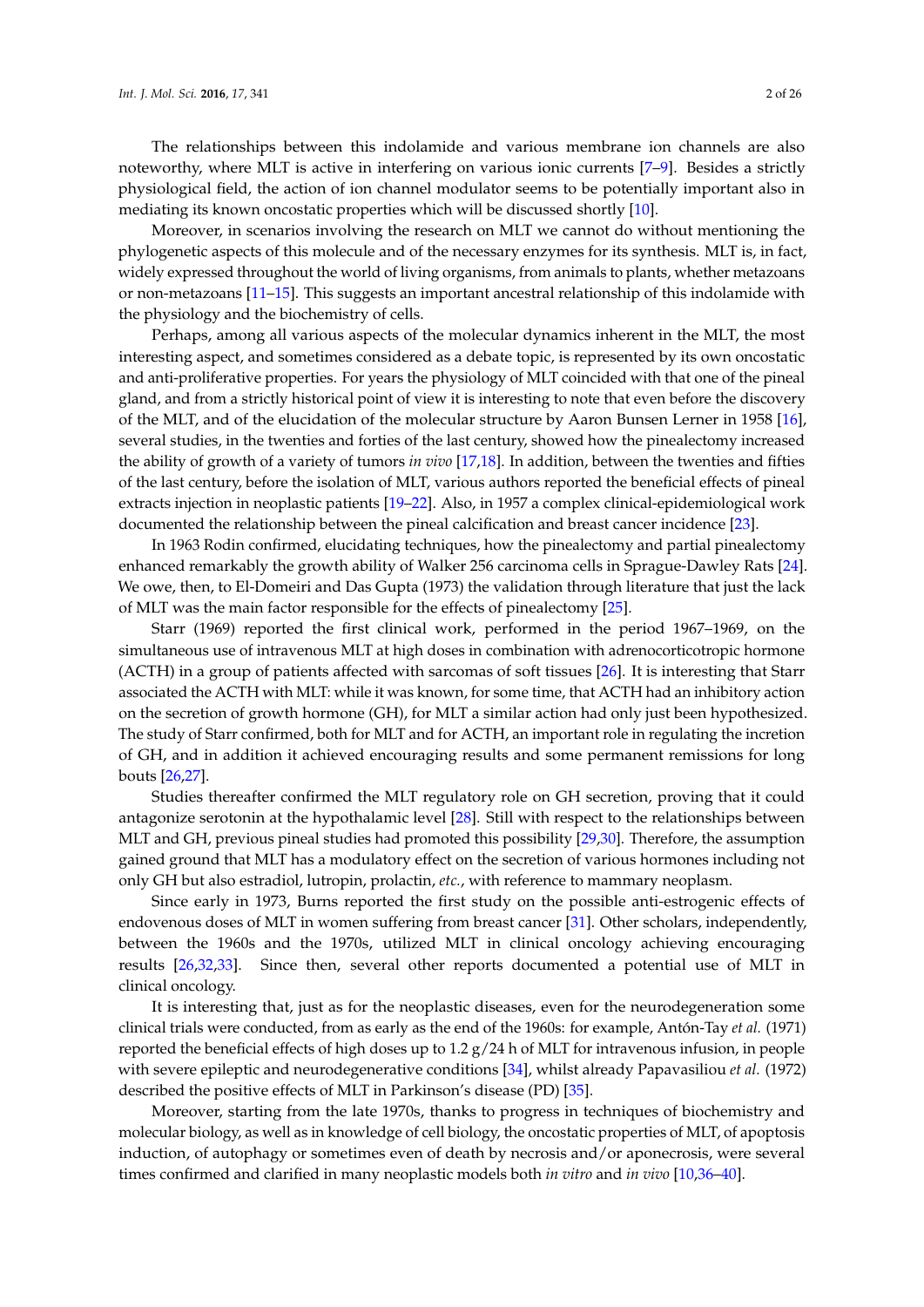# **2. Discussion**

Today, with regard to the clinical use of MLT, we should point out how the experiences accumulated so far, sometimes even of phase II, appear interesting and promising, though not yet considered conclusive, unfortunately because of the lack of large-scale randomized studies, the only means, in our opinion, which can settle this long-standing question [\[41](#page-16-2)[,42\]](#page-16-3). Another aspect, still much debated in oncology, is represented by the immune-stimulant and immune-modulating actions of MLT, which could exert an indirect beneficial effect through the modulation of several cytokines and autacoids [\[43\]](#page-16-4). Although at first glance you might think that MLT is a negative regulator of growth, in numerous studies this substance has been shown to reduce induction of apoptosis, both in neurodegenerative models, such as Alzheimer's disease (AD), and in models of ischemia/reperfusion [\[44](#page-16-5)[–46\]](#page-16-6).

This apparent dyscrasia, or better, this apparent biphasic aspect on the cell growth and on the regulation of signals of cell death, could represent a key aspect for a better new classification of potentials and actions of this biomolecule.

# *2.1. What Dosage of MLT?*

A new, and for us, important point of interest emerged in numerous independent studies, is represented by the dose/dependency, with regard to the selective toxic action of MLT at the expense of neoplastic cells. That is to say, at physiological/subphysiological doses, in some neoplasms but not in all, MLT showed an antiproliferative oncostatic effect, while other neoplasm, insensitive to MLT action at physiological or supraphysiological doses, at high and pharmacological doses show the establishment of MLT-induced cytotoxicity in neoplastic cells [\[47\]](#page-16-7).

It is in fact documented how the induction of cellular death in cancer cells is mostly active at pharmacological doses; this has been stressed in several cellular lines and *in vivo* [\[38](#page-16-8)[,39](#page-16-9)[,48,](#page-16-10)[49\]](#page-16-11). On the contrary, at low doses it can even improve the vitality in many cytotypes, also neoplastic, or appear totally inactive (or active only in some neoplastic forms); it can even exert only an oncostatic effect. In this regard there is interesting evidence in human, in particular with melanoma [\[50\]](#page-16-12).

Another important figure is the total absence of toxicity, at least as far as we know, also at very high doses, for example in healthy hepatocytes at very high doses, >3 mM until 10 mM, MLT exclusively shows a inhibition of healthy cell proliferation, without expressing cytotoxic effects. If in some large scale clinical trials the results, for example in patients with neoplastic disease, turned out to be discouraging or reduced, an important aspect of constructive critics of these studies could be represented by the dosage and by the pharmacokinetic aspects, on the other hand most *in vitro*/*vivo* studies indicate that only moderately high, or high doses could result in important oncostatic effects.

#### *2.2. Neoplasms, Metabolome and Cancer Stem Cells*

One of the most interesting and original features in the neoplastic process in biology, is relative to the definition of the cancer stem cell theory. This theory is fundamentally mutating the interpretative models of the cancer process [\[51](#page-16-13)[–55\]](#page-16-14).

It was highlighted that just the cancer stem cells (CSCs) subpopulation supports cancer growth and is responsible for chemoresistance [\[56](#page-16-15)[–58\]](#page-17-0). So, in the light of these results and of several other aspects, the stochastic monoclonal paradigm appears today strongly suspect.

Several independent data indicate that neoplastic tissue consists of a heterogeneous population of cells, including the CSCs that preside over self-renewing of the neoplasm. These are associated with various cells being differentiated, albeit in an altered and aberrant form, that make up the vast majority of the neoplastic parenchyma, to which are associated with a role not only of simple support and tropism, numerous stromal cells, such as fibroblasts, which play an extremely important role also in metabolic alterations [\[51–](#page-16-13)[55\]](#page-16-14). In parallel, a large number of studies provide a strong revaluation of the link between neoplastic cell and the metabolome [\[59](#page-17-1)[,60\]](#page-17-2).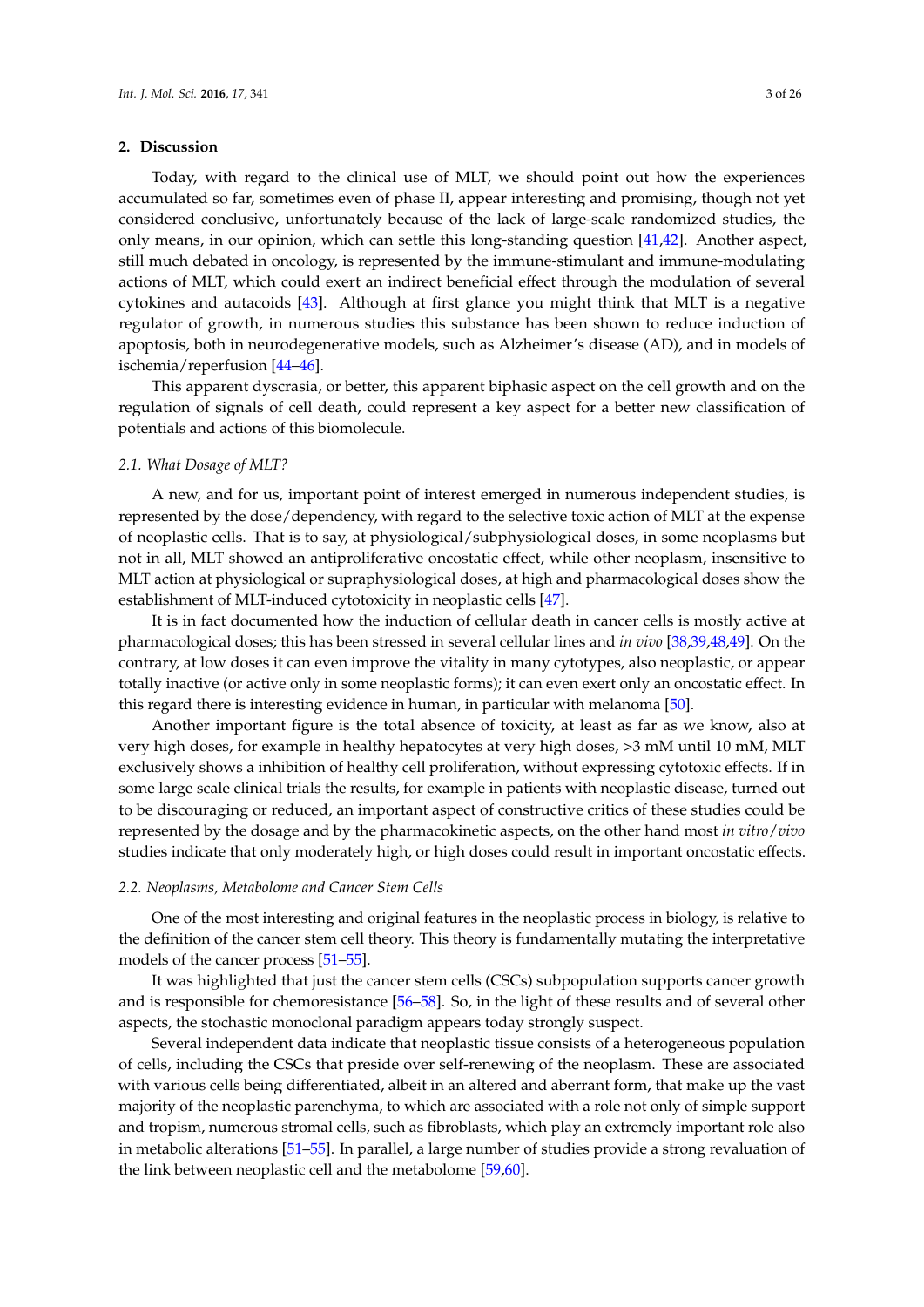The main model holding that the cancer cell relies strongly on glycolysis, with a high lactic acid production, the so-called Warburg effect, has been intensely studied. If Warburg and other scientists assumed that as a cause of the phenomenon there was the incapability of the mitochondrion to utilize oxygen opportunely [\[61](#page-17-3)[,62\]](#page-17-4), currently we understand how mitochondria of cancer cells possess a high oxygen consumption and a regular activity of the electron transport chain, which is often decoupled both by uncoupling proteins (UCPs) and by other mechanisms [\[63–](#page-17-5)[66\]](#page-17-6). From a large amount of data, it is also clear how the metabolome, in its own adaptable dynamism, may influence many genetic and epigenetic aspects [\[59](#page-17-1)[,67,](#page-17-7)[68\]](#page-17-8).

There is however a pivotal aspect that can open new perspectives in reference to undifferentiated cell state and metabolomics: totipotent, pluripotent, and the same adult stem cells (ASCs), have a metabolism that, although different in several details, is mostly comparable with the metabolism of the neoplastic cell. In the same way, in the process of reprogramming and induction of pluripotency, there is a metabolic reprogramming, in confirmation of the close interrelation between stem cell and metabolomics, showing and indicating that: for the transition from a differentiated to a dedifferentiated state, such as somatic cells *vs.* induced pluripotent stem cells (iPSCs), we necessarily assist to a metabolic change *vs.* a situation largely comparable to that of the cancer. And similarly an opposite situation in the transition from an undifferentiated state *vs.* a greater differentiation [\[69–](#page-17-9)[73\]](#page-17-10).

If we acknowledge that the neoplastic process is supported by CSCs, a side population that regulate self-renewal of the neoplastic cells, then a crucial question is portrayed by the source of the CSCs. If the CSCs originate from ASCs, then they have already a metabolism that demands the Warburg effect, which can lead to genetic instability and specific epigenetic patterns [\[71,](#page-17-11)[74](#page-17-12)[,75\]](#page-17-13).

If, conversely, it is acknowledged that the CSCs originate from a somatic cell reprogramming process, then these metabolic features represent a condition not subject to the cancer transformation, but necessary for the reprogramming. Conversely, independently of the path that leads to the origin of CSCs, an altered metabolic state can largely affect the anomalous self-renewing processes and the anomalous differentiation of the neoplastic parenchyma [\[76–](#page-17-14)[78\]](#page-17-15). Hence, based on an accurate analysis of the literature we created a model that describes how the onset of neoplastic process is linked to the simultaneous alteration of epigenetic patterns, of genetic stability and of the metabolome [\[59\]](#page-17-1).

Finally, it should be remembered that the metabolic state is important in regulating the metastatic processes and it could depict a drive towards the epithelium-mesenchymal transition (EMT) [\[79,](#page-17-16)[80\]](#page-17-17). Recent validations seem to corroborate this perspective on the EMT [\[81](#page-18-0)[,82\]](#page-18-1). Many of our concepts and the very idea of a link between metabolomics, epigenomics and genomics on the one hand, and self-renewal and CSCs on the other, have been topic of discussion for many authors [\[83–](#page-18-2)[92\]](#page-18-3). Moreover, several recent studies seem to confirm and to share many aspects of our model, including the importance of the relationship between ATP/ADP and EMT [\[81](#page-18-0)[,83](#page-18-2)[,93–](#page-18-4)[96\]](#page-18-5).

Some important authors interpreted our model as a reinterpretation of the concepts expressed by Warburg more than 100 years ago [\[97\]](#page-18-6). This interpretation is however erroneous; indeed, in our model, epigenetic, genetic and metabolic aspects are considered according to an integrated point of view; we also affirm that the metabolic alterations, typical of the neoplastic process, represent a necessary, but not a sufficient, concomitant cause in the genesis of tumors. That is a cooperative model, which states unambiguously that the triple simultaneous cooperative alteration among genetic, epigenetic and metabolic systems, drives the genesis of the neoplastic process. Also in our model, the mitochondrion is regarded as one of the main creators of the metabolic alterations and of the modifiers of transcription, not simply considering the absence of respiration, as postulated by the primary hypothesis of Warburg, but the more complex reality emerging from numerous studies. We have therefore also considered the UCP-mediated decoupling, in addition to multiple other aspects. Starting from the link between a proper aerobic metabolism and cellular differentiation, we ultimately present a model according to which the main metabolic alterations, affecting many epigenetic mechanisms and remodeling of nucleic acids (gene stability), are found on the stem segment of the neoplastic bulk. This model,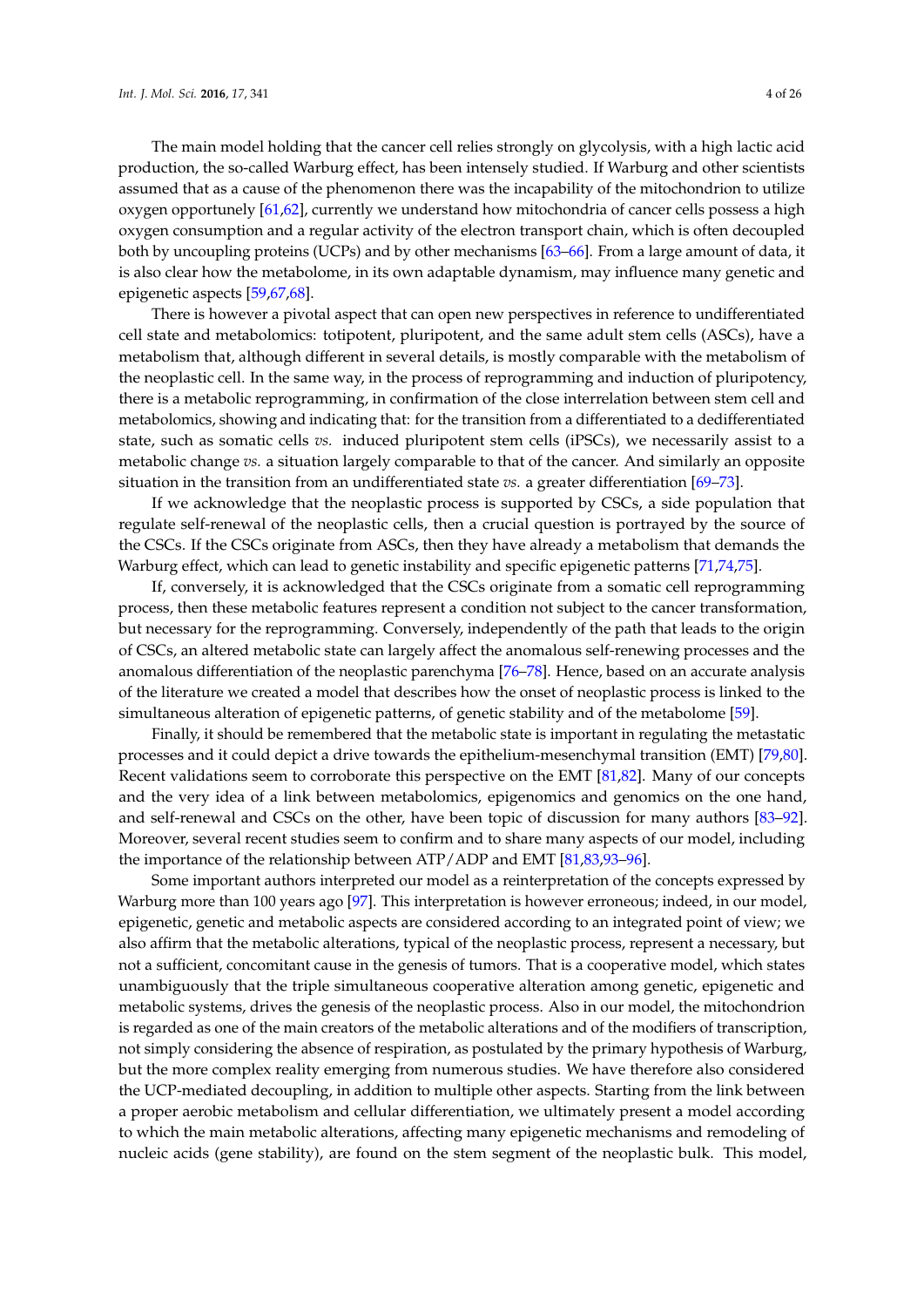based on the cooperative alteration of three systems, shows, particularly, an alteration of the stem compartment, and not of each neoplastic cell [\[92](#page-18-3)[,98](#page-18-7)[–103\]](#page-19-0).

We believe that the main cause of these metabolic alterations is the loss of the correct respiratory mechanism, however this does not recall the original Warburg paradigm about the total absence of respiration or about the inefficiency of the rate of  $O<sub>2</sub>$  consumption; but we believe that there is, as an essential mechanism, the decoupling and the alterations of respiratory complexes. Recent studies appear to confirm a vision of the problem in this regard, and confirm the close link between stem cells and metabolomics, and an increasing number of reports confirm a pivotal role of the metabolome in the genesis of tumors, and a close link between the stem state and the metabolome [\[83–](#page-18-2)[92\]](#page-18-3).

#### *2.3. Neoplasms and Mitochondria*

In studies *in vitro*, and *in vivo*, in anatomical and pathological findings, there is much evidence of significant alterations in the quantity of neoplastic mitochondria, in their morphology, in their biogenesis, in their function, as well as in all neoplastic mithocondrial respiratory complexes in comparison to healthy cells. This results in a strong reduction of ATP production through oxidative phosphorylation in favor of processes of phosphorylation at the substrate level, mainly both through glycolysis and glutamine metabolism [\[63–](#page-17-5)[65,](#page-17-18)[104](#page-19-1)[–108\]](#page-19-2).

As mentioned above, historically Warburg hypothesized in 1956 that originally the neoplastic process showed the inability on the part of the respiratory cytochromes to express a correct oxygen reduction, in other words, to use it properly [\[62\]](#page-17-4). However, this hypothesis had previously been contested by Lynen, who experimentally verified how often the consumption of oxygen and its reduction were still present in neoplastic cells [\[109\]](#page-19-3). About this we should also mention the memorable dispute between Warburg and Weinhaus, who also had observed a high oxygen consumption [\[110\]](#page-19-4).

It has been proven for many years now, and confirmed on several occasions, that mitochondria of neoplastic cells actually have a strong decoupling of the oxidative phosphorylation, that is of oxidation of phosphorylation. This is mediated by various decoupling proteins, particularly UCP2, but also by factors not yet fully identified. It equally acts as a decoupling condition, a strong transport of electrons through the electron transport chain, and in many findings, also an excessive oxygen consumption, compared with untransformed cells. On the other hand, the dry measure of oxygen consumption is not a good method for determining the proper production of ATP through the mitochondrial pathway [\[59](#page-17-1)[,63–](#page-17-5)[65](#page-17-18)[,107](#page-19-5)[,111](#page-19-6)[,112\]](#page-19-7): it is now clear that the mitochondrion, regardless of the production function of ATP, that is of the oxidative phosphorylation, performs several key functions, including the essential role of  $pO<sub>2</sub>$  sensor and regulator. In fact, it can generate local hypoxia and it can modulate the  $pO<sub>2</sub>$ , facts that could have also important implications for the survival of neoplastic cells. Moreover, the oxygen consumption and the generation of reactive oxygen species (ROS), and in particular hydrogen peroxide, play numerous roles in many pathways [\[113](#page-19-8)[–118\]](#page-19-9).

In neoplastic cells *in vitro*, *in vivo*, and in histopathological findings in clinical medicine, numerous variations in expression, in proper functioning and in the activity of all the main respiratory complexes, have been extensively documented. In particular, in many cancers there is a downregulation of the expression and activity of complex I, or the complex NADH-CoQ oxidoreductase, of complex II or succinate CoQ reductase, as well as of complex V or ATP synthase, while the situation is more heterogeneous for complex III or the complex of the coenzyme Q-cytochrome c reductase, which often, but not always, seems to be overexpressed in many neoplastic cells. Also this was confirmed *in vitro* and *in vivo* and in clinical findings [\[104,](#page-19-1)[119\]](#page-19-10).

In a refined study on genomics and proteomics Owens *et al.* showed that in a large number of human mammary tumors a strong decrease in expression of complexes I, II, IV and a high expression of some components of complex III is evident [\[120\]](#page-19-11). This structure is a protein complex of 248 kDa which includes 11 subunits of 10 gene products. The 11th subunit comprises the mitochondrial target sequence of the Rieske protein (RISP), and an iron-sulfur center essential for the electron transfer to cytochrome c. This gene product RISP is divided and inserted in the transmembrane domain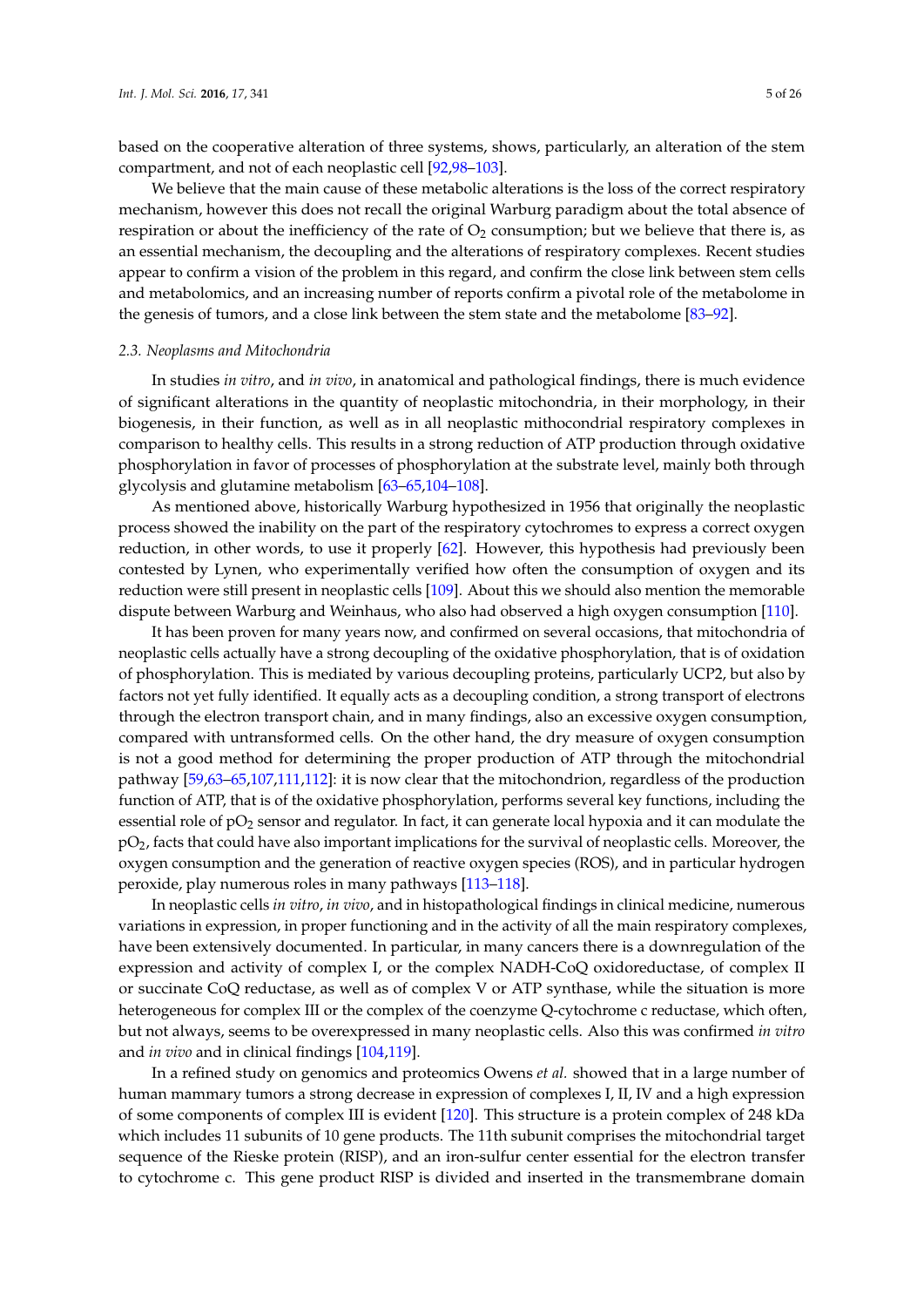of complex III. The overall results by Owens *et al.* indicate a strong and constant overexpression of ubiquinol-cytochrome c reductase, the product that encodes the protein of RISP, along with an overexpression of cytochrome b-c1 complex subunit 6 zipper sequence. These gene products are altered and overexpressed in a variety of malignancies, so these scholars have evaluated *in vitro*, in MCF7 cells and 143B osteosarcoma cells, effects of knock-down of RISP. This leads to a strong decrease in invasiveness and a reduction of the expression of NADPH oxidase (NOX), of which we have previously discussed, in particular the reduction of the expression of NOX2, NOX3, NOX4, NOX5, leaving unchanged the expression of NOX1. It is also important to consider that if on the one hand the invasiveness decreases, on the other hand the knock-down of RISP gives remarkable resistance to apoptosis; interestingly, even triple negative breast cancer cells had the same structure. Consistent with this work, many other reports suggest a pivotal role in the modulation of complex III and regulation of apoptosis.

At the level of this delicate complex, electrons from the reduced ubiquinone or ubiquinol are released. Ubiquinone plays a crucial role in the transport of electrons, receiving electrons from complex I, or the complex of NADH-CoQ oxidoreductase, from complex II or the complex of the succinate-CoQ reductase, from glycerol-3-phosphate dehydrogenase and other electron transfer flavoproteins. It is remarkable that exactly complex III, that, as mentioned above, is highly overexpressed in human cancers, and in particular the metabolism of ubiquinone that takes place therein, plays an essential role in regulating the expression of uncoupling proteins [\[121,](#page-19-12)[122\]](#page-20-0), to emphasize a possible mutual reinforcement, since, as already stressed, UCPs are abundantly expressed in cancer cells where they play an essential role [\[59](#page-17-1)[,63–](#page-17-5)[65,](#page-17-18)[107](#page-19-5)[,111](#page-19-6)[,112\]](#page-19-7). On the other hand, just the expression of UCP is fundamental in mediating also a response to the excess of glycolysis [\[121,](#page-19-12)[122\]](#page-20-0).

A similar situation was also documented for complex IV or cytochrome c oxidoreductase, which appears overexpressed in many pathologic findings and in many *in vitro* studies. This structure consists of 13 subunits, three of which are encoded by mtDNA and 10 at the nuclear level. The synthesis of two nuclear subunits, important for the function of the complex, seems to be under the direct control of the pO<sub>2</sub>: these subunits are the Vα and Vβ. Also, mutations in the mtDNA coding complex IV and their upregulation are associated with a high increase in malignancy and with a worse prognosis [\[117,](#page-19-13)[123\]](#page-20-1).

Complex III and its own activity, in coordination with complex I, also seem to play an essential role in the chemoreception of  $pO<sub>2</sub>$  and in the synthesis of the factor inducible from hypoxia or hypoxia-inducible factor (HIF-1α), that, as we know, is often invoked as a cause or contributory cause in the genesis of the Warburg effect. Several reports show a more complex and heterogeneous situation: the activity of these respiratory complexes appears not only essential in chemoreception of  $pO<sub>2</sub>$ , but also in the induction of a state of hypoxia related to the content of mtDNA. As shown by Prior S. *et al.*, a deregulated and abnormal mitochondrial function can induce a strong hypoxic state, regardless of the  $pO<sub>2</sub>$  in various models of breast and prostate cancer, inducing and maintaining through this mechanism the synthesis and stabilization of HIF-1 $\alpha$ , a phenomenon which is in accordance with other studies and previous data, and that, according to the group of Higuchi, is related to the concentration of the mtDNA [\[124\]](#page-20-2). However, even by means of these mechanisms the mitochondrion exerts an essential control on the intracellular oxygen pressure, on the synthesis and stabilization of factor HIF-1 and the genesis of the Warburg effect [\[113–](#page-19-8)[116\]](#page-19-14). The evidence suggests a complex and heterogeneous situation in which the mitochondrion and the activity of the respiratory complexes work, not only as acceptors and reducing agents of oxygen, but also as a complex and delicate rheostat that regulates  $pO<sub>2</sub>$ .

In recent years, numerous and independent validations also highlighted the pivotal role played by complex I and III in physiological and pathophysiological ROS production, and in particular of  $H<sub>2</sub>O<sub>2</sub>$ , a molecule that like NO, could play an important role as a cellular messenger and be involved in the processes of differentiation, apoptosis and in various physiological and physiopathological aspects. Similarly  $H_2O_2$  seems to be involved in the most important pathways associated with life-span and the cell cycle, such as the mammalian target of rapamycin mTOR pathway [\[125,](#page-20-3)[126\]](#page-20-4).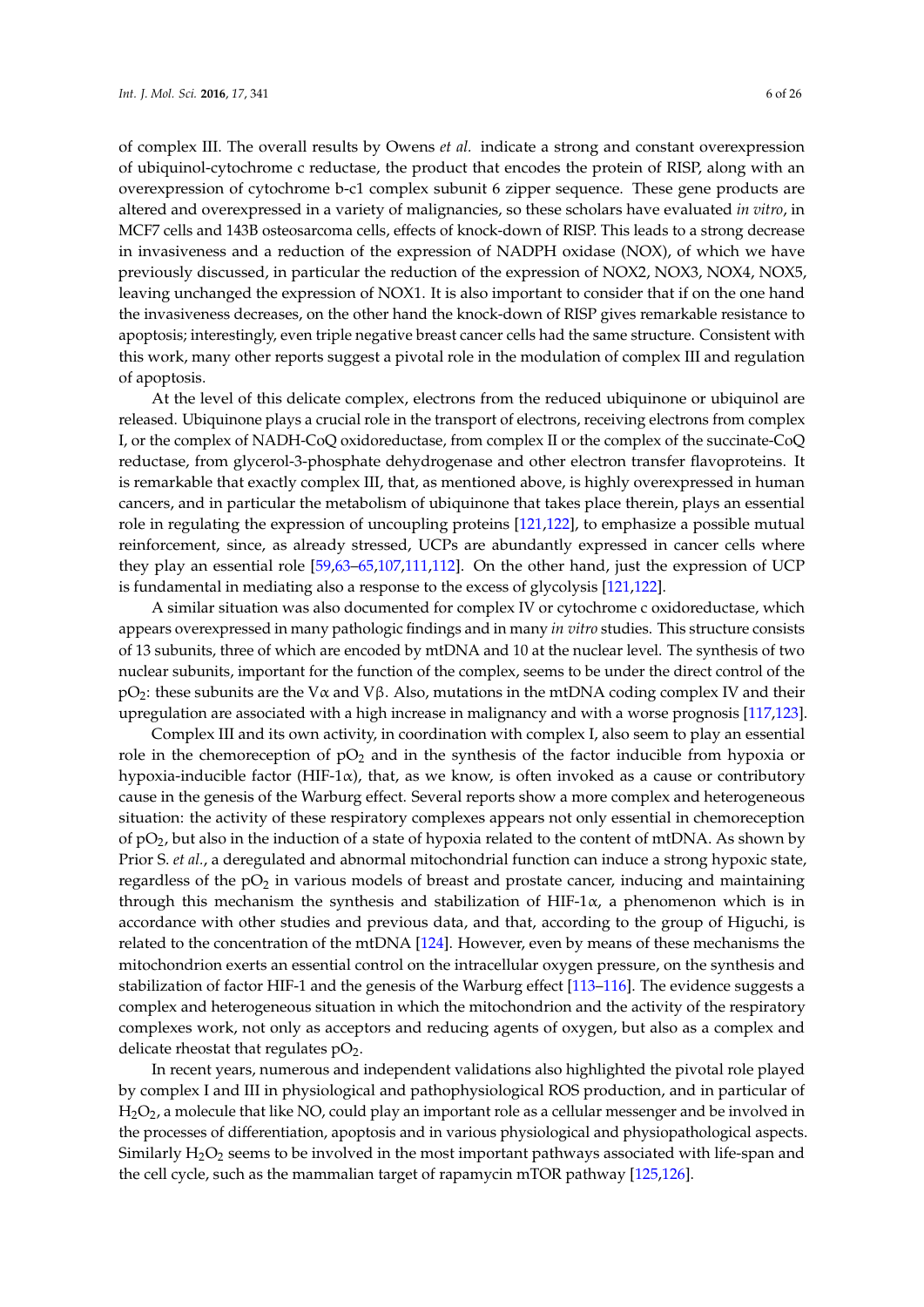As long known, the formation of superoxide anion is a direct function of  $pO<sub>2</sub>$  and of the amount of oxidizable substrates, according to the following kinetic formula:

$$
\frac{(d[superoxide])}{dt} = k[O_2][AH]
$$

in which, indeed, there is a direct proportional relationship among oxygen pressure  $(O_2)$ , presence of reducing substrates (AH such as NADH), and ROS production, indicating how enzymatic processes do not participate in the formation of the superoxide anion  $O_2$ <sup>-</sup>. In the presence of a stochastic process it was assumed that normally 1%–2% of the oxygen consumed is reduced to superoxide anion [\[127\]](#page-20-5).

On the other hand the very formation of ROS and the activity of manganese-dependent superoxide dismutase MnSOD represents a central link with the Warburg effect, and the genesis of many metabolic alterations. Just the delicate balance in the activity of MnSOD, and in the ROS formation, regulate many metabolic aspects: for example, as shown by (Xu *et al.*), in MnSOD-heterozygous knockout  $(Sod2^{+/-})$ , mice, there is an increase in ROS formation that leads to the activation of the peroxisome proliferator-activated receptor alpha (PPAR- $\alpha$ ), which induces the expression of uncoupling proteins (UCPs), which ultimately, through the PI3K/Akt/mTOR pathway, stimulates aerobic glycolysis [\[128\]](#page-20-6). Paradoxically, Hart P.C. *et al.* in breast tumors *in vitro* and *in vivo*, showed that it is just the upregulation of MnSOD, through an overproduction of  $H_2O_2$ , which modulates the action of AMP-activated kinase, stimulates the aerobic glycolysis and the so-called Warburg effect [\[129\]](#page-20-7). Actually, by a closer and more detailed analysis in literature, we see that just the level of ROS, of hypoxia generated and regulated at mitochondrial level, regulates and modulates the intensity of aerobic glycolysis [\[130–](#page-20-8)[132\]](#page-20-9). In other words there is a delicate balance among  $O_2$  consumption, ROS production, activity of respiratory complexes and genesis of Warburg effect.

Paradoxically, multiple and independent studies suggest that under conditions of hypoxia, or of reduced electron transport, the electron transport chain generates an overproduction of ROS, and in particular,  $H_2O_2$ , which seems to have an important role in the synthesis of HIF-1. In order to explain this paradoxical effect we have to consider the model proposed by Mitchell (1975) for the "Q-cycle": the inhibition of the site Qi, for example with antimycin A, is associated with a strong production of ROS [\[133\]](#page-20-10). In fact, blocking or perturbing the transfer of electrons from the semiquinone radical to Eme 555, we can see strong radical cascades, as the semiquinone radical may react with other cellular structures. At this level, the production of ROS is extremely harmful for the mitochondrial structures, but also for the whole cell, where it can come out through the voltage-dependent anion channel [\[134\]](#page-20-11).

#### *2.4. Apoptosis, Aponecrosis and Necrosis: A Common Denominator*

It is now almost 43 years since Kerr *et al.* coined, in a historical article, the term apoptosis to describe the morphology of a defined program of cellular death, as opposed to the classical morphological picture of death by necrosis [\[135\]](#page-20-12). Since then, numerous biochemical and functional studies have clarified and elucidated many mechanisms governing the fine regulation of apoptosis [\[136–](#page-20-13)[139\]](#page-20-14).

Numerous essays and monographs define apoptosis as a synonym of "programmed cellular death". This phenomenon is not yet comparable to the apoptotic process in its entirety, that is to the programmed cellular death that was already well known to the morphologists of the nineteenth century, who had well studied the reabsorption of embryonic anlages during homogenesis and the physiological endometrial remodeling in menstrual periods.

For example, in the nematode *Caenorhabditis elegans*, which during its development loses 131 of its 1090 somatic cells, specific inhibitors of caspases, that block apoptosis, do not prevent cellular death of these cells, which, on the contrary, undergo death by necrosis. These and other findings suggest that apoptosis represents an adjusted mechanism of cellular death, but that it does not mean programmed cellular death. This type of cellular death has been defined as "cellular suicide" and "programmed cell death". Paradoxically, in the early 1990s, it was identified in unicellular organisms such as the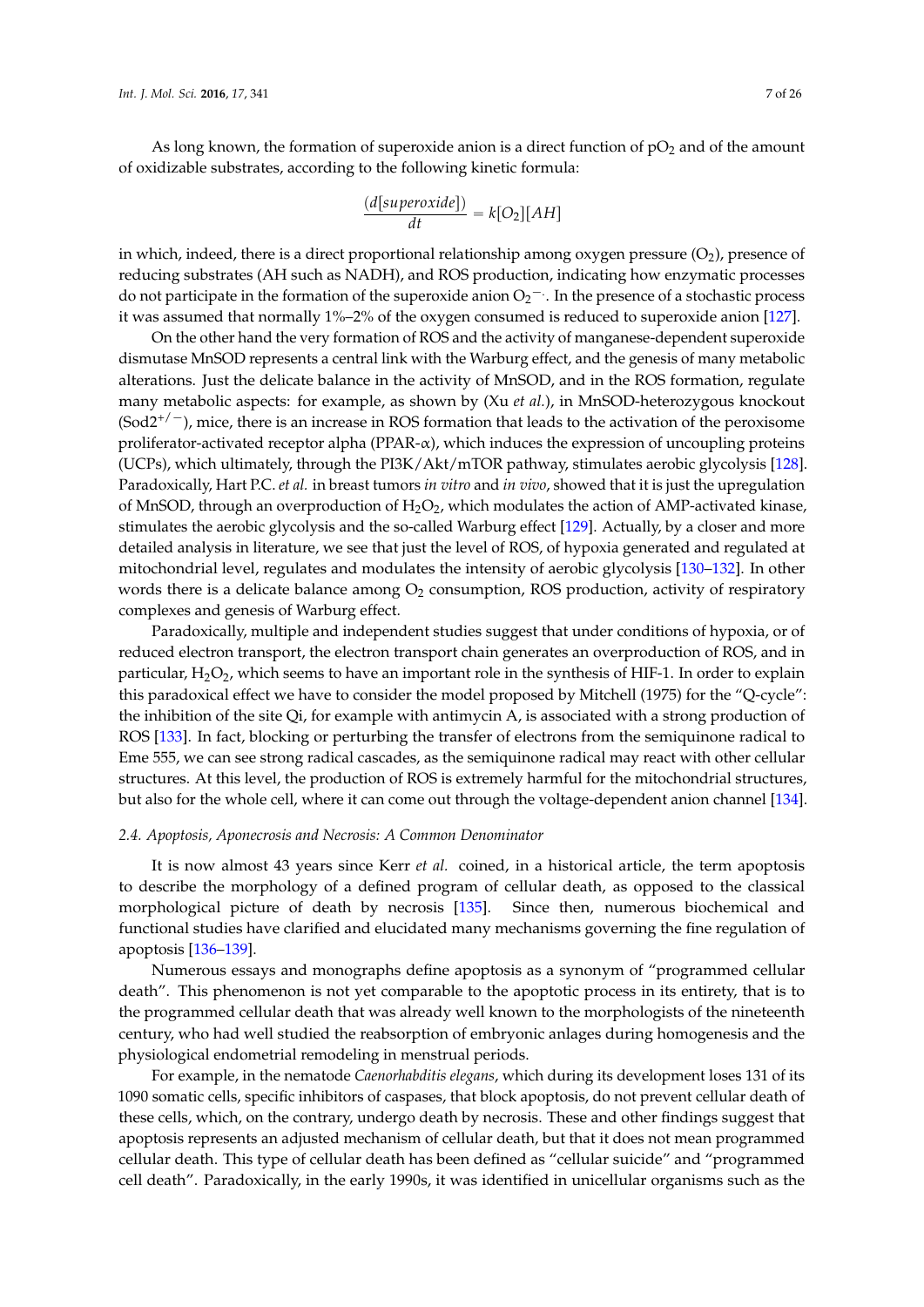low ATP reserves. This is associated with a low level of apoptosis, where, once the plateau of a colony is reached, oxidative phosphorylation and the reduction of metabolism through the glycolytic pathway, with a percentage recovery greater than the apoptotic process is resumed [\[141\]](#page-20-16). In this sense we can speak perhaps of homeostasis in the number of the elements of a population, or the problem of the common good. Both apoptosis and necrosis, however, have many things in common represented by the loss of mitochondrial homeostasis, by the efflux  $K^+$  ions across the cellular membrane, by various perturbations of ionic homeostasis and of mitochondrial permeability [\[142,](#page-20-17)[143\]](#page-20-18).

So, if on the one hand apoptosis has been historically opposed to necrosis, a process organized and finely regulated, on the other hand today much evidence suggests that the necrosis itself, according to stimuli that cause it, as well as the intensity of these, can partly represent a phenomenon much less chaotic than what we have believed to date. Since numerous intermediate situations have been described, ranging from apoptosis to necrosis and including aponecrosis, it is preferable to speak of "cellular death", a more inclusive term.

Apoptosis is a finely regulated process and controlled by various proteins: in the intrinsic pathway of apoptosis a pivotal role is played by the release of cytochrome c from the inner mitochondrial membrane to the cytoplasm, where binding to proteins APAF-1 and to caspase-9, it forms the apoptosome, which, through the activity of ATP hydrolysis, activates the apoptotic process, with the activation of caspase-3. From the inner mitochondrial membrane other proapoptotic factors are also released, such as apoptosis inducing factor, a nuclear DNAase and the protein diablo, which inhibits other antiapoptotic cytoplasmic factors. The regulation of these processes is tightly controlled by the genes of the BCL-2 family, and by their homologs. Initially, the founder of this BCL-2 family was identified as an anti-apoptotic factor in leukemia and lymphoma cells. Subsequent studies showed also other members of this family, with a high sequence homology with proapoptotic activity, such as BAX and BAK. BCL-2 expresses its own anti-apoptotic function by forming heterodimers of BCL-2-BAX, consisting of the interaction of N terminals BH1, BH2, and BH4. The link between BCL-2 and BAX prevents the formation of homodimers of BAX, that activate the complex of mitochondrial permeability and the release of cytochrome c by facilitating the initiation of the apoptotic process. There is therefore a delicate balance in the relationship between BAX and BCL-2. In the formation of the mitochondrial permeability pore a pivotal role is also played by the voltage-dependent anion channel and the adenine nucleotide translocator, as well as the rising of levels of  $[Ca^{2+}]_i$ . BCL-2 is found primarily in the intermembrane mitochondrial space, in the nucleus and endoplasmic reticulum [\[138](#page-20-19)[,144–](#page-21-0)[147\]](#page-21-1).

Several reports have suggested an activity of BCL-2 in the regulation of oxide-reductive homeostasis and as a possible free radical scavenger; however, more detailed studies showed a dualistic role of BCL-2 in the regulation of ROS levels. More precisely BCL-2, in absence of oxidative stress, seems to bind the Vα subunits of the cytochrome c oxidoreductase or complex IV and to facilitate its transfer to the inner membrane, as well as the proper assembling of the complex, causing an increase of ROS and of oxigen consumption, effects in part mediated by the interaction of BCL-2 with the Rac1 GTPase of the Rho-kinase family. The resulting generation of ROS has then important effects at various levels. Inversely, in basal conditions of oxidative stress, BCL-2 seems to inhibit the transfer of the COX Vα complex and reduce its function. It also seems to be extensively involved in moving abundant reserves of reduced glutathione to mitochondrial structures. Another important fact is represented by the link among respiratory activity, considered as respiratory consumption, activity of all the respiratory complexes, and expression of BCL-2, which is largely influenced by these parameters: in fact, in many cellular models the blocking or perturbation of the electron transport chain, or the reduction of its activity, is associated with a reduced expression of BCL-2, increased expression of BAX and cellular death [\[117,](#page-19-13)[123\]](#page-20-1).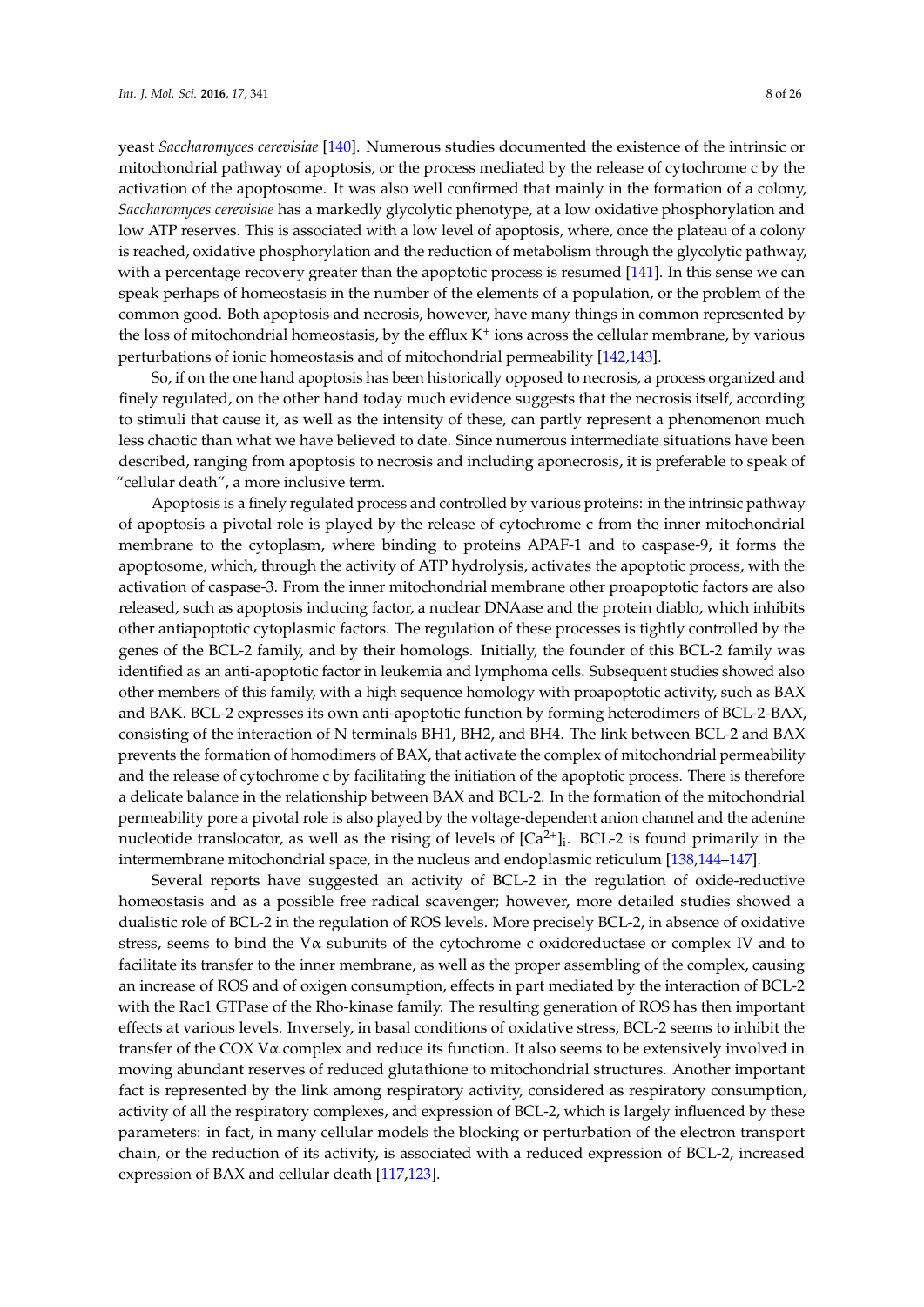# *2.5. Melatonin and Mitochondria: A Developmental Liaison?*

Various evidence suggests that the mitochondrion is the main focus of the action of MLT: enzymes *N*-acetyltransferase and hydroxyindole-*O*-methyltransferase are present in the mitochondrion, and this essential sub-cellular organelle is the site of synthesis of MLT itself, aspects of which can also be found in chloroplasts. It was thus suggested, in consideration of its reducing characteristics, that MLT is ubiquitous and present in these organelles as a natural non-enzymatic defense mechanism in respect of oxygen-mediated toxicity [\[148\]](#page-21-2).

A variety of independent studies have now clearly shown that MLT, in *in vitro* and *in vivo* models of neurodegeneration, such as AD and PD, as well as in models of ischemia-reperfusion or in liver damage induced by various agents, decreases the rate of apoptosis, to prevent the formation of the mitochondrial transition pore, to stabilize and maintain the mitochondrial membrane potential and prevent the release of cytochrome c [\[44,](#page-16-5)[149–](#page-21-3)[151\]](#page-21-4).

On the contrary, in numerous neoplastic models it induced cellular death, in a dose-dependent way, often showing not only morphological structures of apoptosis, but also of aponecrosis and violent ROS-mediated cellular death (necrosis), accompanied by destruction of mitochondrial structures and by the loss of any respiratory process. Analyzing all the literature, this effect appears also dose dependent [\[10,](#page-15-0)[48,](#page-16-10)[49,](#page-16-11)[152](#page-21-5)[–157\]](#page-21-6). This discrepancy, about the action of MLT on untransformed cells, compared with neoplastic ones, could represent the true fundamental matter, with regard to its action and to links with the mitochondrion.

In isolated mitochondria, in cells and *in vivo* models, MLT acts directly on the enzymatic activity of respiratory complexes I and IV, greatly improving their function, and antagonizing its toxicity induced by rotenone (inhibitor of complex I) and 1-methyl-4-phenylpyridinium. Globally, MLT exerts a stabilizing action of the mitochondrial membrane potential, decreasing the consumption of oxygen, reducing phase 3 mitochondrial respiration, modulating the respiratory control index (ICR =  $\frac{V_3}{V_1}$  $\frac{v_3}{V_4}$ ), and interfering also on entry of reducing substrates in the Krebs cycle [\[158](#page-21-7)[–166\]](#page-22-0). Still with regard to the relationship between MLT and respiratory complexes it should be noted how it inhibited, in various models, the toxicity induced by doxorubicin and other anthraquinones, which, as we know, perturb the mitochondrial chain complex I, functioning as electron donors [\[167\]](#page-22-1).

In brief, an extensive literature provides evidence that MLT improves mitochondrial function, stabilizes the electron transfer complexes I and IV and prevents electron leakage [\[168\]](#page-22-2). In particular, its effect, particularly in models of ischemia-reperfusion, seems to be mediated by a decrease in the consumption of oxygen, a prevention of electron leakage and an overall improvement in the efficiency of oxidative phosphorylation [\[150,](#page-21-8)[169\]](#page-22-3). Also, MLT could participate directly in the reduction of NAD<sup>+</sup>, increasing the stock of NADH and the electron transfer [\[170\]](#page-22-4), as well as it could participate in the gene modulation of the expression of various respiratory complexes [\[171\]](#page-22-5). Paradoxically, although it improved the toxicity induced by excessive ROS and by anthraquinone-chemotherapy, such as doxorubicin, in neoplastic cells it seems to potentiate the cytotoxicity of ROS and doxorubicin [\[154](#page-21-9)[,172\]](#page-22-6), as already expressed inducing cellular death through the formation of ROS.

Evidence suggested a direct link of MLT with respiratory complexes: some of its effects on mitochondria are not in fact receptor-mediated. Its own direct link with the cytochrome c oxidoreductase or complex IV, which *in vitro* oxidizes MLT with formation of 2-hydroxy-MLT was also suggested. From this and other evidence described above, a direct action of MLT against respiratory complexes and mitochondrial structures is evident [\[168](#page-22-2)[,173\]](#page-22-7).

Reports suggested a special relation between MLT and complex III of the respiratory chain: in this regard, the studies effected by Zhang *et al.* (2011), Zhang *et al.* (2011) and Fu *et al.* (2013) were very interesting, showing that in glomerular mesangial cells MLT, at pharmacological doses, as well as already documented in other studies, induces a large production of ROS and that the inhibition of complex I of the respiratory chain via rodanone has no effect on the production of ROS induced by MLT [\[174](#page-22-8)[–176\]](#page-22-9). The inhibition by means of myxothiazol, which binds the site Qo, reduces this effect,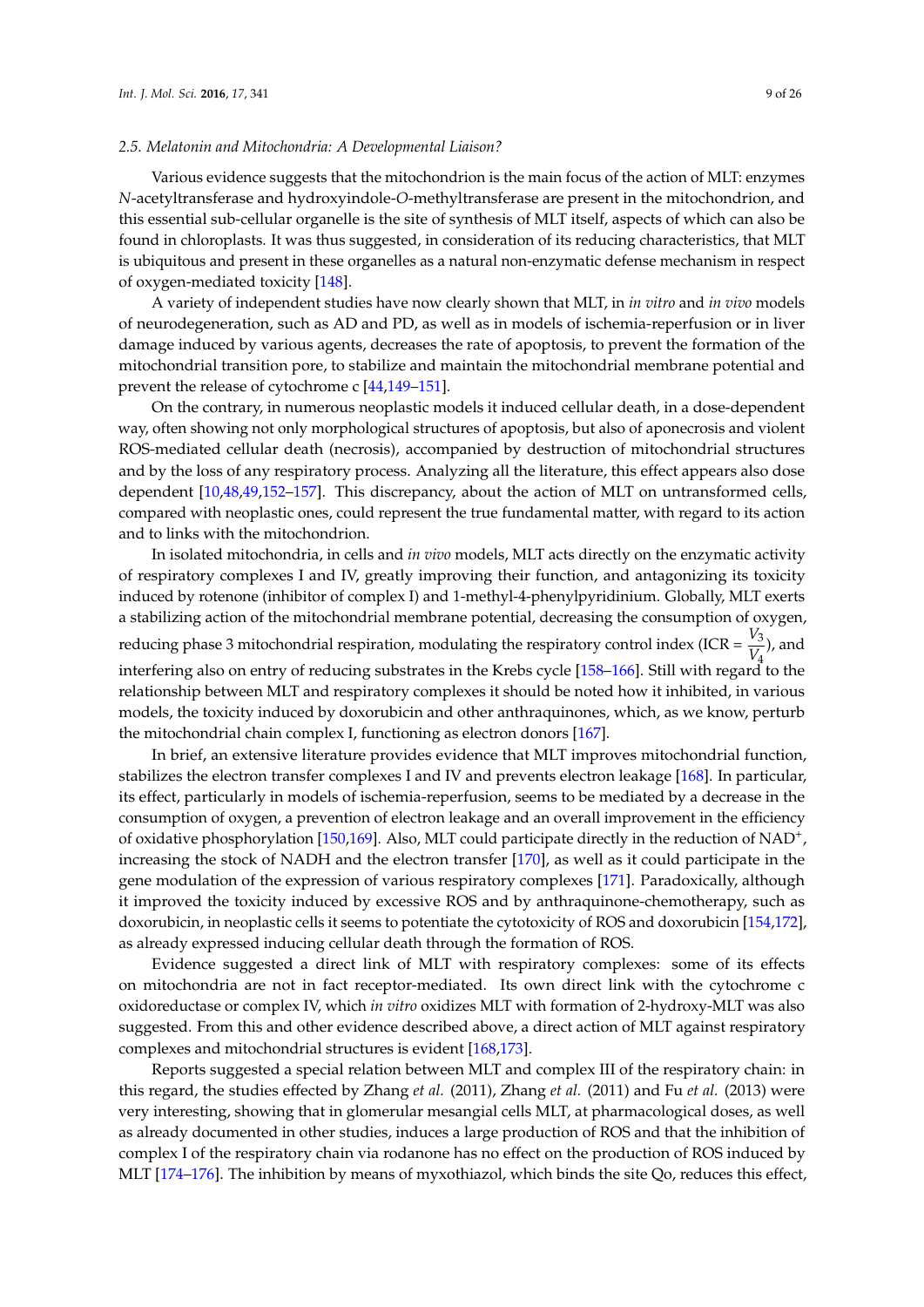while the antimycin A, which is a powerful inhibitor which binds the side Qi or Qn of complex III, inhibited completely the formation of ROS induced by MLT, data also confirmed in leukemic cells by Perdomo *et al.* (2013), where the ROS-induced cell death was abolished by Antimycin A [\[157\]](#page-21-6).

Another interesting aspect pointed out by the study of these researchers is that during the generation of ROS, MLT does not seem to actively participate in the oxido-reductive process, and it is not even subject to ossidation, globally suggesting that MLT may bind the site Qi of complex III, or site of antimycin A, and can perform some modulating activity, or even could be defined as an allosteric modulator of the enzyme [\[174–](#page-22-8)[176\]](#page-22-9). Subsequently, the same researchers developed a fluorescence method for the evaluation of the enzymatic complex III, based on the link between MLT and the same complex III [\[176\]](#page-22-9). It is interesting to observe that the presence of the methoxy group in position 5' of the indole ring is essential, as well as its aromaticity, where hydrogenation in 3' completely inactivates this effect. Also the ethylamidic chain is important, where the indole derivative 5' methylated, devoid of the chain in 3', is active but much less active in inducing this effect.

The measurement of activity of the electron transport chain, or more precisely the oxidation of 2',7'-dichlorodihydrofluorescein, promoted by MLT and strongly inhibited by antimycin A, was much more evident in cancer cells than in non-neoplastic cells, confirming what was already expressed in the literature on the relationship between electron transport and oxygen consumption in neoplastic cells.

According to Zhang *et al.* (2011), in an *in vivo* model of renal injury induced by diabetes in mice db/db, where in kidney cells we would have been expected a strong production of ROS induced melatonin, surprisingly MLT has not induced ROS production [\[175\]](#page-22-10). A careful analysis revealed that this effect was caused by the high downregulation of complexes III and I, suggesting that MLT action is not unique and constant, but is rather in relation to metabolic conditions, such as the expression of various respiratory complexes, the speed of electron flow through the electron transport chain and oxygen consumption. In this sense it must also be considered that MLT, in prolactinoma cells, under the stimulating action of 17β-estradiol, which is known to upregulate the expression of all the respiratory complexes and particularly of III, showed a marked dose-dependent inhibition, not only on complex III but also I and IV, with greater effects on III and an induction of ROS mediated cellular death, with loss of mitochondrial function [\[177\]](#page-22-11). In this regard, also the confirming results reported *in vivo* by Acuña-Castroviejo *et al.* (2012) are significant [\[178\]](#page-22-12).

Analyzing the activity of other indole compounds and their Structure Activity Relationship (SAR) it is not surprisingly a possible action of MLT on complex III: in particular, Tutton and Barkla (1977) demonstrated, in a model of colon cancer, the cytotoxicity induced by an indole derivative, the 5,6-dihydroxytryptamine (5,6-DHT) [\[179\]](#page-22-13). This indole molecule induces in this cell model a framework of necrosis, and the destruction of mitochondrial structures, without inducing an excessive toxicity in healthy epithelial cells.

This substance, which seems to have remarkable structural similarities with MLT, and yet more with 6-hydroxymelatonin (6-OHM), the main MLT catabolic derived, 5,6-DHT, has been extensively studied and abandoned because at high doses it exerts a neurotoxic activity. However, a great deal of studies *in vitro*, *in vivo* and on isolated mitochondria, through polarographic techniques, have shown that 5,6-DHT induces an increased production of ROS mediated through a strong stimulation of complex III: this effect is experimentally reversible with antimycin A and it is connected to the binding of this indole molecule with the Qi site of complex III [\[180](#page-22-14)[–182\]](#page-22-15).

In the classical model MCF-7, Shellard S.A. *et al.* (1989) tested the efficacy and potency in inducing cell death of 5,6-DHT, of 6-OHM and of MLT, highlighting an increasing toxicity in the order MLT < 6-OHM < 5,6-DHT [\[183\]](#page-23-0). A strong pro-oxidant and cytotoxic action with formation of  $H_2O_2$ by 6-OHM, similarly to 5,6-DHT, has also been highlighted in human leukemia cells HL-60, in which exactly 6-OHM induces cellular death and DNA damage, while in HP100 leukemia cells, resistant to  $H_2O_2$ -induced cytotoxicity, it is without effect [\[184\]](#page-23-1).

6-OHM is highly unstable and ultimately the isoform CYP1A2 of the cytochrome P450, which exactly catalyzes hydroxylation at position 6' of MLT, is strongly upregulated in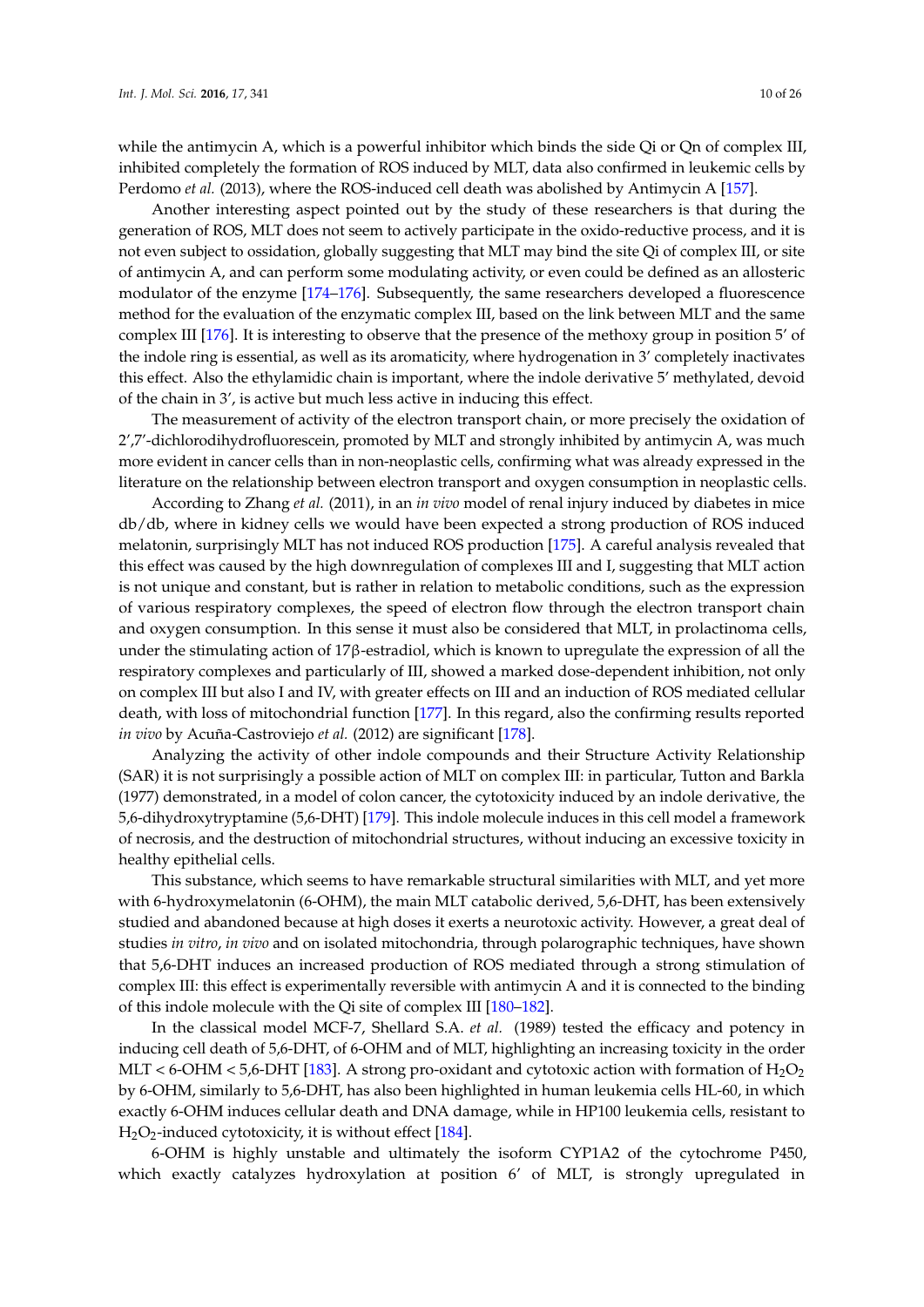many human cancers, such as breast cancer and not only, where you can have a rate of expression greater than 200-fold compared to healthy tissue [\[185](#page-23-2)[,186\]](#page-23-3). At the same time, the formation of 5,6-dihydroxy-*N*-acetyltryptamine and other derivatives structurally similar, such as 5-methoxytryptamine and *N*-acetylserotonin (NAS), is quite possible and in some ways evident [\[187–](#page-23-4)[193\]](#page-23-5). On the one hand it strongly suggests an effect like-5,6-DHT for 6-OHM and MLT; on the other hand, the formation of 5,6-dihydroxy-*N*-acetyltryptamine is also likely. This suggests that minor fractions of these metabolites may have an important role. 200-fold compared to healthy tissue [185,186]. At the same time, the formation of

In Figure [1,](#page-10-0) Tables [1](#page-11-0) and [2](#page-11-1) some common characteristics of MLT, of 6-OHM and 5,6-DHT showing how these molecules exhibit strong structural and functional similarities, are highlighted.

<span id="page-10-0"></span>

**Figure 1.** 3D molecular structures of melatonin (MLT), of 6-hydroxymelatonin (6-OHM), and of **Figure 1.** 3D molecular structures of melatonin (MLT), of 6-hydroxymelatonin (6-OHM), and of 5,6-dihydroxytryptamine (5,6-DHT). (**A**) 3D molecular structure to note the distances between 2 5,6-dihydroxytryptamine (5,6-DHT). (**A**) 3D molecular structure to note the distances between 2 oxygen oxygen atoms of 6-OHM and 2 phenolic hydroxyls of 5,6-DHT, respectively 2.77 and 2.82 Ångström (**B**) Frontier orbitals: HUMO (highest occupied molecular orbital); (**C**) Frontier orbitals: LUMO (lowest unoccupied molecular orbital); (D) Electrostatic Potential Surfaces (ESP). The geometry of the systems has been optimized considering the semi-empirical molecular orbital theory at the level of AM1 (Austin Model 1) and the electronic properties of the systems have been calculated by *ab initio* Restricted Hartree-Fock). ArgusLab 4.0.1 software (Mark Thompson and Planaria Software LLC, 2004) was used. atoms of 6-OHM and 2 phenolic hydroxyls of 5,6-DHT, respectively 2.77 and 2.82 Ångström (Å);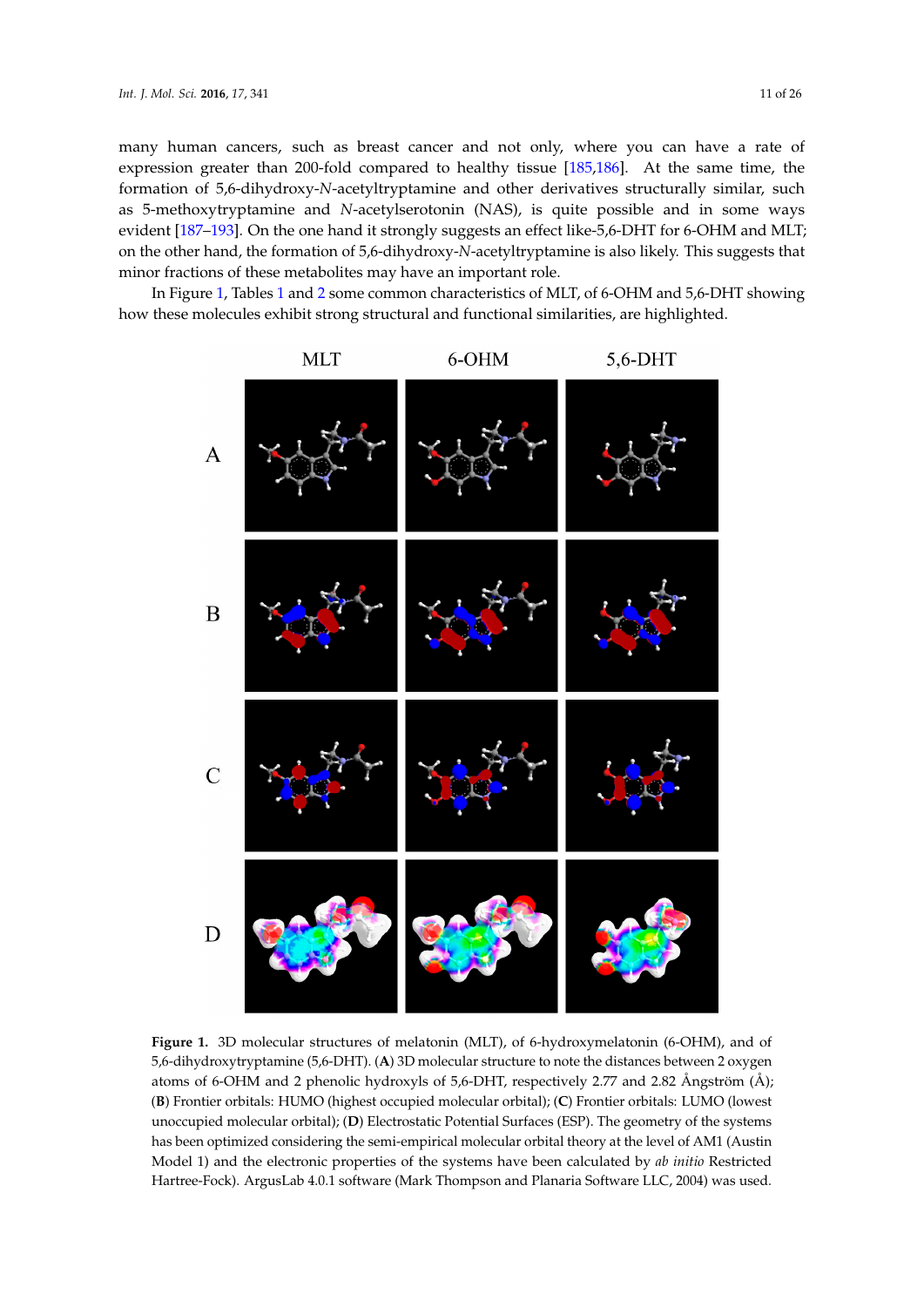<span id="page-11-0"></span>**Table 1.** Values of the heat of formation and the self-consistent field energy for MLT, 6-OHM and 5,6-DHT.

| Molecule                     | <b>MLT</b>            | 6-OHM                 | 5.6-DHT               |
|------------------------------|-----------------------|-----------------------|-----------------------|
| Heat of formation            | $-31.8208$ kcal/mol   | -77.0263 kcal/mol     | -28.3233 kcal/mol     |
| self-consistent field energy | -67,768.8155 kcal/mol | -75,162.8503 kcal/mol | -57,634.9772 kcal/mol |

<span id="page-11-1"></span>**Table 2.** Some properties of the molecules. The data are taken from ADC/Chemsketch log P plugin (Advanced Chemistry Development, Inc., Toronto, Canada) and The PubChem Project. USA: National Center for Biotechnology Information.

| Molecule                     | Serotonin | N-Acetylserotonin MLT | 6-OHM | 5.6-DHT |
|------------------------------|-----------|-----------------------|-------|---------|
| XLogP3                       |           |                       | 0.85  | $-0.1$  |
| Hydrogen bond donor count    |           |                       |       |         |
| Hydrogen bond acceptor count |           |                       |       |         |

The data reported are in agreement with what has already been observed by Erkoç *et al.* (2002) regarding MLT and 6-OHM [\[194\]](#page-23-6).

# *2.6. MLT and HIF-1*α*, Hypoxia-Reoxygenation*

Certainly MLT may affect important relationships between metabolomics and neoplasms through multiple mechanisms such as a downregulation of hypoxia inducible factor HIF-1 $\alpha$ , a fact now documented for a long time and through independent studies [\[195](#page-23-7)[–199\]](#page-23-8). On the other hand, the synthesis, the stabilization and activation of the factor HIF-1 $\alpha$  are regulated through the formation of ROS and particularly of  $H_2O_2$ . It has often been hypothesized that just one of these non-specific scavenger activities can play a very important role in the regulation of the synthesis and stabilization of the HIF-1 $\alpha$  factor. However, the dynamics of the relationship between HIF-1 $\alpha$  and MLT may be more complex and articulated, as the regulation of HIF-1 $\alpha$  is under the control of complex III [\[113](#page-19-8)[–116\]](#page-19-14).

On the other hand there are close relations between  $pO<sub>2</sub>$  and MLT: for example, in a line of human syncytiotrophoblasts, MLT turned out to be useful and active through various pathways in modulating and antagonizing the damage from hypoxia-reoxygenation. However, in the transformed counterpart, namely in the choriocarcinoma cell line, MLT induces apoptosis mediated by the induction of the transition pore and by the loss of mitochondrial function [\[200\]](#page-23-9). Possible relations between MLT and pO<sup>2</sup> were also investigated and analyzed in invertebrates, such as for example in *Triturus carnifex*, where it seems to mediate a prompt response to hypoxia and anoxia through the synthesis and catabolism of melanin in liver Kupffer cells [\[201](#page-23-10)[,202\]](#page-23-11). The multiple actions of MLT on the relationship between  $pO<sub>2</sub>$  and HIF-1 $\alpha$  may be mediated not only through direct mechanisms involving the respiratory complexes, but to a lesser extent also by indirect mechanisms on the regulation of many hormones such as thyroid hormone [\[203\]](#page-23-12).

# *2.7. A Common Set of Mechanisms for Different Molecules?*

The paradox of MLT, namely a strong cytoprotective action in AD, PD models, in models of ischemia-reperfusion and many others, and conversely a strong cytotoxic and antiproliferative activity in cancer cells, is common in many other molecules. We just mention a few examples: 3,5,4'-trihydroxy-trans-stilbene, or resveratrol, green tea catechins, derivatives of vitamin E as  $\alpha$ -tocopheryl succinate, capsaicin and many other substances for which a marked effect on the activity of respiratory complexes was highlighted, which is associated with a paradoxical scavenger action in models of neurodegeneration and with a high formation of ROS and  $H_2O_2$  in neoplastic cells [\[204–](#page-23-13)[208\]](#page-24-0).

It is well known that in many models of neurodegeneration, such as in multiple sclerosis (MS), PD, AD, numerous metabolic alterations have been well documented and described, sometimes different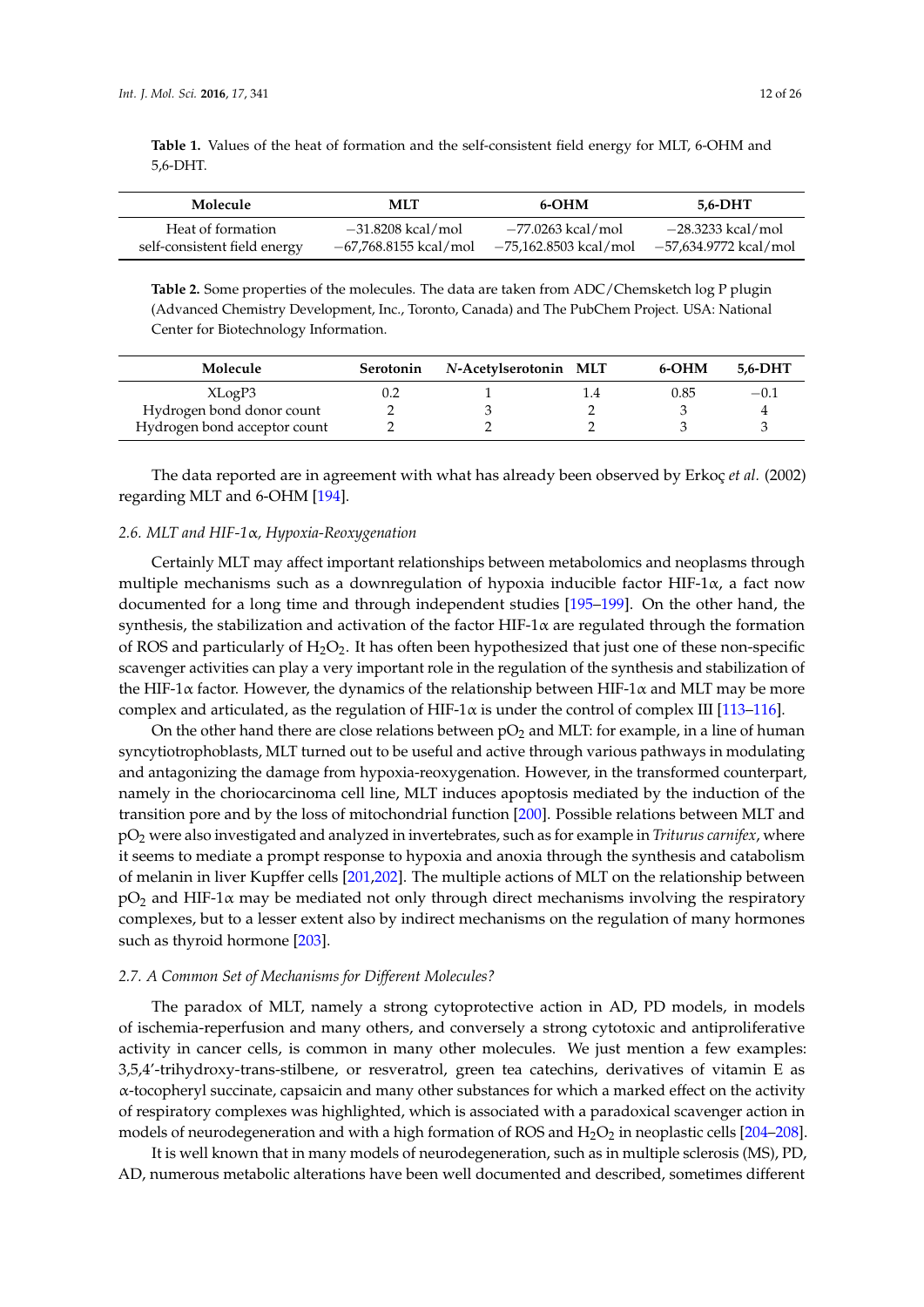and opposite, but which have a common thread, characterized by reduced activity of mitochondrial respiratory complexes. For example, in MS a strong association between polymorphisms of complex I and its alteration with reduced activity has been well documented. Similarly in PD, the close link between complex I, its activities and the genesis of the disease in experimental models, such as those induced by 1-methyl-4-phenylpyridinium, is well documented. In AD, although it has been described a high respiratory activity and a greater degree of oxidative phosphorylation, numerous alterations involving the hypoactivity of respiratory complexes, in particular of I, III and IV of the respiratory chain complex, have been described. Moreover, numerous data show a close link among reduced ATP/ADP ratio, decreased activity of respiratory complexes and cellular death by apoptosis induction [\[209–](#page-24-1)[215\]](#page-24-2).

Recently, Bobba *et al.* (2015), showed that in various models of AD, and in cerebellar granule cells, an upregulation of the glycolytic pathway was associated to marked drop in the early stages of apoptosis [\[216\]](#page-24-3). The so-called "numbness of mitochondrial activity" seems to be an essential stage of the apoptotic process.

As mentioned above the group of Low *et al.* documented in a large number of studies the close relationship between complex IV, its activity and BCL-2: in one of their studies they showed that the effect of induction of ROS by resveratrol, is partly antagonized by the overexpression of BCL-2 [\[123\]](#page-20-1). Indeed, various studies already confirmed by other literature, demonstrated that BCL-2 can increase or decrease the function of COX-IV, exerting a dual role as a pro-oxidant and antioxidant respectively: these actions are mediated by BCL-2 and by their interactions with the V $\alpha$  subunit of the complex IV [\[117](#page-19-13)[,123\]](#page-20-1).

In brief, we can conclude that:

- (a) the activity of respiratory complexes is diminished in many models of neurodegeneration;
- (b) likewise, the activity of respiratory complexes is strongly upregulated in neoplastic cells, which show UCP-mediated uncoupling and, at the same time, high respiratory consumption;
- (c) in response to a rise in the activity of complex IV and III, many neoplastic cells respond through the reduction of the enzymatic activity of these complexes in order to avoid catastrophic free radical events.

In this context, the paradoxical action of MLT, able to induce cellular death in cancer cells and cytoprotection in models of neurodegeneration, is quite appropriate. This molecule, in fact, stimulates the activity of respiratory complexes I, II, and IV, and has a marked effect on complex III, thus being able to achieve a strong perturbation of the electron transport chain in neoplastic cells, also preventing the braking action of BCL-2 and overstimulating an already metastable cellular system, characterized by a high electron flow through the electron transport chain, high oxygen consumption, UCP-mediated uncoupling and high sensitivity to ROS.

Conversely, a diametrically opposed but paradoxically similar situation, namely a high glycolytic flux but a low oxygen consumption and reduced expression of UCP-2 [\[217–](#page-24-4)[220\]](#page-24-5), is frequently observed in neurodegeneration and in many other situations of cell damage. MLT can correct exactly this hypofunction of respiratory complexes, increase ATP reserves, intervene through scavenger mechanisms of free radicals and modulate oxygen consumption, a context which is even more reasonable if we think of the opposing effects of many molecules such as derivatives of ubiquinone and vitamin E in two opposite pathophysiological models of cancer and neurodegeneration [\[87,](#page-18-8)[92,](#page-18-3)[100,](#page-18-9)[102](#page-19-15)[,103](#page-19-0)[,221](#page-24-6)[–230\]](#page-25-0).

Of course, for MLT, as for the other molecules described above, there are also many other mechanisms of action, both receptor-mediated and of adjustment on other systems: for example, MLT has many receptor-mediated actions, a number of important effects on the release of several hormones and autacoids such as NO. In fact, just through the modulation of the levels of NO, MLT could regulate numerous aspects of glucose metabolism [\[231\]](#page-25-1).

Also, in light of the essential bond existing between stem cell compartments of the CSCs and neoplasms, this indole molecule may also have a role in the regulation of pathways related to Notch,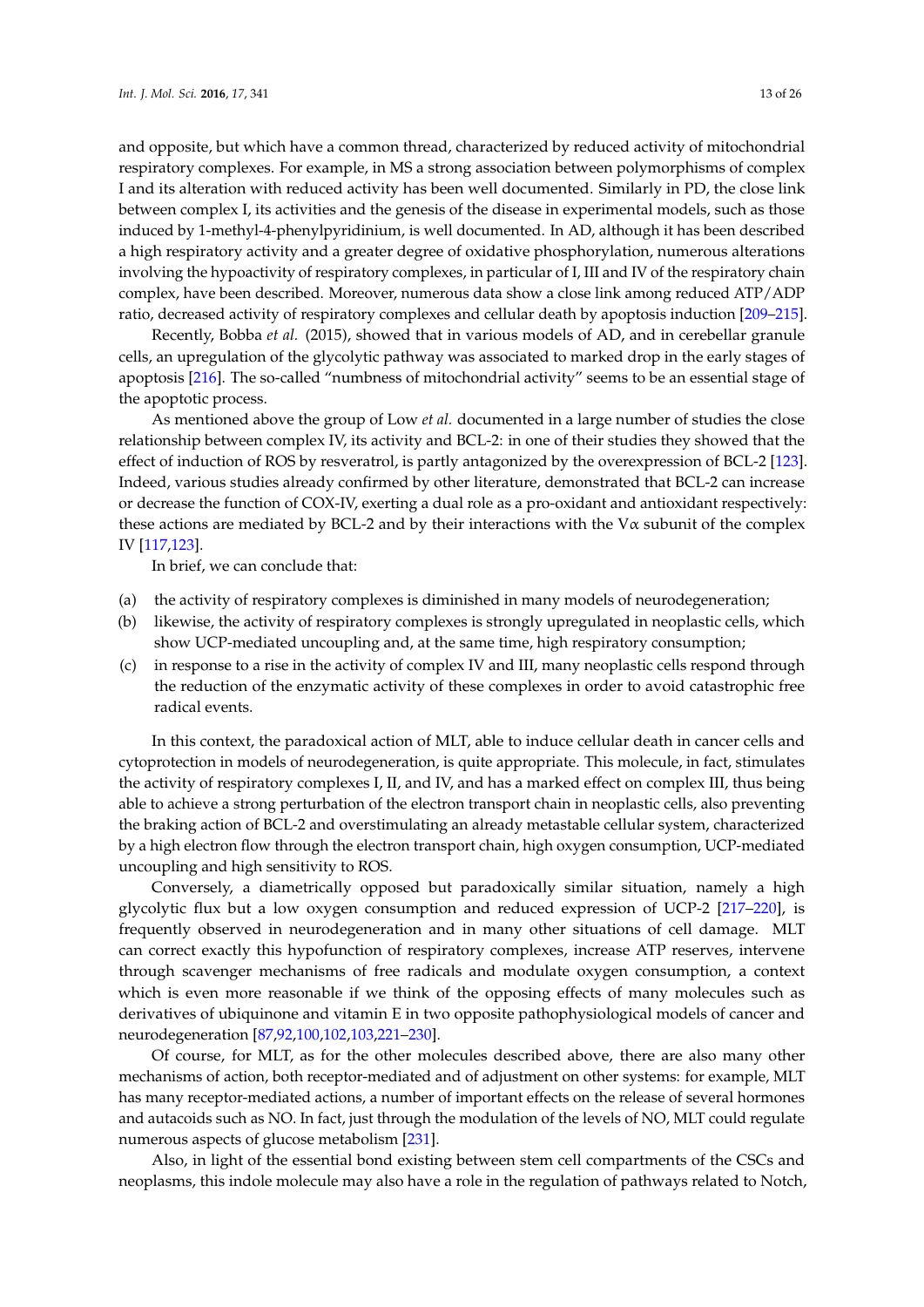which also plays an important role in the maintenance of self-renewal. However, these mechanisms of the electron transport chain, in view of the recent findings on the metabolome, likely represent the essential core of the effects of these molecules. Finally, in the case of MLT, a particular situation occurs: this indolamine generates *in vivo* highly active derivatives such as 6-OHM, the *N*-acetilserotonine and, potentially, also the generation of 5,6-DHT is possible. In brief, MLT is part of a highly dynamic context that might be considered an interrelated system of indole compounds. It also appears more important if we analyze the phylogenetic context of MLT and of enzymes necessary for their own synthesis.

# **3. Conclusions**

As described above, there are close relationships between metabolomics and cancer, and between metabolomics and neurodegenerative diseases; this phenomenon is so evident that the metabolome and its alterations can be defined as a common factor of two opposing situations, respectively characterized by an excessive and abnormal cellular proliferation and, on the contrary, in neurodegeneration, by a high rate of cell death. As crucial turning point of these two opposite situations, mitochondrion and cellular respiration play a decisive key role. Although with some general exceptions, it is, in fact, demonstrated that in neoplastic cells aerobic glycolysis prevails, supported, in many cases, by a high cellular respiration (high consumption of oxygen), decoupled by phosphorylation. High levels of ROS that have been produced support various cellular signaling that stimulate the proliferation and invasiveness and confer resistance to apoptosis, while in the opposite situation regarding the major neurodegenerative diseases we see a prevalence of glycolysis, associated with low cell breathing, with reduced energy stocks and facilitation of the apoptotic process.

Many mitochondriotropic substances stimulating respiratory processes (mitocans) are associated with scavenger and anti-apoptotic activity in models of neurodegeneration such as PD and AD, while they activate cellular death both apoptotic and for necrosis or aponecrosis in many neoplastic models both *in vivo* and *in vitro*, through the genesis of ROS. These both similar and different effects can lead to a possible mechanistic explanation, since the substances stimulating the activity of the respiratory complexes and opposing the excess of glycolysis, which precedes apoptosis in neurodegeneration, can slow or re-invert this mechanism of cellular death, while the same stimulation in cancer cells, which show, already at basal levels, a high oxygen consumption, a strong decoupling and a high production of ROS, can activate energetic radical cascades and ROS-mediated cellular death. On the other hand substances that, also at the end of respiratory complexes, force the cellular respiration, such as dichloroacetate, thiamine or α-lipoic acid, induce ROS-mediated cell death in neoplastic cells and neuroprotection in many neurodegenerative diseases.

However in this context a special and interesting role is played by MLT, which exerts numerous physiological actions, through the modulation of various hormones, through actions carried through membrane and nuclear receptors. And probably by a modulation of numerous ion channels, but more distinctly, it affects the activity of many respiratory complexes, stimulating their functions and efficiency of electron transport. Last but not least, this molecule is converted *in vivo* into various metabolites, first of all the 6-OHM, and many others that could have a marked and increased activity modulating the respiratory complexes and particularly complex III.

Thus it is realized a real integrated system of biotransformation of indole compounds. In this context it is clear that in the mitochondrion, in the processes of cellular respiration, there is a common factor in oncologic and neurodegenerative pathologies.

The mitochondrion plays an essential function related to the synthesis of ATP stocks, has an important role in the homeostasis of calcium and potassium, and it plays a major role in the regulation of cellular death processes, through the intrinsic pathway of apoptosis.

A valuable contribution to studies on the origin of mitochondria and their role in the evolution was made by Lynn Margulis, who in the early 1970s published the essay "Origin of Eukaryotic Cells" in which the endosymbiotic hypothesis, in particular for mitochondria and chloroplasts, was revisited and proposed again [\[232\]](#page-25-2). The historical work written by Margulis can be expressed, even approximately,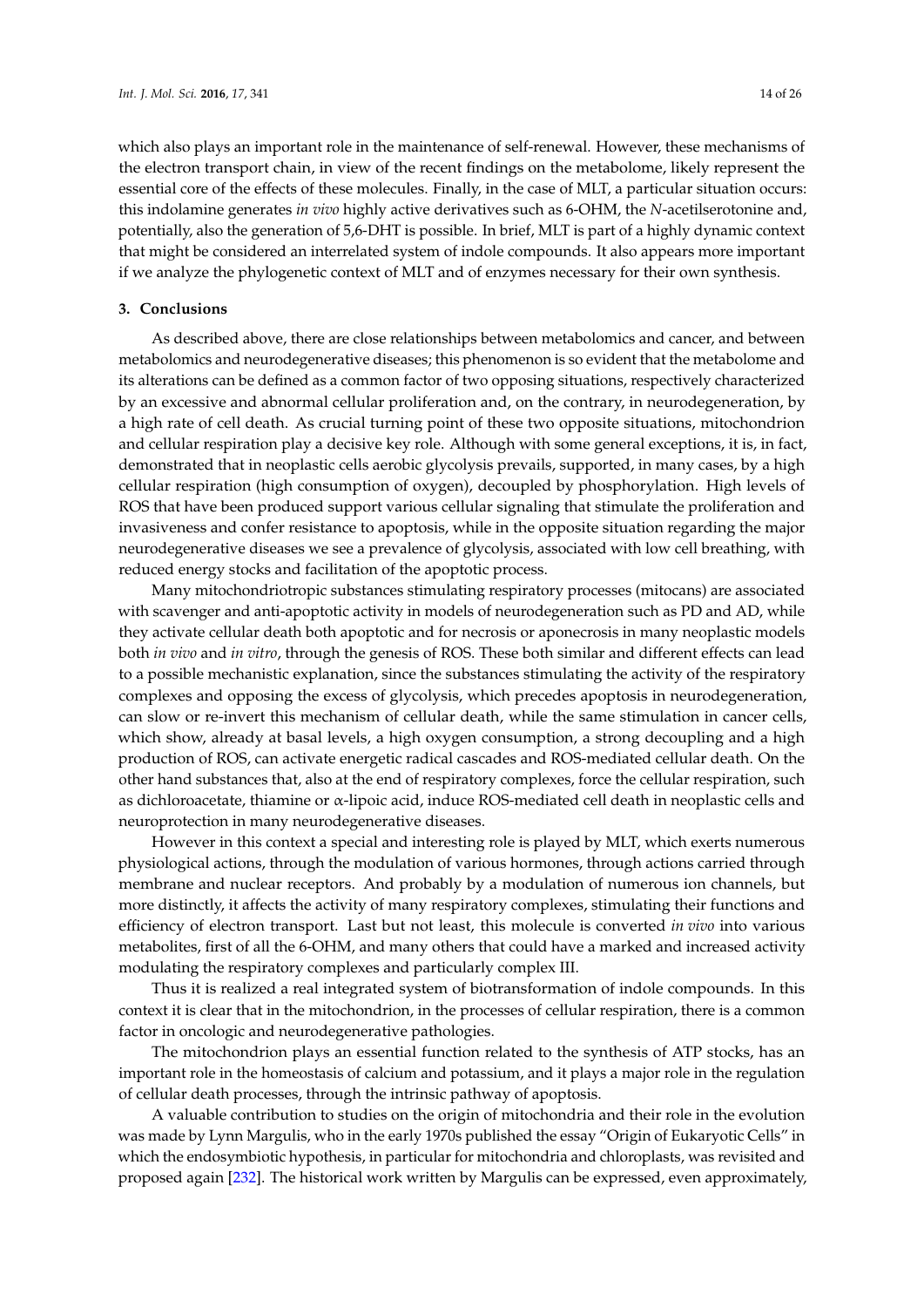by the aphorism: "Life does not colonize life, but it is realized by means of interconnection and cooperation" so that, beyond many aspects still to be clarified, we can conclude that the main core of the endosymbiotic theory today appears highly probable and, for many profiles, attested [\[233\]](#page-25-3).

From a strictly evolutionary viewpoint, the endosymbiosis between archaebacteria and proto-eukaryotes, which led to the development of the existing mitochondria, is undoubtedly an essential step for the development of life. It is clear how these organelles, in addition to the energy question, have a key role in the management of aerobe life and how the mitochondrion can adjust  $pO<sub>2</sub>$ and in a sense functioning as a rheostat of oxygen tension, interfering on all signaling connected to it, such as those ROS mediated [\[113–](#page-19-8)[118\]](#page-19-9).

If in a strictly phylogenetic and evolutionary sense this cooperation led to the present design of life, today, more than ever, in the light of the literature and of above, we can conclude that the proper development and the proper differentiation of adult stem cells and the maintenance of a proper differentiated state, like the known genetic factors, depend on the relationship between  $pO<sub>2</sub>$ , mitochondrial function and metabolomics. Also, multiple aspects associated with cellular death and neurodegeneration depend on the respiratory function, regardless of phosphorylation.

In our opinion it is in this context and in this complex scenario that the role of MLT should be framed, considering it even in a strictly evolutionary sense; moreover, a prominent mechanism of action of the other molecules described above should be explained as the result of the action of those molecules on the mitochondrial respiratory complexes.

**Acknowledgments:** We dedicate this effort to Lynn Margulis, because by sitting on the shoulders of real giants it is easy to observe reality. In this review, we mentioned numerous bibliographical quotes, covering many different aspects of the topics debated, both from a historical and current point of view, so, to be brief, it was impossible to quote extensively those who made a contribution to the study of the matters concerned. Therefore we apologize for any omissions of certainly no less important works.

**Author Contributions:** Nicola Pacini and Fabio Borziani wrote the manuscript together.

**Conflicts of Interest:** The authors declare no conflict of interest.

# **References**

- <span id="page-14-0"></span>1. Pacini, N.; Borziani, F. Action of melatonin on bone marrow depression induced by cyclophosphamide in acute toxicity phase. *Neuro Endocrinol. Lett.* **2009**, *30*, 582–591. [\[PubMed\]](http://www.ncbi.nlm.nih.gov/pubmed/20035269)
- <span id="page-14-1"></span>2. Bubenik, G.A. Thirty four years since the discovery of gastrointestinal melatonin. *J. Physiol. Pharmacol.* **2008**, *59* (Suppl. S2), 33–51. [\[PubMed\]](http://www.ncbi.nlm.nih.gov/pubmed/18812627)
- <span id="page-14-2"></span>3. Slominski, R.M.; Reiter, R.J.; Schlabritz-Loutsevitch, N.; Ostrom, R.S.; Slominski, A.T. Melatonin membrane receptors in peripheral tissues: Distribution and functions. *Mol. Cell. Endocrinol.* **2012**, *351*, 152–166. [\[CrossRef\]](http://dx.doi.org/10.1016/j.mce.2012.01.004) [\[PubMed\]](http://www.ncbi.nlm.nih.gov/pubmed/22245784)
- <span id="page-14-3"></span>4. Campos Costa, I.; Nogueira Carvalho, H.; Fernandes, L. Aging, circadian rhythms and depressive disorders: A review. *Am. J. Neurodegener. Dis.* **2013**, *2*, 228–246. [\[PubMed\]](http://www.ncbi.nlm.nih.gov/pubmed/24319642)
- <span id="page-14-4"></span>5. Hirata, F.; Hayaishi, O.; Tokuyama, T.; Seno, S. *In vitro* and *in vivo* formation of two new metabolites of melatonin. *J. Biol. Chem.* **1974**, *249*, 1311–1313. [\[PubMed\]](http://www.ncbi.nlm.nih.gov/pubmed/4814344)
- <span id="page-14-5"></span>6. Reiter, R.J.; Tan, D.X.; Cabrera, J.; D'Arpa, D. Melatonin and tryptophan derivatives as free radical scavengers and antioxidants. *Adv. Exp. Med. Biol.* **1999**, *467*, 379–387. [\[PubMed\]](http://www.ncbi.nlm.nih.gov/pubmed/10721079)
- <span id="page-14-6"></span>7. Rich, A.; Farrugia, G.; Rae, J.L. Effects of melatonin on ionic currents in cultured ocular tissues. *Am. J. Physiol.* **1999**, *276*, C923–C929. [\[PubMed\]](http://www.ncbi.nlm.nih.gov/pubmed/10199824)
- 8. Van den Top, M.; Buijs, R.M.; Ruijter, J.M.; Delagrange, P.; Spanswick, D.; Hermes, M.L. Melatonin generates an outward potassium current in rat suprachiasmatic nucleus neurones *in vitro* independent of their circadian rhythm. *Neuroscience* **2001**, *107*, 99–108. [\[CrossRef\]](http://dx.doi.org/10.1016/S0306-4522(01)00346-3)
- <span id="page-14-7"></span>9. Di Bella, L.; Bruschi, C.; Gualano, L. Melatonin effects on megakaryocyte membrane patch-clamp outward K + current. *Med. Sci. Monit.* **2002**, *8*, BR527–BR531. [\[PubMed\]](http://www.ncbi.nlm.nih.gov/pubmed/12503031)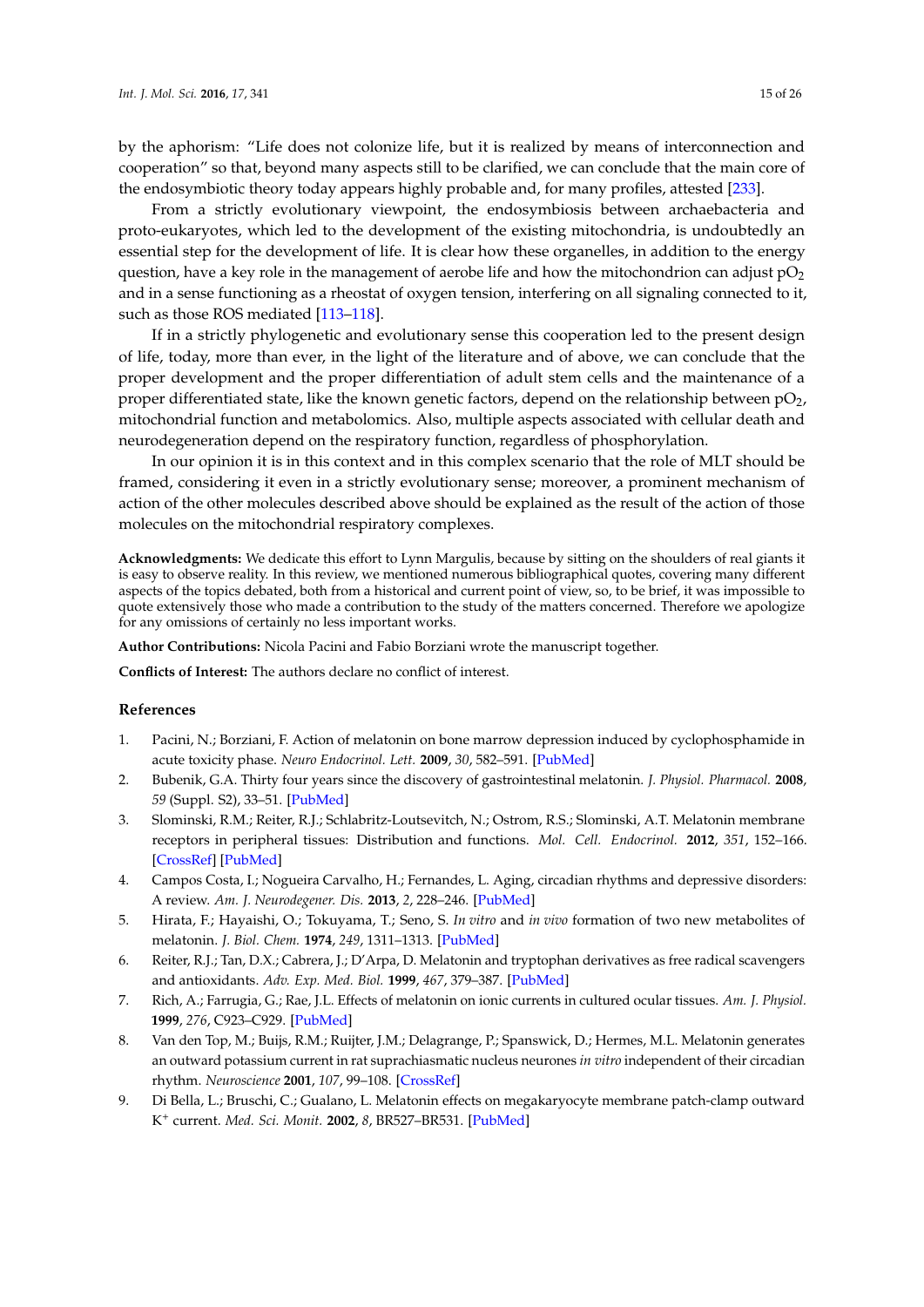- <span id="page-15-0"></span>10. Margheri, M.; Pacini, N.; Tani, A.; Nosi, D.; Squecco, R.; Dama, A.; Masala, E.; Francini, F.; Zecchi-Orlandini, S.; Formigli, L. Combined effects of melatonin and all-trans retinoic acid and somatostatin on breast cancer cell proliferation and death: Molecular basis for the anticancer effect of these molecules. *Eur. J. Pharmacol.* **2012**, *681*, 34–43. [\[CrossRef\]](http://dx.doi.org/10.1016/j.ejphar.2012.02.011) [\[PubMed\]](http://www.ncbi.nlm.nih.gov/pubmed/22532966)
- <span id="page-15-1"></span>11. Korf, H.W. The pineal organ as a component of the biological clock. Phylogenetic and ontogenetic considerations. *Ann. N. Y. Acad. Sci.* **1994**, *719*, 13–42. [\[CrossRef\]](http://dx.doi.org/10.1111/j.1749-6632.1994.tb56818.x) [\[PubMed\]](http://www.ncbi.nlm.nih.gov/pubmed/8010588)
- 12. Shedpure, M.; Pati, A.K. The pineal gland: Structural and functional diversity. *Indian J. Exp. Biol.* **1995**, *33*, 625–640. [\[PubMed\]](http://www.ncbi.nlm.nih.gov/pubmed/8557304)
- 13. Hardeland, R. Melatonin and 5-methoxytryptamine in non-metazoans. *Reprod. Nutr. Dev.* **1999**, *39*, 399–408. [\[CrossRef\]](http://dx.doi.org/10.1051/rnd:19990311) [\[PubMed\]](http://www.ncbi.nlm.nih.gov/pubmed/10420441)
- 14. Reiter, R.J.; Tan, D.X.; Burkhardt, S.; Manchester, L.C. Melatonin in plants. *Nutr. Rev.* **2001**, *59*, 286–290. [\[CrossRef\]](http://dx.doi.org/10.1111/j.1753-4887.2001.tb07018.x) [\[PubMed\]](http://www.ncbi.nlm.nih.gov/pubmed/11570431)
- <span id="page-15-2"></span>15. Falcón, J.; Besseau, L.; Fuentès, M.; Sauzet, S.; Magnanou, E.; Boeuf, G. Structural and functional evolution of the pineal melatonin system in vertebrates. *Ann. N. Y. Acad. Sci.* **2009**, *1163*, 101–111. [\[CrossRef\]](http://dx.doi.org/10.1111/j.1749-6632.2009.04435.x) [\[PubMed\]](http://www.ncbi.nlm.nih.gov/pubmed/19456332)
- <span id="page-15-3"></span>16. Lerner, A.B.; Case, J.D.; Takahashi, Y. Isolation of melatonin and 5-methoxyindole-3-acetic acid from bovine pineal glands. *J. Biol. Chem.* **1960**, *235*, 1992–1997. [\[PubMed\]](http://www.ncbi.nlm.nih.gov/pubmed/14415935)
- <span id="page-15-4"></span>17. Katagiri, E. Studies on the pineal gland; tumor proliferation and the pineal gland. *Osaka Igakkai Zasshi* **1944**, *43*, 315–320.
- <span id="page-15-5"></span>18. Nakatani, M.; Ohara, Y.; Katagiri, E.; Nakano, K. Studien uber die zirbellosen weiblichen weissen ratten. *Nippon Byori Gakkai Kaishi* **1940**, *30*, 232–236.
- <span id="page-15-6"></span>19. Sander, G.; Schmid, S. Pineal body and malignant growth. *Krebsarzt* **1952**, *7*, 300. [\[PubMed\]](http://www.ncbi.nlm.nih.gov/pubmed/13131785)
- 20. Sander, G.; Schmid, S. Effects of implantations of pineal tissue and pineal extracts of malignancies in man. *Wien. Klin. Wochenschr.* **1952**, *64*, 505–508. [\[PubMed\]](http://www.ncbi.nlm.nih.gov/pubmed/14951248)
- 21. Kitay, J.I.; Altschule, M.D. *The Pineal Gland: A Review of the Physiologic Literature*; Commonwealth Fund: Cambridge, MA, USA, 1954.
- <span id="page-15-7"></span>22. Engel, P.; Fischl, S. Effect of pineal extracts on benzopyrene tumors. *Z. Vitam. Horm. Fermentforsch.* **1954**, *6*, 259–268. [\[PubMed\]](http://www.ncbi.nlm.nih.gov/pubmed/14360460)
- <span id="page-15-8"></span>23. Drexler, J.; Meaney, T.F.; McCormack, L.J. The calcified pineal body and carcinoma. *Clevel. Clin. Q.* **1957**, *24*, 242–247. [\[CrossRef\]](http://dx.doi.org/10.3949/ccjm.24.4.242)
- <span id="page-15-9"></span>24. Rodin, A.E. The growth and spread of walker 256 carcinoma in pinealectomized rats. *Cancer Res.* **1963**, *23*, 1545–1548. [\[PubMed\]](http://www.ncbi.nlm.nih.gov/pubmed/14072694)
- <span id="page-15-10"></span>25. El-Domeiri, A.A.; Das Gupta, T.K. Reversal by melatonin of the effect of pinealectomy on tumor growth. *Cancer Res.* **1973**, *33*, 2830–2833. [\[PubMed\]](http://www.ncbi.nlm.nih.gov/pubmed/4748439)
- <span id="page-15-11"></span>26. Starr, K.W. Hormonal imbalance and the sarcomata. *Aust. N. Z. J. Surg.* **1969**, *39*, 142–150. [\[CrossRef\]](http://dx.doi.org/10.1111/j.1445-2197.1969.tb05577.x) [\[PubMed\]](http://www.ncbi.nlm.nih.gov/pubmed/4313733)
- <span id="page-15-12"></span>27. Starr, K.W. Growth and new growth: Environmental carcinogens in the process of human ontogeny. *Prog. Clin. Cancer* **1970**, *4*, 1–29. [\[PubMed\]](http://www.ncbi.nlm.nih.gov/pubmed/5416731)
- <span id="page-15-13"></span>28. Smythe, G.A.; Lazarus, L. Growth hormone regulation by melatonin and serotonin. *Nature* **1973**, *244*, 230–231. [\[CrossRef\]](http://dx.doi.org/10.1038/244230a0) [\[PubMed\]](http://www.ncbi.nlm.nih.gov/pubmed/4583097)
- <span id="page-15-14"></span>29. Lenti, G.; Molinatti, G.M.; Pizzini, A. Antisomatotropic effect of lyophilized epiphyseal extract. *Boll. Soc. Ital. Biol. Sper.* **1953**, *29*, 192–194. [\[PubMed\]](http://www.ncbi.nlm.nih.gov/pubmed/13081785)
- <span id="page-15-15"></span>30. Lenti, G.; Molinatti, G.M.; Pizzini, A. Experimental study on the antisomatotropic action of a lyophilized pineal gland extract. *Folia Endocrinol. Mens. Incretologia Incretoterapia.* **1955**, *8*, 923–931. [\[PubMed\]](http://www.ncbi.nlm.nih.gov/pubmed/13294281)
- <span id="page-15-16"></span>31. Burns, J.K. Administration of melatonin to non-human primates and to women with breast carcinoma. *J. Physiol.* **1973**, *229*, 38P–39P. [\[PubMed\]](http://www.ncbi.nlm.nih.gov/pubmed/4632142)
- <span id="page-15-17"></span>32. Tapp, E.; Blumfield, M. The weight of the pineal gland in malignancy. *Br. J. Cancer* **1970**, *24*, 67–70. [\[CrossRef\]](http://dx.doi.org/10.1038/bjc.1970.9) [\[PubMed\]](http://www.ncbi.nlm.nih.gov/pubmed/4913769)
- <span id="page-15-18"></span>33. Di Bella, L.; Rossi, M.T.; Scalera, G. Perspectives in pineal functions. *Prog. Brain Res.* **1979**, *52*, 475–478. [\[PubMed\]](http://www.ncbi.nlm.nih.gov/pubmed/549095)
- <span id="page-15-19"></span>34. Antón-Tay, F.; Díaz, J.L.; Fernández-Guardiola, A. On the effect of melatonin upon human brain. Its possible therapeutic implications. *Life Sci I* **1971**, *10*, 841–850. [\[CrossRef\]](http://dx.doi.org/10.1016/0024-3205(71)90155-X)
- <span id="page-15-20"></span>35. Papavasiliou, P.S.; Cotzias, G.C.; Düby, S.E.; Steck, A.J.; Bell, M.; Lawrence, W.H. Melatonin and parkinsonism. *JAMA* **1972**, *221*, 88–89. [\[CrossRef\]](http://dx.doi.org/10.1001/jama.1972.03200140072031) [\[PubMed\]](http://www.ncbi.nlm.nih.gov/pubmed/5067774)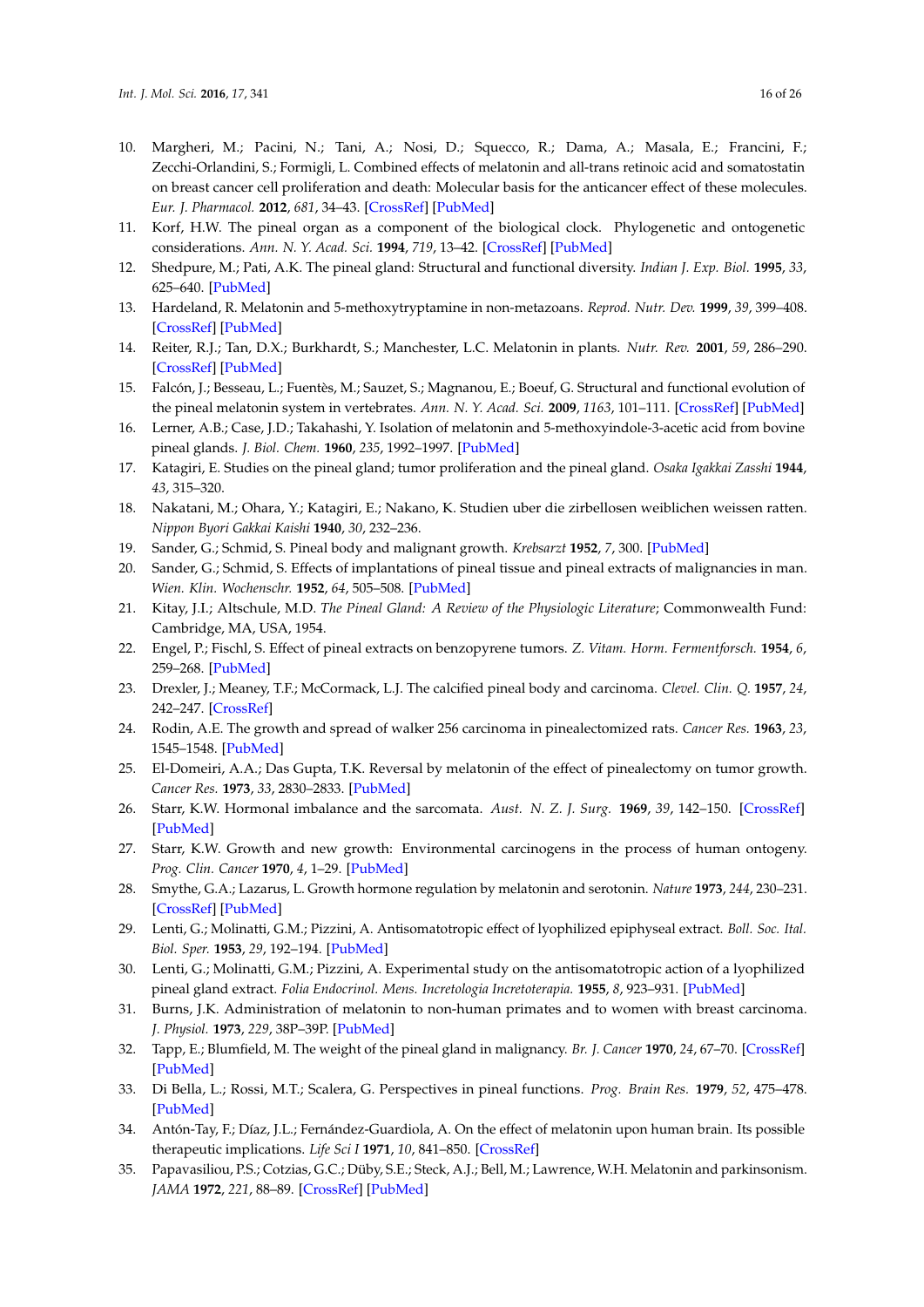- <span id="page-16-0"></span>36. García-Santos, G.; Antolín, I.; Herrera, F.; Martín, V.; Rodriguez-Blanco, J.; del Pilar Carrera, M.; Rodriguez, C. Melatonin induces apoptosis in human neuroblastoma cancer cells. *J. Pineal Res.* **2006**, *41*, 130–135. [\[CrossRef\]](http://dx.doi.org/10.1111/j.1600-079X.2006.00342.x) [\[PubMed\]](http://www.ncbi.nlm.nih.gov/pubmed/16879318)
- 37. Herrera, F.; Martin, V.; Carrera, P.; García-Santos, G.; Rodriguez-Blanco, J.; Rodriguez, C.; Antolín, I. Tryptamine induces cell death with ultrastructural features of autophagy in neurons and glia: Possible relevance for neurodegenerative disorders. *Anat. Rec. A Discov. Mol. Cell. Evol. Biol.* **2006**, *288*, 1026–1030. [\[CrossRef\]](http://dx.doi.org/10.1002/ar.a.20368) [\[PubMed\]](http://www.ncbi.nlm.nih.gov/pubmed/16892423)
- <span id="page-16-8"></span>38. Qu, J.; Rizak, J.D.; Li, X.; Li, J.; Ma, Y. Melatonin treatment increases the transcription of cell proliferation-related genes prior to inducing cell death in C6 glioma cells *in vitro*. *Oncol. Lett.* **2013**, *6*, 347–352. [\[PubMed\]](http://www.ncbi.nlm.nih.gov/pubmed/24137328)
- <span id="page-16-9"></span>39. Liu, L.; Xu, Y.; Reiter, R.J. Melatonin inhibits the proliferation of human osteosarcoma cell line MG-63. *Bone* **2013**, *55*, 432–438. [\[CrossRef\]](http://dx.doi.org/10.1016/j.bone.2013.02.021) [\[PubMed\]](http://www.ncbi.nlm.nih.gov/pubmed/23470834)
- <span id="page-16-1"></span>40. Jardim-Perassi, B.V.; Arbab, A.S.; Ferreira, L.C.; Borin, T.F.; Varma, N.R.; Iskander, A.S.; Shankar, A.; Ali, M.M.; de Campos Zuccari, D.A.P. Effect of melatonin on tumor growth and angiogenesis in xenograft model of breast cancer. *PLoS ONE* **2014**, *9*, e85311.
- <span id="page-16-2"></span>41. Grant, S.G.; Melan, M.A.; Latimer, J.J.; Witt-Enderby, P.A. Melatonin and breast cancer: Cellular mechanisms, clinical studies and future perspectives. *Expert Rev. Mol. Med.* **2009**, *11*. [\[CrossRef\]](http://dx.doi.org/10.1017/S1462399409000982) [\[PubMed\]](http://www.ncbi.nlm.nih.gov/pubmed/19193248)
- <span id="page-16-3"></span>42. Seely, D.; Wu, P.; Fritz, H.; Kennedy, D.A.; Tsui, T.; Seely, A.J.; Mills, E. Melatonin as adjuvant cancer care with and without chemotherapy: A systematic review and meta-analysis of randomized trials. *Integr. Cancer Ther.* **2012**, *11*, 293–303. [\[CrossRef\]](http://dx.doi.org/10.1177/1534735411425484) [\[PubMed\]](http://www.ncbi.nlm.nih.gov/pubmed/22019490)
- <span id="page-16-4"></span>43. Srinivasan, V.; Pandi-Perumal, S.R.; Brzezinski, A.; Bhatnagar, K.P.; Cardinali, D.P. Melatonin, immune function and cancer. *Recent Pat. Endocr. Metab. Immune Drug Discov.* **2011**, *5*, 109–123. [\[CrossRef\]](http://dx.doi.org/10.2174/187221411799015408) [\[PubMed\]](http://www.ncbi.nlm.nih.gov/pubmed/22074586)
- <span id="page-16-5"></span>44. Cardinali, D.P.; Pagano, E.S.; Scacchi Bernasconi, P.A.; Reynoso, R.; Scacchi, P. Melatonin and mitochondrial dysfunction in the central nervous system. *Horm. Behav.* **2013**, *63*, 322–330. [\[CrossRef\]](http://dx.doi.org/10.1016/j.yhbeh.2012.02.020) [\[PubMed\]](http://www.ncbi.nlm.nih.gov/pubmed/22391273)
- 45. Ahmadiasl, N.; Banaei, S.; Alihemmati, A.; Baradaran, B.; Azimian, E. The anti-inflammatory effect of erythropoietin and melatonin on renal ischemia reperfusion injury in male rats. *Adv. Pharm. Bull.* **2014**, *4*, 49–54. [\[PubMed\]](http://www.ncbi.nlm.nih.gov/pubmed/24409409)
- <span id="page-16-6"></span>46. Kang, J.W.; Cho, H.I.; Lee, S.M. Melatonin inhibits mTOR-dependent autophagy during liver ischemia/reperfusion. *Cell. Physiol. Biochem.* **2014**, *33*, 23–36. [\[CrossRef\]](http://dx.doi.org/10.1159/000356647) [\[PubMed\]](http://www.ncbi.nlm.nih.gov/pubmed/24401531)
- <span id="page-16-7"></span>47. Rodriguez, C.; Martín, V.; Herrera, F.; García-Santos, G.; Rodriguez-Blanco, J.; Casado-Zapico, S.; Sánchez-Sánchez, A.M.; Suárez, S.; Puente-Moncada, N.; Anítua, M.J.; Antolín, I. Mechanisms involved in the pro-apoptotic effect of melatonin in cancer cells. *Int. J. Mol. Sci.* **2013**, *14*, 6597–6613. [\[CrossRef\]](http://dx.doi.org/10.3390/ijms14046597) [\[PubMed\]](http://www.ncbi.nlm.nih.gov/pubmed/23528889)
- <span id="page-16-10"></span>48. Batista, A.P.; da Silva, T.G.; Teixeira, Á.A.; de Medeiros, P.L.; Teixeira, V.W.; Alves, L.C.; dos Santos, F.A.B. Melatonin effect on the ultrastructure of Ehrlich ascites tumor cells, lifetime and histopathology in Swiss mice. *Life Sci.* **2013**, *93*, 882–888. [\[CrossRef\]](http://dx.doi.org/10.1016/j.lfs.2013.10.012) [\[PubMed\]](http://www.ncbi.nlm.nih.gov/pubmed/24513199)
- <span id="page-16-11"></span>49. Batista, A.P.; da Silva, T.G.; Teixeira, A.A.; de Medeiros, P.L.; Teixeira, V.W.; Alves, L.C.; dos Santos, F.A.B.; Silva, E.C. Ultrastructural aspects of melatonin cytotoxicity on Caco-2 cells *in vitro*. *Micron* **2014**, *59*, 17–23. [\[CrossRef\]](http://dx.doi.org/10.1016/j.micron.2013.12.003) [\[PubMed\]](http://www.ncbi.nlm.nih.gov/pubmed/24530360)
- <span id="page-16-12"></span>50. Gonzalez, R.; Sanchez, A.; Ferguson, J.A.; Balmer, C.; Daniel, C.; Cohn, A.; Robinson, W.A. Melatonin therapy of advanced human malignant melanoma. *Melanoma Res.* **1991**, *1*, 237–243. [\[CrossRef\]](http://dx.doi.org/10.1097/00008390-199111000-00003) [\[PubMed\]](http://www.ncbi.nlm.nih.gov/pubmed/1823632)
- <span id="page-16-13"></span>51. Reya, T.; Morrison, S.J.; Clarke, M.F.; Weissman, I.L. Stem cells, cancer, and cancer stem cells. *Nature* **2001**, *414*, 105–111. [\[CrossRef\]](http://dx.doi.org/10.1038/35102167) [\[PubMed\]](http://www.ncbi.nlm.nih.gov/pubmed/11689955)
- 52. Wicha, M.S.; Liu, S.; Dontu, G. Cancer stem cells: An old idea—A paradigm shift. *Cancer Res.* **2006**, *66*, 1883–1890. [\[CrossRef\]](http://dx.doi.org/10.1158/0008-5472.CAN-05-3153) [\[PubMed\]](http://www.ncbi.nlm.nih.gov/pubmed/16488983)
- 53. Sell, S. On the stem cell origin of Cancer. *Am. J. Pathol.* **2010**, *176*, 2584–2494. [\[CrossRef\]](http://dx.doi.org/10.2353/ajpath.2010.091064) [\[PubMed\]](http://www.ncbi.nlm.nih.gov/pubmed/20431026)
- 54. Peitzsch, C.; Kurth, I.; Kunz-Schughart, L.; Baumann, M.; Dubrovska, A. Discovery of the cancer stem cell related determinants of radioresistance. *Radiother. Oncol.* **2013**, *108*, 378–387. [\[CrossRef\]](http://dx.doi.org/10.1016/j.radonc.2013.06.003) [\[PubMed\]](http://www.ncbi.nlm.nih.gov/pubmed/23830195)
- <span id="page-16-14"></span>55. Hong, I.S.; Lee, H.Y.; Nam, J.S. Cancer stem cells: The "Achilles Heel" of chemo-resistant tumors. *Recent Pat. Anticancer Drug Discov.* **2015**, *10*, 2–22. [\[CrossRef\]](http://dx.doi.org/10.2174/1574892809666141129172658) [\[PubMed\]](http://www.ncbi.nlm.nih.gov/pubmed/25479037)
- <span id="page-16-15"></span>56. Curtin, J.C.; Lorenzi, M.V. Drug discovery approaches to target Wnt signaling in cancer stem cells. *Oncotarget* **2010**, *1*, 552–566. [\[CrossRef\]](http://dx.doi.org/10.18632/oncotarget.191) [\[PubMed\]](http://www.ncbi.nlm.nih.gov/pubmed/21317452)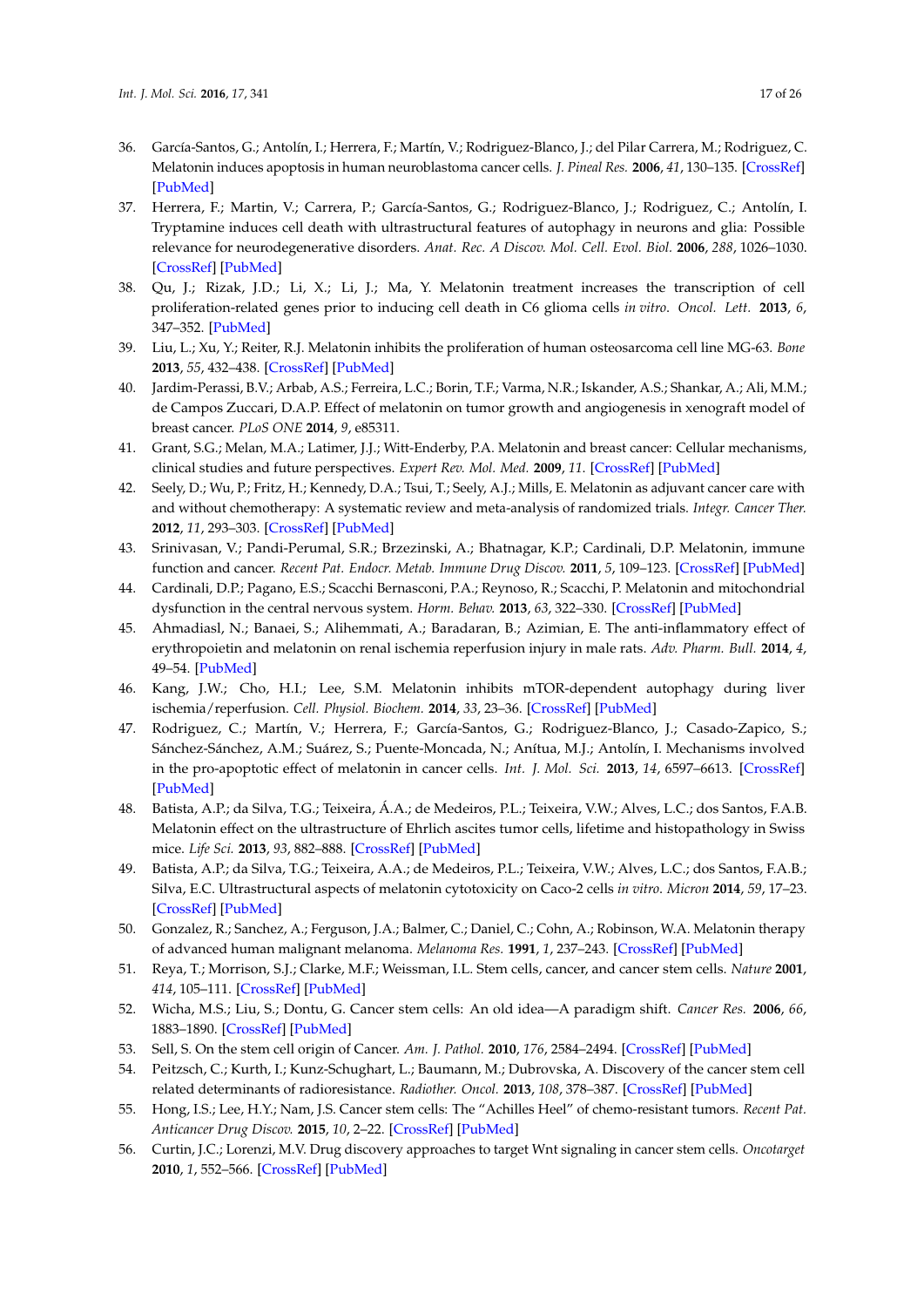- 57. Xia, T.; Jiang, H.; Li, C.; Tian, M.; Zhang, H. Molecular imaging in tracking tumor stem-like cells. *J. Biomed. Biotechnol.* **2012**, *2012*. [\[CrossRef\]](http://dx.doi.org/10.1155/2012/420364) [\[PubMed\]](http://www.ncbi.nlm.nih.gov/pubmed/22570529)
- <span id="page-17-0"></span>58. Cukierman, E.; Bassi, D.E. The mesenchymal tumor microenvironment: A drug-resistant niche. *Cell Adhes. Migr.* **2012**, *6*, 285–296. [\[CrossRef\]](http://dx.doi.org/10.4161/cam.20210) [\[PubMed\]](http://www.ncbi.nlm.nih.gov/pubmed/22568991)
- <span id="page-17-1"></span>59. Pacini, N.; Borziani, F. Cancer stem cell theory and the Warburg effect, two sides of the same coin? *Int. J. Mol. Sci.* **2014**, *15*, 8893–8930. [\[CrossRef\]](http://dx.doi.org/10.3390/ijms15058893) [\[PubMed\]](http://www.ncbi.nlm.nih.gov/pubmed/24857919)
- <span id="page-17-2"></span>60. Seyfried, T.N.; Shelton, L.M. Cancer as a metabolic disease. *Nutr. Metab.* **2010**, *7*. [\[CrossRef\]](http://dx.doi.org/10.1186/1743-7075-7-7) [\[PubMed\]](http://www.ncbi.nlm.nih.gov/pubmed/20181022)
- <span id="page-17-3"></span>61. Warburg, O.; Wind, F.; Negelein, E. The metabolism of tumors in the body. *J. Gen. Physiol.* **1927**, *8*, 519–530. [\[CrossRef\]](http://dx.doi.org/10.1085/jgp.8.6.519) [\[PubMed\]](http://www.ncbi.nlm.nih.gov/pubmed/19872213)
- <span id="page-17-4"></span>62. Warburg, O. On respiratory impairment in cancer cells. *Science* **1956**, *124*, 269–270. [\[PubMed\]](http://www.ncbi.nlm.nih.gov/pubmed/13351639)
- <span id="page-17-5"></span>63. Olivotto, M.; Arcangeli, A.; Caldini, R.; Chevanne, M.; Cipolleschi, M.G.; Dello Sbarba, P. Metabolic aspects of cell cycle regulation in normal and cancer cells. *Toxicol. Pathol.* **1984**, *12*, 369–373. [\[CrossRef\]](http://dx.doi.org/10.1177/019262338401200411) [\[PubMed\]](http://www.ncbi.nlm.nih.gov/pubmed/6533755)
- 64. Samudio, I.; Fiegl, M.; Andreeff, M. Mitochondrial uncoupling and the Warburg effect: Molecular basis for the reprogramming of cancer cell metabolism. *Cancer Res.* **2009**, *69*, 2163–2166. [\[CrossRef\]](http://dx.doi.org/10.1158/0008-5472.CAN-08-3722) [\[PubMed\]](http://www.ncbi.nlm.nih.gov/pubmed/19258498)
- <span id="page-17-18"></span>65. Li, W.; Nichols, K.; Nathan, C.A.; Zhao, Y. Mitochondrial uncoupling protein 2 is up-regulated in human head and neck, skin, pancreatic, and prostate tumors. *Cancer Biomark.* **2013**, *13*, 377–383. [\[PubMed\]](http://www.ncbi.nlm.nih.gov/pubmed/24440978)
- <span id="page-17-6"></span>66. Kuai, X.Y.; Ji, Z.Y.; Zhang, H.J. Mitochondrial uncoupling protein 2 expression in colon cancer and its clinical significance. *World J. Gastroenterol.* **2010**, *16*, 5773–5778. [\[CrossRef\]](http://dx.doi.org/10.3748/wjg.v16.i45.5773) [\[PubMed\]](http://www.ncbi.nlm.nih.gov/pubmed/21128330)
- <span id="page-17-7"></span>67. Hitchler, M.J.; Domann, F.E. Metabolic defects provide a spark for the epigenetic switch in cancer. *Free Radic. Biol. Med.* **2009**, *47*, 115–127. [\[CrossRef\]](http://dx.doi.org/10.1016/j.freeradbiomed.2009.04.010) [\[PubMed\]](http://www.ncbi.nlm.nih.gov/pubmed/19362589)
- <span id="page-17-8"></span>68. Gambini, J.; Gomez-Cabrera, M.C.; Borras, C.; Valles, S.L.; Lopez-Grueso, R.; Martinez-Bello, V.E.; Herranz, D.; Pallardo, F.V.; Tresguerres, J.A.F.; Serrano, M.; *et al*. Free [NADH]/[NAD<sup>+</sup> ] regulates sirtuin expression. *Arch. Biochem. Biophys.* **2011**, *512*, 24–29. [\[CrossRef\]](http://dx.doi.org/10.1016/j.abb.2011.04.020)
- <span id="page-17-9"></span>69. Legname, A.H.; Salomón de Legname, H. Changes in the oxidative metabolism during maturation of amphibian oocytes. *J. Embryol. Exp. Morphol.* **1980**, *59*, 175–186. [\[PubMed\]](http://www.ncbi.nlm.nih.gov/pubmed/6783727)
- 70. Wales, R.G. Measurement of metabolic turnover in single mouse embryos. *J. Reprod. Fertil.* **1986**, *76*, 717–725. [\[CrossRef\]](http://dx.doi.org/10.1530/jrf.0.0760717) [\[PubMed\]](http://www.ncbi.nlm.nih.gov/pubmed/3084773)
- <span id="page-17-11"></span>71. Stringari, C.; Edwards, R.A.; Pate, K.T.; Waterman, M.L.; Donovan, P.J.; Gratton, E. Metabolic trajectory of cellular differentiation in small intestine by phasor fluorescence lifetime microscopyof NADH. *Sci. Rep.* **2012**, *2*. [\[CrossRef\]](http://dx.doi.org/10.1038/srep00568) [\[PubMed\]](http://www.ncbi.nlm.nih.gov/pubmed/22891156)
- 72. Wright, B.K.; Andrews, L.M.; Markham, J.; Jones, M.R.; Stringari, C.; Digman, M.A.; Gratton, E. Phasor-FLIM analysis of NADH distribution and localization in the nucleus of live progenitor myoblast cells. *Microsc. Res. Tech.* **2012**, *75*, 1717–1722. [\[CrossRef\]](http://dx.doi.org/10.1002/jemt.22121) [\[PubMed\]](http://www.ncbi.nlm.nih.gov/pubmed/23019116)
- <span id="page-17-10"></span>73. Sen, A.; Damm, V.T.; Cox, R.T. Drosophila clueless is highly expressed in larval neuroblasts, affects mitochondrial localization and suppresses mitochondrial oxidative damage. *PLoS ONE* **2013**, *8*, e54283. [\[CrossRef\]](http://dx.doi.org/10.1371/journal.pone.0054283) [\[PubMed\]](http://www.ncbi.nlm.nih.gov/pubmed/23342118)
- <span id="page-17-12"></span>74. Magnani, M.; Stocchi, V.; Dachà, M.; Fornaini, G. Hexokinase in developing rabbit erythroid cells. *Biochim. Biophys. Acta* **1984**, *802*, 346–351. [\[CrossRef\]](http://dx.doi.org/10.1016/0304-4165(84)90182-X)
- <span id="page-17-13"></span>75. Smith, D.G.; Sturmey, R.G. Parallels between embryo and cancer cell metabolism. *Biochem. Soc. Trans.* **2013**, *41*, 664–669. [\[CrossRef\]](http://dx.doi.org/10.1042/BST20120352) [\[PubMed\]](http://www.ncbi.nlm.nih.gov/pubmed/23514173)
- <span id="page-17-14"></span>76. Takahashi, K.; Yamanaka, S. Induction of pluripotent stem cells from mouse embryonic and adult fibroblast cultures by defined factors. *Cell* **2006**, *126*, 663–676. [\[CrossRef\]](http://dx.doi.org/10.1016/j.cell.2006.07.024) [\[PubMed\]](http://www.ncbi.nlm.nih.gov/pubmed/16904174)
- 77. Prigione, A.; Adjaye, J. Modulation of mitochondrial biogenesis and bioenergetic metabolism upon *in vitro* and *in vivo* differentiation of human ES and iPS cells. *Int. J. Dev. Biol.* **2010**, *54*, 1729–1741. [\[CrossRef\]](http://dx.doi.org/10.1387/ijdb.103198ap) [\[PubMed\]](http://www.ncbi.nlm.nih.gov/pubmed/21305470)
- <span id="page-17-15"></span>78. Nelson, T.J.; Terzic, A. Induced pluripotent stem cells: An emerging theranostics platform. *Clin. Pharmacol. Ther.* **2011**, *89*, 648–650. [\[CrossRef\]](http://dx.doi.org/10.1038/clpt.2010.304) [\[PubMed\]](http://www.ncbi.nlm.nih.gov/pubmed/21512525)
- <span id="page-17-16"></span>79. Huber, M.A.; Kraut, N.; Beug, H. Molecular requirements for epithelial-mesenchymal transition during tumor progression. *Curr. Opin. Cell Biol.* **2005**, *17*, 548–558. [\[CrossRef\]](http://dx.doi.org/10.1016/j.ceb.2005.08.001) [\[PubMed\]](http://www.ncbi.nlm.nih.gov/pubmed/16098727)
- <span id="page-17-17"></span>80. Tarin, D.; Thompson, E.W.; Newgreen, D.F. The fallacy of epithelial mesenchymal transition in neoplasia. *Cancer Res.* **2005**, *65*, 5996–6000. [\[CrossRef\]](http://dx.doi.org/10.1158/0008-5472.CAN-05-0699) [\[PubMed\]](http://www.ncbi.nlm.nih.gov/pubmed/16024596)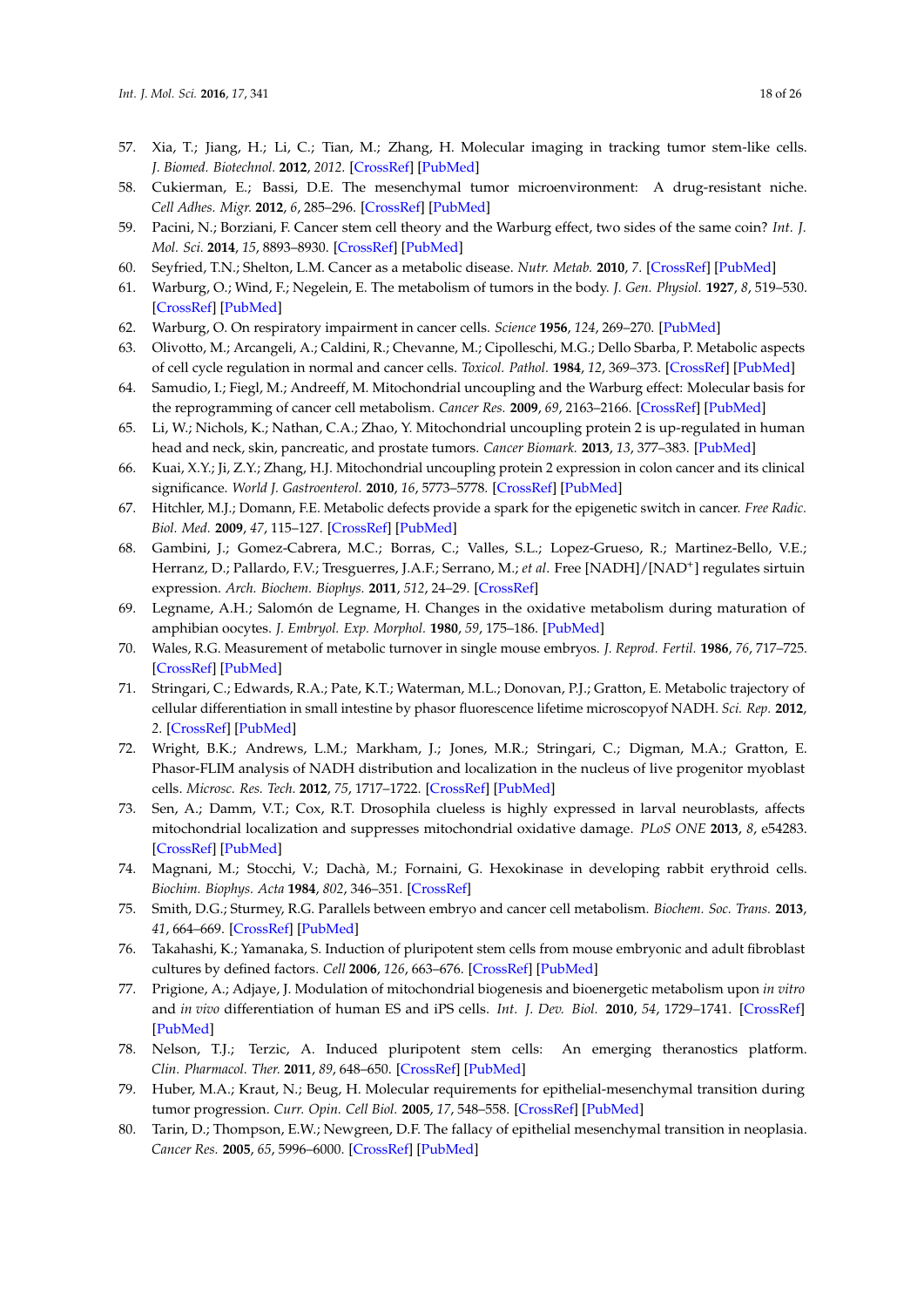- <span id="page-18-0"></span>81. Hamabe, A.; Konno, M.; Tanuma, N.; Shima, H.; Tsunekuni, K.; Kawamoto, K.; Nishida, N.; Koseki, J.; Mimori, K.; Gotoh, N.; *et al*. Role of pyruvate kinase M2 in transcriptional regulation leading to epithelial-mesenchymal transition. *Proc. Natl. Acad. Sci. USA* **2014**, *111*, 15526–15531. [\[CrossRef\]](http://dx.doi.org/10.1073/pnas.1407717111) [\[PubMed\]](http://www.ncbi.nlm.nih.gov/pubmed/25313085)
- <span id="page-18-1"></span>82. Jiang, L.; Xiao, L.; Sugiura, H.; Huang, X.; Ali, A.; Kuro, O.M.; Deberardinis, R.J.; Boothman, D.A. Metabolic reprogramming during TGFβ1-induced epithelial-to-mesenchymal transition. *Oncogene* **2015**, *34*, 3908–3916. [\[CrossRef\]](http://dx.doi.org/10.1038/onc.2014.321) [\[PubMed\]](http://www.ncbi.nlm.nih.gov/pubmed/25284588)
- <span id="page-18-2"></span>83. Lincet, H.; Icard, P. How do glycolytic enzymes favour cancer cell proliferation by nonmetabolic functions? *Oncogene* **2015**, *34*, 3751–3759. [\[CrossRef\]](http://dx.doi.org/10.1038/onc.2014.320) [\[PubMed\]](http://www.ncbi.nlm.nih.gov/pubmed/25263450)
- 84. Teslaa, T.; Teitell, M.A. Pluripotent stem cell energy metabolism: An update. *EMBO J.* **2015**, *34*, 138–153. [\[CrossRef\]](http://dx.doi.org/10.15252/embj.201490446) [\[PubMed\]](http://www.ncbi.nlm.nih.gov/pubmed/25476451)
- 85. Phipps, C.; Molavian, H.; Kohandel, M. A microscale mathematical model for metabolic symbiosis: Investigating the effects of metabolic inhibition on ATP turnover in tumors. *J. Theor. Biol.* **2015**, *366*, 103–114. [\[CrossRef\]](http://dx.doi.org/10.1016/j.jtbi.2014.11.016) [\[PubMed\]](http://www.ncbi.nlm.nih.gov/pubmed/25433213)
- 86. Ferreira, C.R.; Jarmusch, A.K.; Pirro, V.; Alfaro, C.M.; González-Serrano, A.F.; Niemann, H.; Wheeler, M.B.; Rabel, R.A.C.; Hallett, J.E.; Houser, R.; *et al*. Ambient ionisation mass spectrometry for lipid profiling and structural analysis of mammalian oocytes, preimplantation embryos and stem cells. *Reprod. Fertil. Dev.* **2015**, *27*, 621–637. [\[CrossRef\]](http://dx.doi.org/10.1071/RD14310) [\[PubMed\]](http://www.ncbi.nlm.nih.gov/pubmed/25763644)
- <span id="page-18-8"></span>87. Chen, K.Y.; Liu, X.; Bu, P.; Lin, C.S.; Rakhilin, N.; Locasale, J.W.; Shen, X. A metabolic signature of colon cancer initiating cells. *Conf. Proc. IEEE Eng. Med. Biol. Soc.* **2014**, *2014*, 4759–4762. [\[PubMed\]](http://www.ncbi.nlm.nih.gov/pubmed/25571056)
- 88. Ding, S.; Li, C.; Cheng, N.; Cui, X.; Xu, X.; Zhou, G. Redox regulation in cancer stem cells. *Oxid. Med. Cell. Longev.* **2015**. [\[CrossRef\]](http://dx.doi.org/10.1155/2015/750798) [\[PubMed\]](http://www.ncbi.nlm.nih.gov/pubmed/26273424)
- 89. Fillmore, N.; Huqi, A.; Jaswal, J.S.; Mori, J.; Paulin, R.; Haromy, A.; Onay-Besikci, A.; Ionescu, L.; Thébaud, B.; Michelakis, E.; *et al*. Effect of fatty acids on human bone marrow mesenchymal stem cell energy metabolism and survival. *PLoS ONE* **2015**, e0120257.
- 90. Li, Y.; Luo, S.; Ma, R.; Liu, J.; Xu, P.; Zhang, H.; Tang, K.; Ma, J.; Zhang, Y.; Liang, X.; *et al*. Upregulation of cytosolic phosphoenolpyruvate carboxykinase is a critical metabolic event in melanoma cells that repopulate tumors. *Cancer Res.* **2015**, *75*, 1191–1196. [\[CrossRef\]](http://dx.doi.org/10.1158/0008-5472.CAN-14-2615) [\[PubMed\]](http://www.ncbi.nlm.nih.gov/pubmed/25712344)
- 91. Moussaieff, A.; Rouleau, M.; Kitsberg, D.; Cohen, M.; Levy, G.; Barasch, D.; Nemirovski, A.; Shen-Orr, S.; Laevsky, I.; Amit, M.; *et al*. Glycolysis-mediated changes in acetyl-CoA and histone acetylation control the early differentiation of embryonic stem cells. *Cell Metab.* **2015**, *21*, 392–402. [\[CrossRef\]](http://dx.doi.org/10.1016/j.cmet.2015.02.002) [\[PubMed\]](http://www.ncbi.nlm.nih.gov/pubmed/25738455)
- <span id="page-18-3"></span>92. Zhang, L.; Marsboom, G.; Glick, D.; Zhang, Y.; Toth, P.T.; Jones, N.; Malik, A.B.; Rehman, J. Bioenergetic shifts during transitions between stem cell states (2013 Grover Conference series). *Pulm. Circ.* **2014**, *4*, 387–394. [\[CrossRef\]](http://dx.doi.org/10.1086/677353) [\[PubMed\]](http://www.ncbi.nlm.nih.gov/pubmed/25621152)
- <span id="page-18-4"></span>93. Hawkins, K.; Joy, S.; McKay, T. Cell signalling pathways underlying induced pluripotent stem cell reprogramming. *World J. Stem Cells* **2014**, *6*, 620–628. [\[CrossRef\]](http://dx.doi.org/10.4252/wjsc.v6.i5.620) [\[PubMed\]](http://www.ncbi.nlm.nih.gov/pubmed/25426259)
- 94. Kruspig, B.; Zhivotovsky, B.; Gogvadze, V. Mitochondrial substrates in cancer: Drivers or passengers? *Mitochondrion* **2014**, *19 Pt A*, 8–19. [\[CrossRef\]](http://dx.doi.org/10.1016/j.mito.2014.08.007) [\[PubMed\]](http://www.ncbi.nlm.nih.gov/pubmed/25179741)
- 95. Maldonado, E.N.; Lemasters, J.J. ATP/ADP ratio, the missed connection between mitochondria and the Warburg effect. *Mitochondrion* **2014**, *19*, 78–84. [\[CrossRef\]](http://dx.doi.org/10.1016/j.mito.2014.09.002) [\[PubMed\]](http://www.ncbi.nlm.nih.gov/pubmed/25229666)
- <span id="page-18-5"></span>96. Schell, J.C.; Olson, K.A.; Jiang, L.; Hawkins, A.J.; van Vranken, J.G.; Xie, J.; Egnatchik, R.A.; Earl, E.G.; DeBerardinis, R.J.; Rutter, J. A role for the mitochondrial pyruvate carrier as a repressor of the Warburg effect and colon cancer cell growth. *Mol. Cell* **2014**, *56*, 400–413. [\[CrossRef\]](http://dx.doi.org/10.1016/j.molcel.2014.09.026) [\[PubMed\]](http://www.ncbi.nlm.nih.gov/pubmed/25458841)
- <span id="page-18-6"></span>97. Menendez, J.A.; Alarcòn, T. Metabostemness: A new cancer hallmark. *Front. Oncol.* **2014**, *4*. [\[CrossRef\]](http://dx.doi.org/10.3389/fonc.2014.00262) [\[PubMed\]](http://www.ncbi.nlm.nih.gov/pubmed/25325014)
- <span id="page-18-7"></span>98. Alvero, A.B.; Montagna, M.K.; Sumi, N.J.; Joo, W.D.; Graham, E.; Mor, G. Multiple blocks in the engagement of oxidative phosphorylation in putative ovarian cancer stem cells: Implication for maintenance therapy with glycolysis inhibitors. *Oncotarget* **2014**, *5*, 8703–8715. [\[CrossRef\]](http://dx.doi.org/10.18632/oncotarget.2367) [\[PubMed\]](http://www.ncbi.nlm.nih.gov/pubmed/25237928)
- 99. Wang, Y.H.; Israelsen, W.J.; Lee, D.; Yu, V.W.; Jeanson, N.T.; Clish, C.B.; Cantley, L.C.; Vander Heiden, M.G.; Scadden, D.T. Cell-state-specific metabolic dependency in hematopoiesis and leukemogenesis. *Cell* **2014**, *158*, 1309–1323. [\[CrossRef\]](http://dx.doi.org/10.1016/j.cell.2014.07.048) [\[PubMed\]](http://www.ncbi.nlm.nih.gov/pubmed/25215489)
- <span id="page-18-9"></span>100. Bartesaghi, S.; Graziano, V.; Galavotti, S.; Henriquez, N.V.; Betts, J.; Saxena, J.; Minieri, V.; Deli, A.; Karlsson, A.; Martins, L.M. Inhibition of oxidative metabolism leads to p53 genetic inactivation and transformation in neural stem cells. *Proc. Natl. Acad. Sci. USA* **2015**, *112*, 1059–1064. [\[CrossRef\]](http://dx.doi.org/10.1073/pnas.1413165112) [\[PubMed\]](http://www.ncbi.nlm.nih.gov/pubmed/25583481)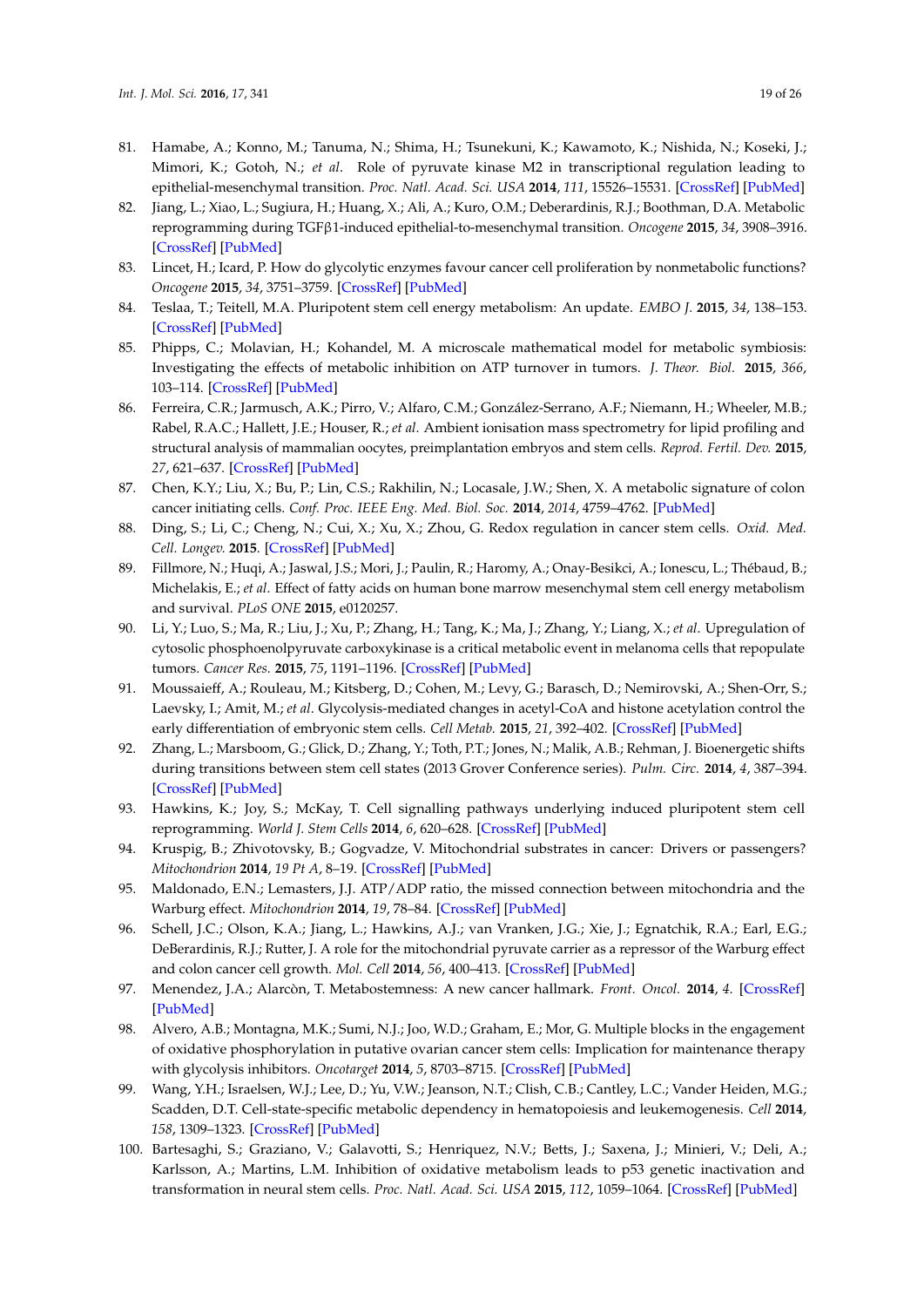- 101. Liu, X.; Zheng, H.; Yu, W.M.; Cooper, T.M.; Bunting, K.D.; Qu, C.K. Maintenance of mouse hematopoietic stem cells *ex vivo* by reprogramming cellular metabolism. *Blood* **2015**, *125*, 1562–1565. [\[CrossRef\]](http://dx.doi.org/10.1182/blood-2014-04-568949) [\[PubMed\]](http://www.ncbi.nlm.nih.gov/pubmed/25593337)
- <span id="page-19-15"></span>102. Konno, M.; Doki, Y.; Mori, M.; Ishii, H. Metabolism enzyme controls cancer stemness. *Nihon Rinsho* **2015**, *73*, 745–750. [\[PubMed\]](http://www.ncbi.nlm.nih.gov/pubmed/25985625)
- <span id="page-19-0"></span>103. O'Brien, L.C.; Keeney, P.M.; Bennett, J.P., Jr. Differentiation of human neural stem cells into motor neurons stimulates mitochondrial biogenesis and decreases glycolytic flux. *Stem Cells Dev.* **2015**, *24*, 1984–1994. [\[CrossRef\]](http://dx.doi.org/10.1089/scd.2015.0076) [\[PubMed\]](http://www.ncbi.nlm.nih.gov/pubmed/25892363)
- <span id="page-19-1"></span>104. Simonnet, H.; Alazard, N.; Pfeiffer, K.; Gallou, C.; Béroud, C.; Demont, J.; Bouvier, R.; Schägger, H.; Godinot, C. Low mitochondrial respiratory chain content correlates with tumor aggressiveness in renal cell carcinoma. *Carcinogenesis* **2002**, *23*, 759–768. [\[CrossRef\]](http://dx.doi.org/10.1093/carcin/23.5.759) [\[PubMed\]](http://www.ncbi.nlm.nih.gov/pubmed/12016148)
- 105. Putignani, L.; Raffa, S.; Pescosolido, R.; Rizza, T.; Del Chierico, F.; Leone, L.; Aimati, L.; Signore, F.; Carrozzo, R.; Callea, F.; *et al*. Preliminary evidences on mitochondrial injury and impaired oxidative metabolism in breast cancer. *Mitochondrion* **2012**, *12*, 363–369. [\[CrossRef\]](http://dx.doi.org/10.1016/j.mito.2012.02.003) [\[PubMed\]](http://www.ncbi.nlm.nih.gov/pubmed/22366096)
- 106. Seyfried, T.N. Cancer as a mitochondrial metabolic disease. *Front. Cell Dev. Biol.* **2015**, *3*. [\[CrossRef\]](http://dx.doi.org/10.3389/fcell.2015.00043) [\[PubMed\]](http://www.ncbi.nlm.nih.gov/pubmed/26217661)
- <span id="page-19-5"></span>107. Vélez, J.; Hail, N., Jr.; Konopleva, M.; Zeng, Z.; Kojima, K.; Samudio, I.; Andreeff, M. Mitochondrial uncoupling and the reprograming of intermediary metabolism in leukemia cells. *Front. Oncol.* **2013**, *3*. [\[CrossRef\]](http://dx.doi.org/10.3389/fonc.2013.00067) [\[PubMed\]](http://www.ncbi.nlm.nih.gov/pubmed/23565503)
- <span id="page-19-2"></span>108. Kjellin, H.; Johansson, H.; Höög, A.; Lehtiö, J.; Jakobsson, P.J.; Kjellman, M. Differentially expressed proteins in malignant and benign adrenocortical tumors. *PLoS ONE* **2014**, e87951. [\[CrossRef\]](http://dx.doi.org/10.1371/journal.pone.0087951) [\[PubMed\]](http://www.ncbi.nlm.nih.gov/pubmed/24498411)
- <span id="page-19-3"></span>109. Lynen, F. Die rolle der phosphorsaeure bei dehydrierungsvorgaengen und ihre biologische bedeutung. *Naturwissenschaften* **1951**, *30*, 398–406. [\[CrossRef\]](http://dx.doi.org/10.1007/BF01475305)
- <span id="page-19-4"></span>110. Weinhouse, S. Glycolysis, respiration, and anomalous gene expression in experimental hepatomas: G.H.A. Clowes memorial lecture. *Cancer Res.* **1972**, *32*, 2007–2016. [\[PubMed\]](http://www.ncbi.nlm.nih.gov/pubmed/4343003)
- <span id="page-19-6"></span>111. Pecqueur, C.; Bui, T.; Gelly, C.; Hauchard, J.; Barbot, C.; Bouillaud, F.; Ricquier, D.; Miroux, B.; Thompson, C.B. Uncoupling protein-2 controls proliferation by promoting fatty acid oxidation and limiting glycolysis-derived pyruvate utilization. *FASEB J.* **2008**, *22*, 9–18. [\[CrossRef\]](http://dx.doi.org/10.1096/fj.07-8945com) [\[PubMed\]](http://www.ncbi.nlm.nih.gov/pubmed/17855623)
- <span id="page-19-7"></span>112. Jaña, F.; Faini, F.; Lapier, M.; Pavani, M.; Kemmerling, U.; Morello, A.; Maya, J.D.; Jara, J.; Parra, E.; Ferreira, J. Tumor cell death induced by the inhibition of mitochondrial electron transport: The effect of 3-hydroxybakuchiol. *Toxicol. Appl. Pharmacol.* **2013**, *272*, 356–364. [\[CrossRef\]](http://dx.doi.org/10.1016/j.taap.2013.06.005) [\[PubMed\]](http://www.ncbi.nlm.nih.gov/pubmed/23777606)
- <span id="page-19-8"></span>113. Brunelle, J.K.; Bell, E.L.; Quesada, N.M.; Vercauteren, K.; Tiranti, V.; Zeviani, M.; Scarpulla, R.C.; Chandel, N.S. Oxygen sensing requires mitochondrial ROS but not oxidative phosphorylation. *Cell Metab.* **2005**, *1*, 409–414. [\[CrossRef\]](http://dx.doi.org/10.1016/j.cmet.2005.05.002) [\[PubMed\]](http://www.ncbi.nlm.nih.gov/pubmed/16054090)
- 114. Bell, E.L.; Klimova, T.A.; Eisenbart, J.; Moraes, C.T.; Murphy, M.P.; Budinger, G.R.; Chandel, N.S. The Qo site of the mitochondrial complex III is required for the transduction of hypoxic signaling via reactive oxygen species production. *J. Cell Biol.* **2007**, *177*, 1029–1036. [\[CrossRef\]](http://dx.doi.org/10.1083/jcb.200609074) [\[PubMed\]](http://www.ncbi.nlm.nih.gov/pubmed/17562787)
- 115. Klimova, T.; Chandel, N.S. Mitochondrial complex III regulates hypoxic activation of HIF. *Cell Death Differ.* **2008**, *15*, 660–666. [\[CrossRef\]](http://dx.doi.org/10.1038/sj.cdd.4402307) [\[PubMed\]](http://www.ncbi.nlm.nih.gov/pubmed/18219320)
- <span id="page-19-14"></span>116. Chandel, N.S. Mitochondrial regulation of oxygen sensing. *Adv. Exp. Med. Biol.* **2010**, *661*, 339–354. [\[PubMed\]](http://www.ncbi.nlm.nih.gov/pubmed/20204741)
- <span id="page-19-13"></span>117. Chong, S.J.; Low, I.C.; Pervaiz, S. Mitochondrial ROS and involvement of Bcl-2 as a mitochondrial ROS regulator. *Mitochondrion* **2014**, *19 Pt A*, 39–48. [\[CrossRef\]](http://dx.doi.org/10.1016/j.mito.2014.06.002) [\[PubMed\]](http://www.ncbi.nlm.nih.gov/pubmed/24954615)
- <span id="page-19-9"></span>118. Wang, C.Q.; Li, X.; Wang, M.Q.; Qian, J.; Zheng, K.; Bian, H.W.; Han, N.; Wang, J.H.; Pan, J.W.; Zhu, M.Y. Protective effects of ETC complex III and cytochrome c against hydrogen peroxide-induced apoptosis in yeast. *Free Radic. Res.* **2014**, *48*, 435–444. [\[CrossRef\]](http://dx.doi.org/10.3109/10715762.2014.885116) [\[PubMed\]](http://www.ncbi.nlm.nih.gov/pubmed/24437935)
- <span id="page-19-10"></span>119. Sennoune, S.R.; Bakunts, K.; Martínez, G.M.; Chua-Tuan, J.L.; Kebir, Y.; Attaya, M.N.; Martínez-Zaguilán, R. Vacuolar H+-ATPase in human breast cancer cells with distinct metastatic potential: Distribution and functional activity. *Am. J. Physiol. Cell Physiol.* **2004**, *286*, C1443–C1452. [\[CrossRef\]](http://dx.doi.org/10.1152/ajpcell.00407.2003) [\[PubMed\]](http://www.ncbi.nlm.nih.gov/pubmed/14761893)
- <span id="page-19-11"></span>120. Owens, K.M.; Kulawiec, M.; Desouki, M.M.; Vanniarajan, A.; Singh, K.K. Impaired OXPHOS complex III in breast cancer. *PLoS ONE* **2011**, *6*, e23846. [\[CrossRef\]](http://dx.doi.org/10.1371/journal.pone.0023846) [\[PubMed\]](http://www.ncbi.nlm.nih.gov/pubmed/21901141)
- <span id="page-19-12"></span>121. Brand, M.D.; Affourtit, C.; Esteves, T.C.; Green, K.; Lambert, A.J.; Miwa, S.; Pakay, J.L.; Parker, N. Mitochondrial superoxide: Production, biological effects, and activation of uncoupling proteins. *Free Radic. Biol. Med.* **2004**, *37*, 755–767. [\[CrossRef\]](http://dx.doi.org/10.1016/j.freeradbiomed.2004.05.034) [\[PubMed\]](http://www.ncbi.nlm.nih.gov/pubmed/15304252)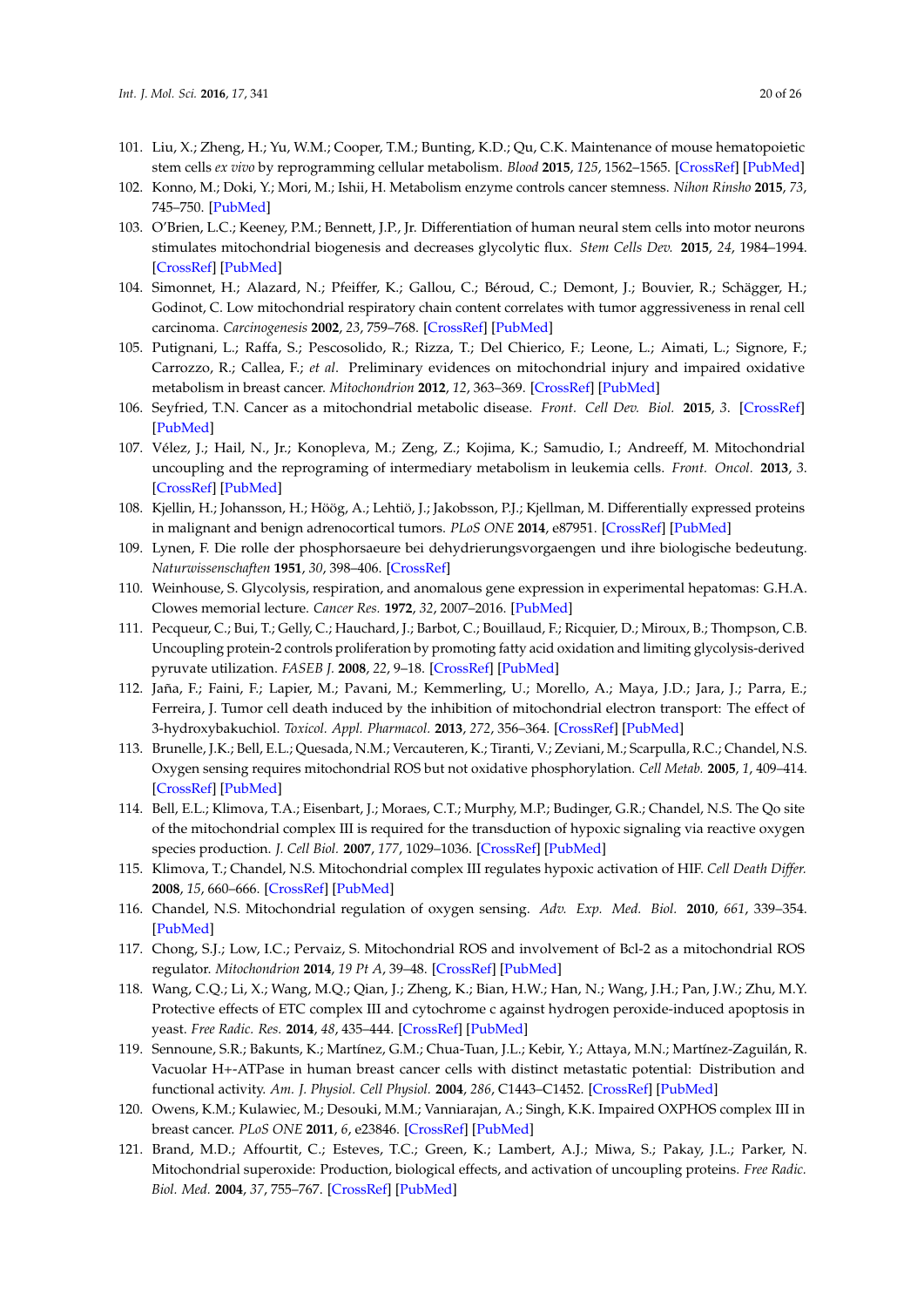- <span id="page-20-0"></span>122. Rousset, S.; Alves-Guerra, M.C.; Mozo, J.; Miroux, B.; Cassard-Doulcier, A.M.; Bouillaud, F.; Ricquier, D. The biology of mitochondrial uncoupling proteins. *Diabetes* **2004**, *53* (Suppl. S1), S130–S135. [\[CrossRef\]](http://dx.doi.org/10.2337/diabetes.53.2007.S130) [\[PubMed\]](http://www.ncbi.nlm.nih.gov/pubmed/14749278)
- <span id="page-20-1"></span>123. Low, I.C.; Chen, Z.X.; Pervaiz, S. Bcl-2 modulates resveratrol-induced ROS production by regulating mitochondrial respiration in tumor cells. *Antioxid. Redox Signal.* **2010**, *13*, 807–819. [\[CrossRef\]](http://dx.doi.org/10.1089/ars.2009.3050) [\[PubMed\]](http://www.ncbi.nlm.nih.gov/pubmed/20367277)
- <span id="page-20-2"></span>124. Prior, S.; Kim, A.; Yoshihara, T.; Tobita, S.; Takeuchi, T.; Higuchi, M. Mitochondrial respiratory function induces endogenous hypoxia. *PLoS ONE* **2014**, *9*, e88911. [\[CrossRef\]](http://dx.doi.org/10.1371/journal.pone.0088911) [\[PubMed\]](http://www.ncbi.nlm.nih.gov/pubmed/24586439)
- <span id="page-20-3"></span>125. Sies, H. Role of metabolic H2O<sup>2</sup> generation: Redox signaling and oxidative stress. *J. Biol. Chem.* **2014**, *289*, 8735–8741. [\[CrossRef\]](http://dx.doi.org/10.1074/jbc.R113.544635) [\[PubMed\]](http://www.ncbi.nlm.nih.gov/pubmed/24515117)
- <span id="page-20-4"></span>126. Gharibi, B.; Farzadi, S.; Ghuman, M.; Hughes, F.J. Inhibition of Akt/mTOR attenuates age-related changes in mesenchymal stem cells. *Stem Cells* **2014**, *32*, 2256–2266. [\[CrossRef\]](http://dx.doi.org/10.1002/stem.1709) [\[PubMed\]](http://www.ncbi.nlm.nih.gov/pubmed/24659476)
- <span id="page-20-5"></span>127. Turrens, J.F. Superoxide production by the mitochondrial respiratory chain. *Biosci. Rep.* **1997**, *17*, 3–8. [\[CrossRef\]](http://dx.doi.org/10.1023/A:1027374931887) [\[PubMed\]](http://www.ncbi.nlm.nih.gov/pubmed/9171915)
- <span id="page-20-6"></span>128. Xu, Y.; Miriyala, S.; Fang, F.; Bakthavatchalu, V.; Noel, T.; Schell, D.M.; Wang, C.; st. Clair, W.H.; St. Clair, D.K. Manganese superoxide dismutase deficiency triggers mitochondrial uncoupling and the Warburg effect. *Oncogene* **2015**, *34*, 4229–4237. [\[CrossRef\]](http://dx.doi.org/10.1038/onc.2014.355) [\[PubMed\]](http://www.ncbi.nlm.nih.gov/pubmed/25362851)
- <span id="page-20-7"></span>129. Hart, P.C.; Mao, M.; de Abreu, A.L.; Ansenberger-Fricano, K.; Ekoue, D.N.; Ganini, D.; Kajdacsy-Ball, A.; Diamond, A.M.; Minshall, R.D.; Consolaro, M.E.L.; *et al*. MnSOD upregulation sustains the Warburg effect via mitochondrial ROS and AMPK-dependent signalling in cancer. *Nat. Commun.* **2015**, *6*. [\[CrossRef\]](http://dx.doi.org/10.1038/ncomms7053) [\[PubMed\]](http://www.ncbi.nlm.nih.gov/pubmed/25651975)
- <span id="page-20-8"></span>130. Shi, D.Y.; Xie, F.Z.; Zhai, C.; Stern, J.S.; Liu, Y.; Liu, S.L. The role of cellular oxidative stress in regulating glycolysis energy metabolism in hepatoma cells. *Mol. Cancer* **2009**, *8*. [\[CrossRef\]](http://dx.doi.org/10.1186/1476-4598-8-32) [\[PubMed\]](http://www.ncbi.nlm.nih.gov/pubmed/19497135)
- 131. Fliedner, S.M.; Kaludercic, N.; Jiang, X.S.; Hansikova, H.; Hajkova, Z.; Sladkova, J.; Limpuangthip, A.; Backlund, P.S.; Wesley, R.; Martiniova, L.; *et al*. Warburg effect's manifestation in aggressive pheochromocytomas and paragangliomas: Insights from a mouse cell model applied to human tumor tissue. *PLoS ONE* **2012**, *7*, e40949. [\[CrossRef\]](http://dx.doi.org/10.1371/journal.pone.0040949) [\[PubMed\]](http://www.ncbi.nlm.nih.gov/pubmed/22859959)
- <span id="page-20-9"></span>132. Sarsour, E.H.; Kalen, A.L.; Xiao, Z.; Veenstra, T.D.; Chaudhuri, L.; Venkataraman, S.; Reigan, P.; Buettner, G.R.; Goswami, P.C. Manganese superoxide dismutase regulates a metabolic switch during the mammalian cell cycle. *Cancer Res.* **2012**, *72*, 3807–3816. [\[CrossRef\]](http://dx.doi.org/10.1158/0008-5472.CAN-11-1063) [\[PubMed\]](http://www.ncbi.nlm.nih.gov/pubmed/22710435)
- <span id="page-20-10"></span>133. Mitchell, P. The protonmotive Q cycle: A general formulation. *FEBS Lett.* **1975**, *59*, 137–139. [\[CrossRef\]](http://dx.doi.org/10.1016/0014-5793(75)80359-0)
- <span id="page-20-11"></span>134. Turrens, J.F.; Alexandre, A.; Lehninger, A.L. Ubisemiquinone is the electron donor for superoxide formation by complex III of heart mitochondria. *Arch. Biochem. Biophys.* **1985**, *237*, 408–414. [\[CrossRef\]](http://dx.doi.org/10.1016/0003-9861(85)90293-0)
- <span id="page-20-12"></span>135. Kerr, J.F.; Wyllie, A.H.; Currie, A.R. Apoptosis: A basic biological phenomenon with wide-ranging implications in tissue kinetics. *Br. J. Cancer* **1972**, *26*, 239–257. [\[CrossRef\]](http://dx.doi.org/10.1038/bjc.1972.33) [\[PubMed\]](http://www.ncbi.nlm.nih.gov/pubmed/4561027)
- <span id="page-20-13"></span>136. Wyllie, A.H.; Kerr, J.F.; Currie, A.R. Cell death: The significance of apoptosis. *Int. Rev. Cytol.* **1980**, *68*, 251–306. [\[PubMed\]](http://www.ncbi.nlm.nih.gov/pubmed/7014501)
- 137. Kerr, J.F. History of the events leading to the formulation of the apoptosis concept. *Toxicology* **2002**, *181–182*, 471–474. [\[CrossRef\]](http://dx.doi.org/10.1016/S0300-483X(02)00457-2)
- <span id="page-20-19"></span>138. Taylor, R.C.; Cullen, S.P.; Martin, S.J. Apoptosis: Controlled demolition at the cellular level. *Nat. Rev. Mol. Cell Biol.* **2008**, *9*, 231–241. [\[CrossRef\]](http://dx.doi.org/10.1038/nrm2312) [\[PubMed\]](http://www.ncbi.nlm.nih.gov/pubmed/18073771)
- <span id="page-20-14"></span>139. Xiong, S.; Mu, T.; Wang, G.; Jiang, X. Mitochondria-mediated apoptosis in mammals. *Protein Cell* **2014**, *5*, 737–749. [\[CrossRef\]](http://dx.doi.org/10.1007/s13238-014-0089-1) [\[PubMed\]](http://www.ncbi.nlm.nih.gov/pubmed/25073422)
- <span id="page-20-15"></span>140. Brinkmann, U.; Brinkmann, E.; Gallo, M.; Pastan, I. Cloning and characterization of a cellular apoptosis susceptibility gene, the human homologue to the yeast chromosome segregation gene CSE1. *Proc. Natl. Acad. Sci. USA* **1995**, *92*, 10427–10431. [\[CrossRef\]](http://dx.doi.org/10.1073/pnas.92.22.10427) [\[PubMed\]](http://www.ncbi.nlm.nih.gov/pubmed/7479798)
- <span id="page-20-16"></span>141. Ruckenstuhl, C.; Büttner, S.; Carmona-Gutierrez, D.; Eisenberg, T.; Kroemer, G.; Sigrist, S.J.; Fröhlich, K.-U.; Madeo, F. The Warburg effect suppresses oxidative stress induced apoptosis in a yeast model for Cancer. *PLoS ONE* **2009**, *4*, e4592. [\[CrossRef\]](http://dx.doi.org/10.1371/journal.pone.0004592) [\[PubMed\]](http://www.ncbi.nlm.nih.gov/pubmed/19240798)
- <span id="page-20-17"></span>142. Wu, J.; Zhong, D.; Wu, X.; Sha, M.; Kang, L.; Ding, Z. Voltage-gated potassium channel Kv1.3 is highly expressed in human osteosarcoma and promotes osteosarcoma growth. *Int. J. Mol. Sci.* **2013**, *14*, 19245–19256. [\[CrossRef\]](http://dx.doi.org/10.3390/ijms140919245) [\[PubMed\]](http://www.ncbi.nlm.nih.gov/pubmed/24065104)
- <span id="page-20-18"></span>143. Leanza, L.; Biasutto, L.; Managò, A.; Gulbins, E.; Zoratti, M.; Szabò, I. Intracellular ion channels and cancer. *Front. Physiol.* **2013**, *4*. [\[CrossRef\]](http://dx.doi.org/10.3389/fphys.2013.00227) [\[PubMed\]](http://www.ncbi.nlm.nih.gov/pubmed/24027528)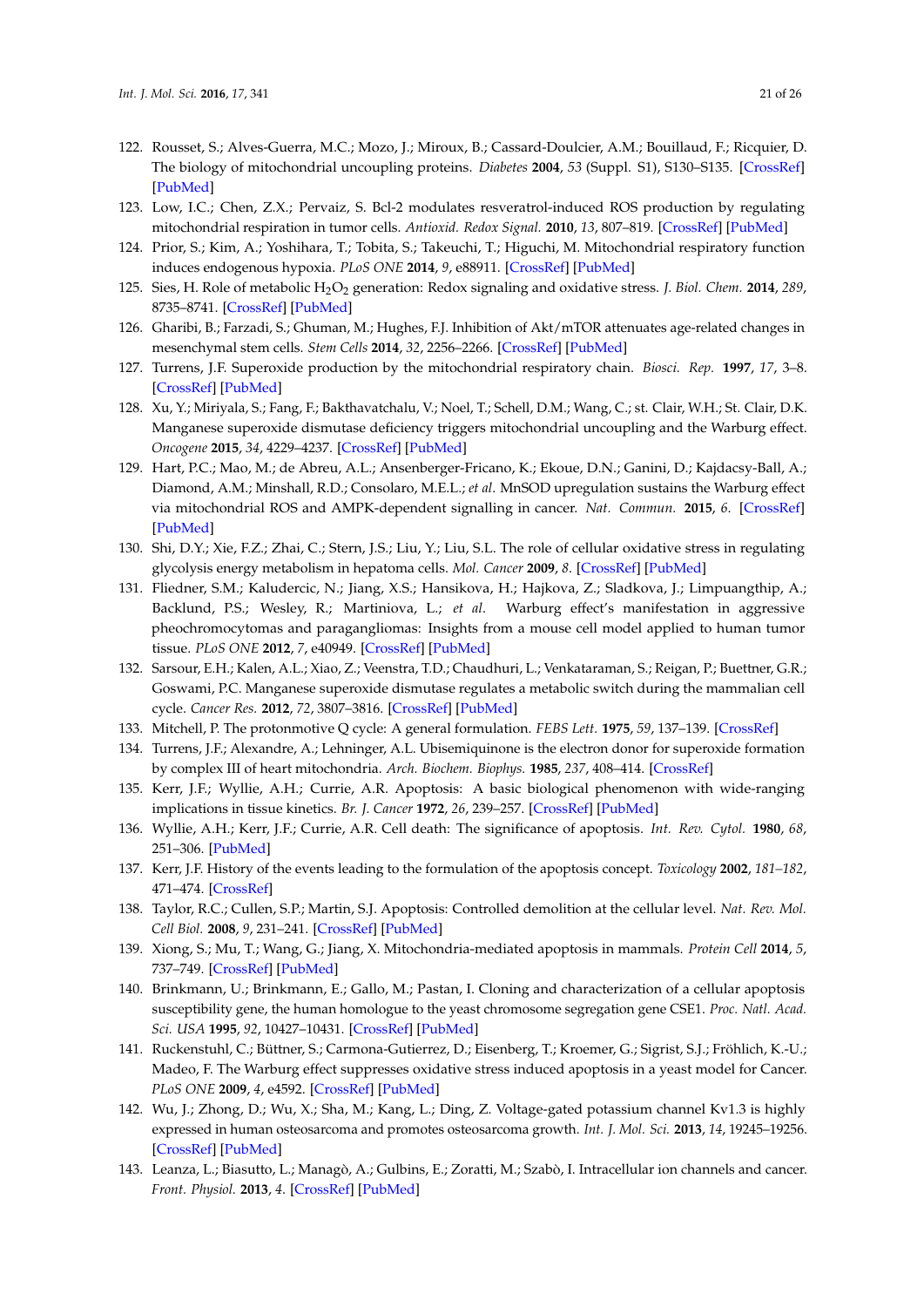- <span id="page-21-0"></span>144. Vaux, D.L.; Cory, S.; Adams, J.M. *Bcl*-2 gene promotes haemopoietic cell survival and cooperates with c-myc to immortalize pre-B cells. *Nature* **1988**, *335*, 440–442. [\[CrossRef\]](http://dx.doi.org/10.1038/335440a0) [\[PubMed\]](http://www.ncbi.nlm.nih.gov/pubmed/3262202)
- 145. Verhagen, A.M.; Ekert, P.G.; Pakusch, M.; Silke, J.; Connolly, L.M.; Reid, G.E.; Moritz, R.L.; Simpson, R.J.; Vaux, D.L. Identification of DIABLO, a mammalian protein that promotes apoptosis by binding to and antagonizing IAP proteins. *Cell* **2000**, *102*, 43–53. [\[CrossRef\]](http://dx.doi.org/10.1016/S0092-8674(00)00009-X)
- 146. Vucic, D.; Stennicke, H.R.; Pisabarro, M.T.; Salvesen, G.S.; Dixit, V.M. ML-IAP, a novel inhibitor of apoptosis that is preferentially expressed in human melanomas. *Curr. Biol.* **2000**, *10*, 1359–1366. [\[CrossRef\]](http://dx.doi.org/10.1016/S0960-9822(00)00781-8)
- <span id="page-21-1"></span>147. Verhagen, A.M.; Silke, J.; Ekert, P.G.; Pakusch, M.; Kaufmann, H.; Connolly, L.M.; Day, C.L.; Tikoo, A.; Burke, R.; Wrobel, C.; *et al*. HtrA2 promotes cell death through its serine protease activity and its ability to antagonize inhibitor of apoptosis proteins. *J. Biol. Chem.* **2002**, *277*, 445–454. [\[CrossRef\]](http://dx.doi.org/10.1074/jbc.M109891200) [\[PubMed\]](http://www.ncbi.nlm.nih.gov/pubmed/11604410)
- <span id="page-21-2"></span>148. Tan, D.X.; Manchester, L.C.; Liu, X.; Rosales-Corral, S.A.; Acuna-Castroviejo, D.; Reiter, R.J. Mitochondria and chloroplasts as the original sites of melatonin synthesis: A hypothesis related to melatonin's primary function and evolution in eukaryotes. *J. Pineal Res.* **2013**, *54*, 127–138. [\[CrossRef\]](http://dx.doi.org/10.1111/jpi.12026) [\[PubMed\]](http://www.ncbi.nlm.nih.gov/pubmed/23137057)
- <span id="page-21-3"></span>149. Srinivasan, V.; Pandi-Perumal, S.R.; Maestroni, G.J.; Esquifino, A.I.; Hardeland, R.; Cardinali, D.P. Role of melatonin in neurodegenerative diseases. *Neurotox. Res.* **2005**, *7*, 293–318. [\[CrossRef\]](http://dx.doi.org/10.1007/BF03033887) [\[PubMed\]](http://www.ncbi.nlm.nih.gov/pubmed/16179266)
- <span id="page-21-8"></span>150. Han, Y.X.; Zhang, S.H.; Wang, X.M.; Wu, J.B. Inhibition of mitochondria responsible for the anti-apoptotic effects of melatonin during ischemia-reperfusion. *J. Zhejiang Univ. Sci. B* **2006**, *7*, 142–147. [\[CrossRef\]](http://dx.doi.org/10.1631/jzus.2006.B0142) [\[PubMed\]](http://www.ncbi.nlm.nih.gov/pubmed/16421971)
- <span id="page-21-4"></span>151. Pandi-Perumal, S.R.; BaHammam, A.S.; Brown, G.M.; Spence, D.W.; Bharti, V.K.; Kaur, C.; Hardeland, R.; Cardinali, D.P. Melatonin antioxidative defense: Therapeutical implications for aging and neurodegenerative processes. *Neurotox. Res.* **2013**, *23*, 267–300. [\[CrossRef\]](http://dx.doi.org/10.1007/s12640-012-9337-4) [\[PubMed\]](http://www.ncbi.nlm.nih.gov/pubmed/22739839)
- <span id="page-21-5"></span>152. Scott, A.E.; Cosma, G.N.; Frank, A.A.; Wells, R.L.; Gardner, H.S., Jr. Disruption of mitochondrial respiration by melatonin in MCF-7 cells. *Toxicol. Appl. Pharmacol.* **2001**, *171*, 149–156. [\[CrossRef\]](http://dx.doi.org/10.1006/taap.2000.9115) [\[PubMed\]](http://www.ncbi.nlm.nih.gov/pubmed/11243914)
- 153. Paternoster, L.; Radogna, F.; Accorsi, A.; Cristina Albertini, M.; Gualandi, G.; Ghibelli, L. Melatonin as a modulator of apoptosis in B-lymphoma cells. *Ann. N. Y. Acad. Sci.* **2009**, *1171*, 345–349. [\[CrossRef\]](http://dx.doi.org/10.1111/j.1749-6632.2009.04910.x) [\[PubMed\]](http://www.ncbi.nlm.nih.gov/pubmed/19723074)
- <span id="page-21-9"></span>154. Bejarano, I.; Espino, J.; Marchena, A.M.; Barriga, C.; Paredes, S.D.; Rodríguez, A.B.; Pariente, J.A. Melatonin enhances hydrogen peroxide-induced apoptosis in human promyelocytic leukaemia HL-60 cells. *Mol. Cell. Biochem.* **2011**, *353*, 167–176. [\[CrossRef\]](http://dx.doi.org/10.1007/s11010-011-0783-8) [\[PubMed\]](http://www.ncbi.nlm.nih.gov/pubmed/21431366)
- 155. Gonzalez, A.; del Castillo-Vaquero, A.; Miro-Moran, A.; Tapia, J.A.; Salido, G.M. Melatonin reduces pancreatic tumor cell viability by altering mitochondrial physiology. *J. Pineal Res.* **2011**, *50*, 250–260. [\[CrossRef\]](http://dx.doi.org/10.1111/j.1600-079X.2010.00834.x) [\[PubMed\]](http://www.ncbi.nlm.nih.gov/pubmed/21118301)
- 156. Sánchez-Sánchez, A.M.; Martín, V.; García-Santos, G.; Rodríguez-Blanco, J.; Casado-Zapico, S.; Suarez-Garnacho, S.; Antolín, I.; Rodriguez, C. Intracellular redox state as determinant for melatonin antiproliferative vs cytotoxic effects in cancer cells. *Free Radic. Res.* **2011**, *45*, 1333–1341. [\[CrossRef\]](http://dx.doi.org/10.3109/10715762.2011.623700) [\[PubMed\]](http://www.ncbi.nlm.nih.gov/pubmed/21923620)
- <span id="page-21-6"></span>157. Perdomo, J.; Cabrera, J.; Estévez, F.; Loro, J.; Reiter, R.J.; Quintana, J. Melatonin induces apoptosis through a caspase-dependent but reactive oxygen species-independent mechanism in human leukemia Molt-3 cells. *J. Pineal Res.* **2013**, *55*, 195–206. [\[CrossRef\]](http://dx.doi.org/10.1111/jpi.12062) [\[PubMed\]](http://www.ncbi.nlm.nih.gov/pubmed/23725013)
- <span id="page-21-7"></span>158. Martín, M.; Macías, M.; Escames, G.; Reiter, R.J.; Agapito, M.T.; Ortiz, G.G.; Acuna-Castroviejo, D. Melatonin-induced increased activity of the respiratory chain complexes I and IV can prevent mitochondrial damage induced by ruthenium red *in vivo*. *J. Pineal Res.* **2000**, *28*, 242–248. [\[CrossRef\]](http://dx.doi.org/10.1034/j.1600-079X.2000.280407.x) [\[PubMed\]](http://www.ncbi.nlm.nih.gov/pubmed/10831160)
- 159. Martín, M.; Macías, M.; León, J.; Escames, G.; Khaldy, H.; Acuña-Castroviejo, D. Melatonin increases the activity of the oxidative phosphorylation enzymes and the production of ATP in rat brain and liver mitochondria. *Int. J. Biochem. Cell Biol.* **2002**, *34*, 348–357. [\[CrossRef\]](http://dx.doi.org/10.1016/S1357-2725(01)00138-8)
- 160. Okatani, Y.; Wakatsuki, A.; Reiter, R.J.; Miyahara, Y. Hepatic mitochondrial dysfunction in senescence-accelerated mice: Correction by long-term, orally administered physiological levels of melatonin. *J. Pineal Res.* **2002**, *33*, 127–133. [\[CrossRef\]](http://dx.doi.org/10.1034/j.1600-079X.2002.02109.x) [\[PubMed\]](http://www.ncbi.nlm.nih.gov/pubmed/12220325)
- 161. Reyes-Toso, C.F.; Ricci, C.R.; de Mignone, I.R.; Reyes, P.; Linares, L.M.; Albornoz, L.E.; Cardinali, D.P.; Zaninovich, A. *In vitro* effect of melatonin on oxygen consumption in liver mitochondria of rats. *Neuro Endocrinol. Lett.* **2003**, *24*, 341–344. [\[PubMed\]](http://www.ncbi.nlm.nih.gov/pubmed/14647009)
- 162. Sousa, S.C.; Castilho, R.F. Protective effect of melatonin on rotenone plus Ca<sup>2+</sup>-induced mitochondrial oxidative stress and PC12 cell death. *Antioxid. Redox Signal.* **2005**, *7*, 1110–1116. [\[CrossRef\]](http://dx.doi.org/10.1089/ars.2005.7.1110) [\[PubMed\]](http://www.ncbi.nlm.nih.gov/pubmed/16115015)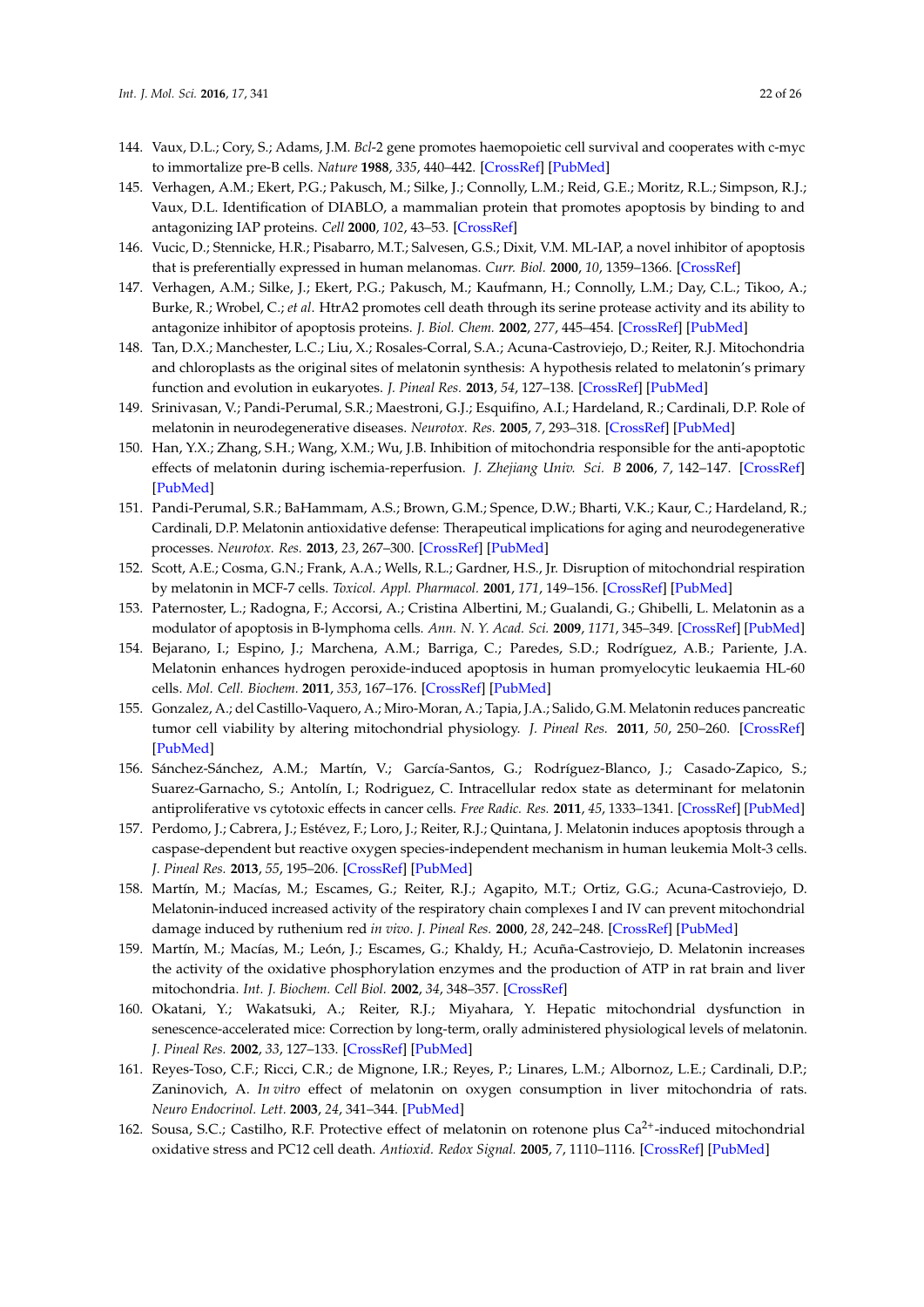- 163. Reyes-Toso, C.F.; Rebagliati, I.R.; Ricci, C.R.; Linares, L.M.; Albornoz, L.E.; Cardinali, D.P.; Zaninovich, A. Effect of melatonin treatment on oxygen consumption by rat liver mitochondria. *Amino Acids* **2006**, *31*, 299–302. [\[CrossRef\]](http://dx.doi.org/10.1007/s00726-005-0280-z) [\[PubMed\]](http://www.ncbi.nlm.nih.gov/pubmed/16554975)
- 164. Cheshchevik, V.T.; Dremza, I.K.; Lapshina, E.A.; Zabrodskaya, S.V.; Kujawa, J.; Zavodnik, I.B. Corrections by melatonin of liver mitochondrial disorders under diabetes and acute intoxication in rats. *Cell. Biochem. Funct.* **2011**, *29*, 481–488. [\[CrossRef\]](http://dx.doi.org/10.1002/cbf.1775) [\[PubMed\]](http://www.ncbi.nlm.nih.gov/pubmed/21744370)
- 165. Zavodnik, I.B.; Lapshina, E.A.; Cheshchevik, V.T.; Dremza, I.K.; Kujawa, J.; Zabrodskaya, S.V.; Reiter, R.J. Melatonin and succinate reduce rat liver mitochondrial dysfunction in diabetes. *J. Physiol. Pharmacol.* **2011**, *62*, 421–427. [\[PubMed\]](http://www.ncbi.nlm.nih.gov/pubmed/22100843)
- <span id="page-22-0"></span>166. Girish, K.S.; Paul, M.; Thushara, R.M.; Hemshekhar, M.; Shanmuga Sundaram, M.; Rangappa, K.S.; Kemparaju, K. Melatonin elevates apoptosis in human platelets via ROS mediated mitochondrial damage. *Biochem. Biophys. Res. Commun.* **2013**, *438*, 198–204. [\[CrossRef\]](http://dx.doi.org/10.1016/j.bbrc.2013.07.053) [\[PubMed\]](http://www.ncbi.nlm.nih.gov/pubmed/23880341)
- <span id="page-22-1"></span>167. Xu, M.; Ashraf, M. Melatonin protection against lethal myocyte injury induced by doxorubicin as reflected by effects on mitochondrial membrane potential. *J. Mol. Cell. Cardiol.* **2002**, *34*, 75–79. [\[CrossRef\]](http://dx.doi.org/10.1006/jmcc.2001.1485) [\[PubMed\]](http://www.ncbi.nlm.nih.gov/pubmed/11812166)
- <span id="page-22-2"></span>168. Poeggeler, B.; Sambamurti, K.; Siedlak, S.L.; Perry, G.; Smith, M.A.; Pappolla, M.A. A novel endogenous indole protects rodent mitochondria and extends rotifer lifespan. *PLoS ONE* **2010**, *5*, e10206. [\[CrossRef\]](http://dx.doi.org/10.1371/journal.pone.0010206) [\[PubMed\]](http://www.ncbi.nlm.nih.gov/pubmed/20421998)
- <span id="page-22-3"></span>169. López, A.; García, J.A.; Escames, G.; Venegas, C.; Ortiz, F.; López, L.C.; Castroviejo, D.A. Melatonin protects the mitochondria from oxidative damage reducing oxygen consumption, membrane potential, and superoxide anion production. *J. Pineal Res.* **2009**, *46*, 188–198. [\[CrossRef\]](http://dx.doi.org/10.1111/j.1600-079X.2008.00647.x) [\[PubMed\]](http://www.ncbi.nlm.nih.gov/pubmed/19054298)
- <span id="page-22-4"></span>170. Tan, D.X.; Manchester, L.C.; Sainz, R.M.; Mayo, J.C.; Leon, J.; Hardeland, R.; Poeggeler, B.; Reiter, R.J. Interactions between melatonin and nicotinamide nucleotide: NADH preservation in cells and in cell-free systems by melatonin. *J. Pineal Res.* **2005**, *39*, 185–194. [\[CrossRef\]](http://dx.doi.org/10.1111/j.1600-079X.2005.00234.x) [\[PubMed\]](http://www.ncbi.nlm.nih.gov/pubmed/16098097)
- <span id="page-22-5"></span>171. Prunet-Marcassus, B.; Ambid, L.; Viguerie-Bascands, N.; Pénicaud, L.; Casteilla, L. Evidence for a direct effect of melatonin on mitochondrial genome expression of Siberian hamster brown adipocytes. *J. Pineal Res.* **2001**, *30*, 108–115. [\[CrossRef\]](http://dx.doi.org/10.1034/j.1600-079X.2001.300206.x) [\[PubMed\]](http://www.ncbi.nlm.nih.gov/pubmed/11270477)
- <span id="page-22-6"></span>172. Uguz, A.C.; Cig, B.; Espino, J.; Bejarano, I.; Naziroglu, M.; Rodríguez, A.B.; Pariente, J.A. Melatonin potentiates chemotherapy-induced cytotoxicity and apoptosis in rat pancreatic tumor cells. *J. Pineal Res.* **2012**, *53*, 91–98. [\[CrossRef\]](http://dx.doi.org/10.1111/j.1600-079X.2012.00974.x) [\[PubMed\]](http://www.ncbi.nlm.nih.gov/pubmed/22288984)
- <span id="page-22-7"></span>173. Semak, I.; Naumova, M.; Korik, E.; Terekhovich, V.; Wortsman, J.; Slominski, A. A novel metabolic pathway of melatonin: Oxidation by cytochrome C. *Biochemistry* **2005**, *44*, 9300–9307. [\[CrossRef\]](http://dx.doi.org/10.1021/bi050202d) [\[PubMed\]](http://www.ncbi.nlm.nih.gov/pubmed/15981996)
- <span id="page-22-8"></span>174. Zhang, H.M.; Zhang, Y.; Zhang, B.X. The role of mitochondrial complex III in melatonin-induced ROS production in cultured mesangial cells. *J. Pineal Res.* **2011**, *50*, 78–82. [\[CrossRef\]](http://dx.doi.org/10.1111/j.1600-079X.2010.00815.x) [\[PubMed\]](http://www.ncbi.nlm.nih.gov/pubmed/20969621)
- <span id="page-22-10"></span>175. Zhang, H.; Zhang, H.M.; Wu, L.P.; Tan, D.X.; Kamat, A.; Li, Y.-Q.; Katz, M.S.; Abboud, H.E.; Reiter, R.J.; Zhang, B.-X. Impaired mitochondrial complex III and melatonin responsive reactive oxygen species generation in kidney mitochondria of db/db mice. *J. Pineal Res.* **2011**, *51*, 338–344. [\[CrossRef\]](http://dx.doi.org/10.1111/j.1600-079X.2011.00894.x) [\[PubMed\]](http://www.ncbi.nlm.nih.gov/pubmed/21615785)
- <span id="page-22-9"></span>176. Fu, J.L.; Zhang, H.M.; Zhang, H.; Kamat, A.; Yeh, C.K.; Zhang, B.X. A melatonin-based fluorescence method for the measurement of mitochondrial complex III function in intact cells. *J. Pineal Res.* **2013**, *55*, 364–370. [\[CrossRef\]](http://dx.doi.org/10.1111/jpi.12079) [\[PubMed\]](http://www.ncbi.nlm.nih.gov/pubmed/23952718)
- <span id="page-22-11"></span>177. Wang, B.Q.; Yang, Q.H.; Xu, R.K.; Xu, J.N. Elevated levels of mitochonrial respiratory complexes activities and ATP production in 17-β-estradiol-induced prolactin-secretory tumor cells in male rats are inhibited by melatonin *in vivo* and *in vitro*. *Chin. Med. J.* **2013**, *126*, 4724–4730. [\[PubMed\]](http://www.ncbi.nlm.nih.gov/pubmed/24342319)
- <span id="page-22-12"></span>178. Acuña-Castroviejo, D.; Carretero, M.; Doerrier, C.; López, L.C.; García-Corzo, L.; Tresguerres, J.A.; Escames, G. Melatonin protects lung mitochondria from aging. *Age* **2012**, *34*, 681–692. [\[CrossRef\]](http://dx.doi.org/10.1007/s11357-011-9267-8) [\[PubMed\]](http://www.ncbi.nlm.nih.gov/pubmed/21614449)
- <span id="page-22-13"></span>179. Tutton, P.J.; Barkla, D.H. Cytotoxicity of 5,6-dihydroxytryptamine in dimethylhydrazine-induced carcinomas of rat colon. *Cancer Res.* **1977**, *37*, 1241–1244. [\[PubMed\]](http://www.ncbi.nlm.nih.gov/pubmed/844050)
- <span id="page-22-14"></span>180. Klemm, H.P.; Baumgarten, H.G.; Schlossberger, H.G. Polarographic measurements of spontaneous and mitochondria-promoted oxidation of 5,6- and 5,7-dihydroxytryptamine. *J. Neurochem.* **1980**, *35*, 1400–1408. [\[CrossRef\]](http://dx.doi.org/10.1111/j.1471-4159.1980.tb09016.x) [\[PubMed\]](http://www.ncbi.nlm.nih.gov/pubmed/7441258)
- 181. Baumgarten, H.G.; Jenner, S.; Klemm, H.P. Serotonin neurotoxins: Recent advances in the mode of administration and molecular mechanism of action. *J. Physiol.* **1981**, *77*, 309–314.
- <span id="page-22-15"></span>182. Singh, S.; Dryhurst, G. Further insights into the oxidation chemistry and biochemistry of the serotonergic neurotoxin 5,6-dihydroxytryptamine. *J. Med. Chem.* **1990**, *33*, 3035–3044. [\[CrossRef\]](http://dx.doi.org/10.1021/jm00173a020) [\[PubMed\]](http://www.ncbi.nlm.nih.gov/pubmed/2172537)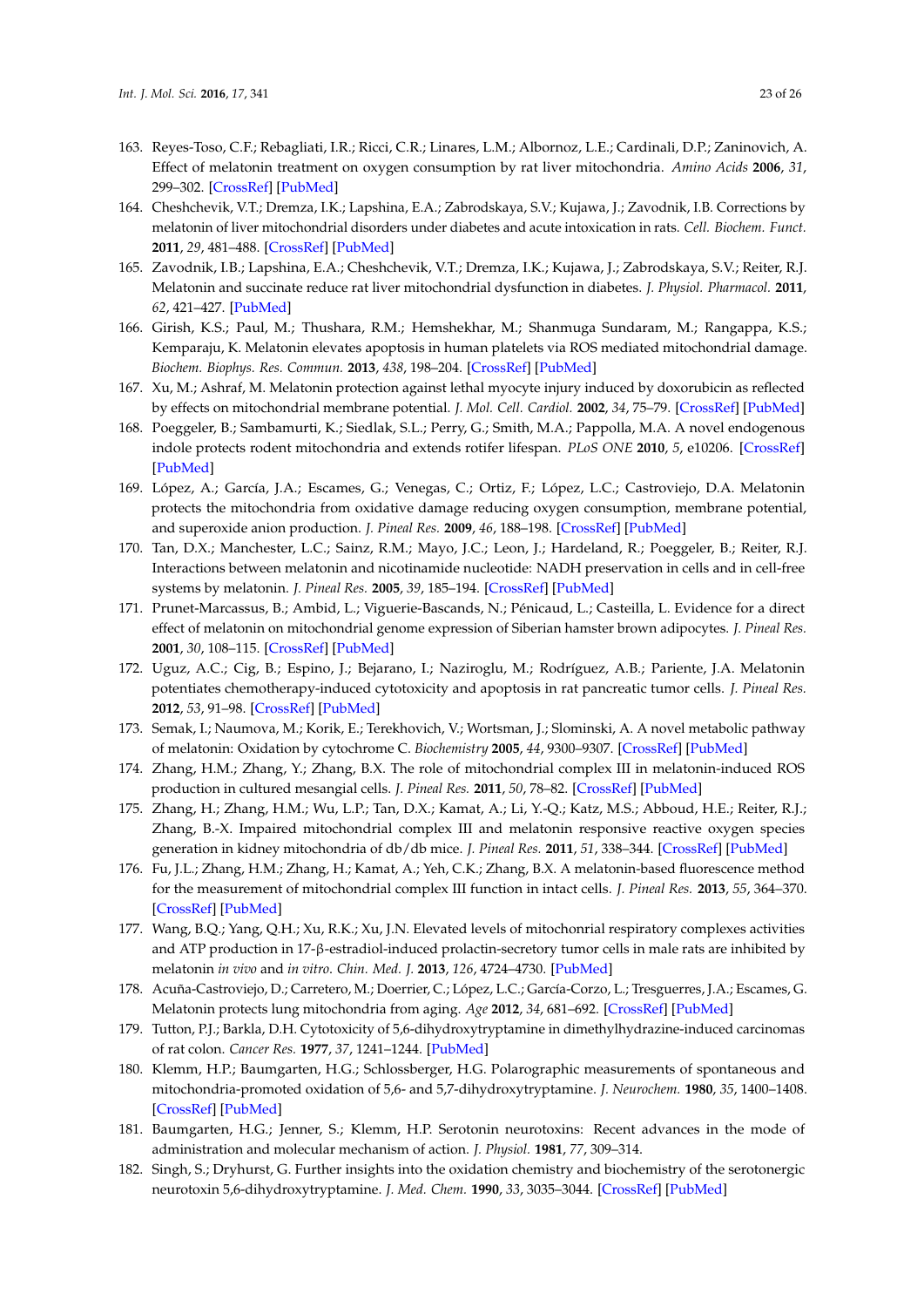- <span id="page-23-0"></span>183. Shellard, S.A.; Whelan, R.D.; Hill, B.T. Growth inhibitory and cytotoxic effects of melatonin and its metabolites on human tumour cell lines *in vitro*. *Br. J. Cancer* **1989**, *60*, 288–290. [\[CrossRef\]](http://dx.doi.org/10.1038/bjc.1989.272) [\[PubMed\]](http://www.ncbi.nlm.nih.gov/pubmed/2789933)
- <span id="page-23-1"></span>184. Sakano, K.; Oikawa, S.; Hiraku, Y.; Kawanishi, S. Oxidative DNA damage induced by a melatonin metabolite, 6-hydroxymelatonin, via a unique non-*O*-quinone type of redox cycle. *Biochem. Pharmacol.* **2004**, *68*, 1869–1878. [\[CrossRef\]](http://dx.doi.org/10.1016/j.bcp.2004.06.016) [\[PubMed\]](http://www.ncbi.nlm.nih.gov/pubmed/15450952)
- <span id="page-23-2"></span>185. AbuHammad, S.; Zihlif, M. Gene expression alterations in doxorubicin resistant MCF7 breast cancer cell line. *Genomics* **2013**, *101*, 213–220. [\[CrossRef\]](http://dx.doi.org/10.1016/j.ygeno.2012.11.009) [\[PubMed\]](http://www.ncbi.nlm.nih.gov/pubmed/23201559)
- <span id="page-23-3"></span>186. Tian, Z.; Li, Y.L.; Zhao, L.; Zhang, C.L. Role of CYP1A2 1F polymorphism in cancer risk: Evidence from a meta-analysis of 46 case-control studies. *Gene* **2013**, *524*, 168–174. [\[CrossRef\]](http://dx.doi.org/10.1016/j.gene.2013.04.038) [\[PubMed\]](http://www.ncbi.nlm.nih.gov/pubmed/23628800)
- <span id="page-23-4"></span>187. Bosin, T.R.; Jonsson, G.; Beck, O. On the occurrence of 5-methoxytryptamine in brain. *Brain Res.* **1979**, *173*, 79–88. [\[CrossRef\]](http://dx.doi.org/10.1016/0006-8993(79)91097-7)
- 188. Uemura, T.; Yamamoto, A.; Miura, R.; Yamano, T. Microsomal methoxymelanin formation from 6-hydroxymelatonin. *FEBS Lett.* **1980**, *122*, 237–240. [\[CrossRef\]](http://dx.doi.org/10.1016/0014-5793(80)80447-9)
- 189. Beck, O.; Jonsson, G. In vivo formation of 5-methoxytryptamine from melatonin in rat. *J. Neurochem.* **1981**, *36*, 2013–2018. [\[CrossRef\]](http://dx.doi.org/10.1111/j.1471-4159.1981.tb10827.x) [\[PubMed\]](http://www.ncbi.nlm.nih.gov/pubmed/6940950)
- 190. Young, I.M.; Leone, R.M.; Francis, P.; Stovell, P.; Silman, R.E. Melatonin is metabolized to *N*-acetyl serotonin and 6-hydroxymelatonin in man. *J. Clin. Endocrinol. Metab.* **1985**, *60*, 114–119. [\[CrossRef\]](http://dx.doi.org/10.1210/jcem-60-1-114) [\[PubMed\]](http://www.ncbi.nlm.nih.gov/pubmed/3964785)
- 191. Young, I.M.; Leone, R.M.; Silman, R.E. The mass spectrometric analysis of the urinary metabolites of melatonin and its deuterated analogues, confirming their identity as *N*-acetylserotonin and 6-hydroxymelatonin. *Biomed. Mass Spectrom.* **1985**, *12*, 319–337. [\[CrossRef\]](http://dx.doi.org/10.1002/bms.1200120704) [\[PubMed\]](http://www.ncbi.nlm.nih.gov/pubmed/2933089)
- 192. Yu, A.M.; Idle, J.R.; Byrd, L.G.; Krausz, K.W.; Küpfer, A.; Gonzalez, F.J. Regeneration of serotonin from 5-methoxytryptamine by polymorphic human CYP2D6. *Pharmacogenetics* **2003**, *13*, 173–181. [\[CrossRef\]](http://dx.doi.org/10.1097/00008571-200303000-00007) [\[PubMed\]](http://www.ncbi.nlm.nih.gov/pubmed/12618595)
- <span id="page-23-5"></span>193. Hardeland, R. Melatonin metabolism in the central nervous system. *Curr. Neuropharmacol.* **2010**, *8*, 168–181. [\[CrossRef\]](http://dx.doi.org/10.2174/157015910792246164) [\[PubMed\]](http://www.ncbi.nlm.nih.gov/pubmed/21358968)
- <span id="page-23-6"></span>194. Erkoç, Ş.; Erkoç, F.; Keskinc, N. Theoretical investigation of melatonin and its hydroxy isomers. *J. Mol. Struct.* **2002**, *587*, 73–79. [\[CrossRef\]](http://dx.doi.org/10.1016/S0166-1280(02)00098-2)
- <span id="page-23-7"></span>195. Dai, M.; Cui, P.; Yu, M.; Han, J.; Li, H.; Xiu, R. Melatonin modulates the expression of VEGF and HIF-1 α induced by CoCl<sup>2</sup> in cultured cancer cells. *J. Pineal Res.* **2008**, *44*, 121–126. [\[CrossRef\]](http://dx.doi.org/10.1111/j.1600-079X.2007.00498.x) [\[PubMed\]](http://www.ncbi.nlm.nih.gov/pubmed/18289162)
- 196. Park, J.W.; Hwang, M.S.; Suh, S.I.; Baek, W.K. Melatonin down-regulates HIF-1 α expression through inhibition of protein translation in prostate cancer cells. *J. Pineal Res.* **2009**, *46*, 415–421. [\[CrossRef\]](http://dx.doi.org/10.1111/j.1600-079X.2009.00678.x) [\[PubMed\]](http://www.ncbi.nlm.nih.gov/pubmed/19552765)
- 197. Vassilopoulos, A.; Papazafiri, P. Attenuation of oxidative stress in HL-1 cardiomyocytes improves mitochondrial function and stabilizes Hif-1α. *Free Radic. Res.* **2005**, *39*, 1273–1284. [\[CrossRef\]](http://dx.doi.org/10.1080/10715760500166685) [\[PubMed\]](http://www.ncbi.nlm.nih.gov/pubmed/16298857)
- 198. Carbajo-Pescador, S.; Ordoñez, R.; Benet, M.; Jover, R.; García-Palomo, A.; Mauriz, J.L.; González-Gallego, J. Inhibition of VEGF expression through blockade of Hif1α and STAT3 signalling mediates the anti-angiogenic effect of melatonin in HepG2 liver cancer cells. *Br. J. Cancer* **2013**, *109*, 83–91. [\[CrossRef\]](http://dx.doi.org/10.1038/bjc.2013.285) [\[PubMed\]](http://www.ncbi.nlm.nih.gov/pubmed/23756865)
- <span id="page-23-8"></span>199. Kim, K.J.; Choi, J.S.; Kang, I.; Kim, K.W.; Jeong, C.H.; Jeong, J.W. Melatonin suppresses tumor progression by reducing angiogenesis stimulated by HIF-1 in a mouse tumor model. *J. Pineal Res.* **2013**, *54*, 264–270. [\[CrossRef\]](http://dx.doi.org/10.1111/j.1600-079X.2012.01030.x) [\[PubMed\]](http://www.ncbi.nlm.nih.gov/pubmed/22924616)
- <span id="page-23-9"></span>200. Lanoix, D.; Lacasse, A.A.; Reiter, R.J.; Vaillancourt, C. Melatonin: The watchdog of villous trophoblast homeostasis against hypoxia/reoxygenation-induced oxidative stress and apoptosis. *Mol. Cell. Endocrinol.* **2013**, *381*, 35–45. [\[CrossRef\]](http://dx.doi.org/10.1016/j.mce.2013.07.010) [\[PubMed\]](http://www.ncbi.nlm.nih.gov/pubmed/23886990)
- <span id="page-23-10"></span>201. Frangioni, G.; Borgioli, G.; Bianchi, S. Melatonin, melanogenesis, and hypoxic stress in the newt, Triturus carnifex. *J. Exp. Zool. A Comp. Exp. Biol.* **2003**, *296*, 125–136. [\[CrossRef\]](http://dx.doi.org/10.1002/jez.a.10261) [\[PubMed\]](http://www.ncbi.nlm.nih.gov/pubmed/12658718)
- <span id="page-23-11"></span>202. Frangioni, G.; Santoni, M.; Bianchi, S.; Franchi, M.; Fuzzi, G.; Marcaccini, S.; Varlani, C.; Borgioli, G. Function of the hepatic melanogenesis in the newt, Triturus carnifex. *J. Exp. Zool. A Comp. Exp. Biol.* **2005**, *303*, 123–131. [\[CrossRef\]](http://dx.doi.org/10.1002/jez.a.137) [\[PubMed\]](http://www.ncbi.nlm.nih.gov/pubmed/15662667)
- <span id="page-23-12"></span>203. Ishibashi, T.; Hahn, D.W.; Srivastava, L.; Kumaresan, P.; Turner, C.W. Effect of pinealectomy and melatonin on feed consumption and thyroid hormone secretion rate. *Proc. Soc. Exp. Biol. Med.* **1966**, *122*, 644–647. [\[CrossRef\]](http://dx.doi.org/10.3181/00379727-122-31215) [\[PubMed\]](http://www.ncbi.nlm.nih.gov/pubmed/5918927)
- <span id="page-23-13"></span>204. Zini, R.; Morin, C.; Bertelli, A.; Bertelli, A.A.; Tillement, J.P. Effects of resveratrol on the rat brain respiratory chain. *Drugs Exp. Clin. Res.* **1999**, *25*, 87–97. [\[PubMed\]](http://www.ncbi.nlm.nih.gov/pubmed/10370869)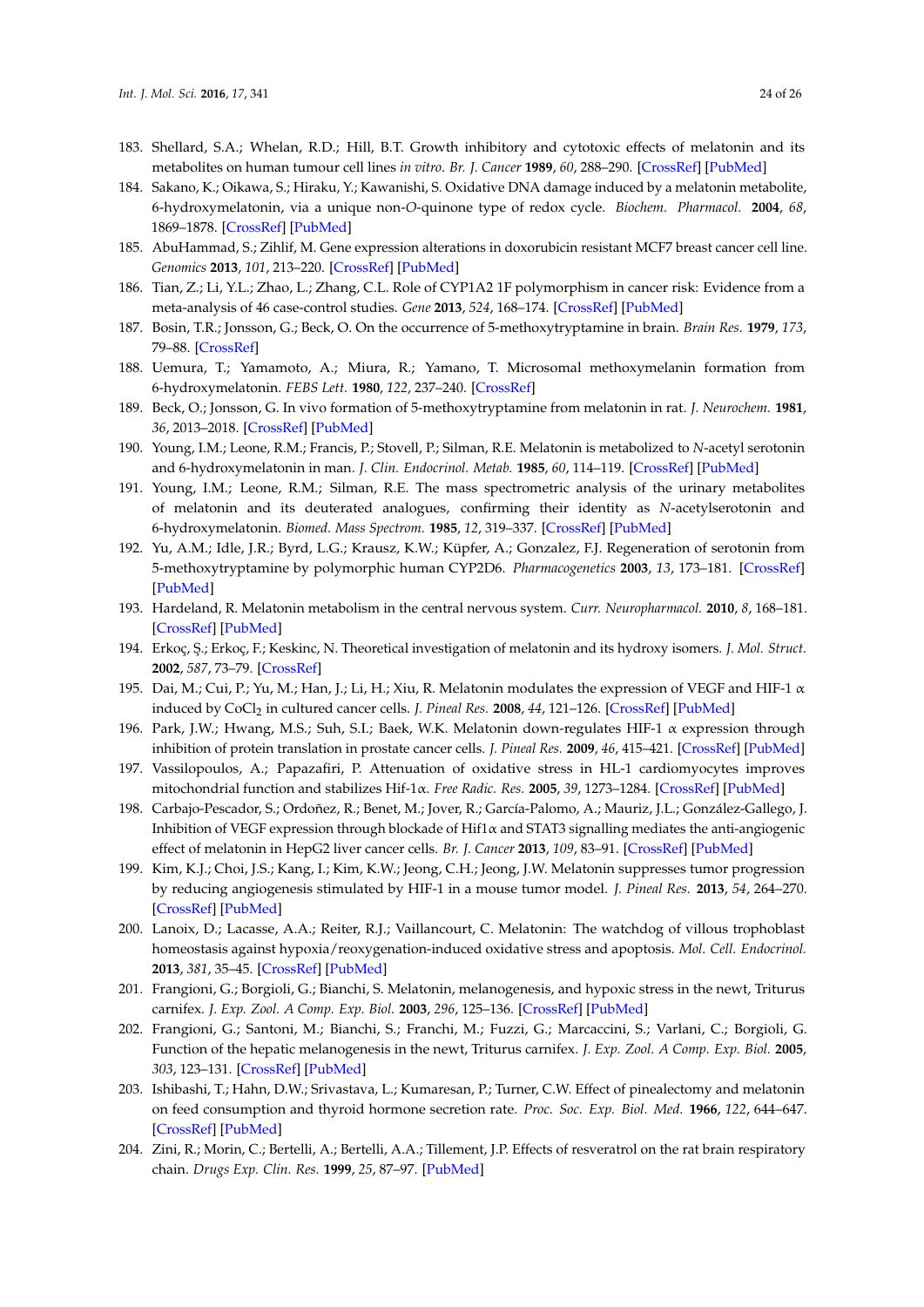- 205. Dong, L.F.; Jameson, V.J.; Tilly, D.; Cerny, J.; Mahdavian, E.; Marín-Hernández, A.; Hernández-Esquivel, L.; Rodríguez-Enríquez, S.; Stursa, J.; Witting, P.K.; *et al*. Mitochondrial targeting of vitamin E succinate enhances its pro-apoptotic and anti-cancer activity via mitochondrial complex II. *J. Biol. Chem.* **2011**, *286*, 3717–3728. [\[CrossRef\]](http://dx.doi.org/10.1074/jbc.M110.186643) [\[PubMed\]](http://www.ncbi.nlm.nih.gov/pubmed/21059645)
- 206. Li, P.M.; Li, Y.L.; Liu, B.; Wang, W.J.; Wang, Y.Z.; Li, Z. Curcumin inhibits MHCC97H liver cancer cells by activating ROS/TLR-4/caspase signaling pathway. *Asian Pac. J. Cancer Prev.* **2014**, *15*, 2329–2334. [\[CrossRef\]](http://dx.doi.org/10.7314/APJCP.2014.15.5.2329) [\[PubMed\]](http://www.ncbi.nlm.nih.gov/pubmed/24716979)
- 207. Sassi, N.; Mattarei, A.; Azzolini, M.; Szabo', I.; Paradisi, C.; Zoratti, M.; Biasutto, L. Cytotoxicity of mitochondria-targeted resveratrol derivatives: Interactions with respiratory chain complexes and ATP synthase. *Biochim. Biophys. Acta* **2014**, *1837*, 1781–1789. [\[CrossRef\]](http://dx.doi.org/10.1016/j.bbabio.2014.06.010) [\[PubMed\]](http://www.ncbi.nlm.nih.gov/pubmed/24997425)
- <span id="page-24-0"></span>208. Tomasetti, M.; Santarelli, L.; Alleva, R.; Dong, L.F.; Neuzil, J. Redox-active and redox-silent compounds: Synergistic therapeutics in cancer. *Curr. Med. Chem.* **2015**, *22*, 552–568. [\[CrossRef\]](http://dx.doi.org/10.2174/0929867321666140915142219) [\[PubMed\]](http://www.ncbi.nlm.nih.gov/pubmed/25245377)
- <span id="page-24-1"></span>209. Sorbi, S.; Bird, E.D.; Blass, J.P. Decreased pyruvate dehydrogenase complex activity in Huntington and Alzheimer brain. *Ann. Neurol.* **1983**, *13*, 72–78. [\[CrossRef\]](http://dx.doi.org/10.1002/ana.410130116) [\[PubMed\]](http://www.ncbi.nlm.nih.gov/pubmed/6219611)
- 210. Parker, W.D., Jr. Cytochrome oxidase deficiency in Alzheimer's disease. *Ann. N. Y. Acad. Sci.* **1991**, *640*, 59–64. [\[CrossRef\]](http://dx.doi.org/10.1111/j.1749-6632.1991.tb00191.x) [\[PubMed\]](http://www.ncbi.nlm.nih.gov/pubmed/1663716)
- 211. Henchcliffe, C.; Beal, M.F. Mitochondrial biology and oxidative stress in Parkinson disease pathogenesis. *Nat. Clin. Pract. Neurol.* **2008**, *4*, 600–609. [\[CrossRef\]](http://dx.doi.org/10.1038/ncpneuro0924) [\[PubMed\]](http://www.ncbi.nlm.nih.gov/pubmed/18978800)
- 212. Parker, W.D., Jr.; Parks, J.K.; Swerdlow, R.H. Complex I deficiency in Parkinson's disease frontal cortex. *Brain Res.* **2008**, *1189*, 215–218. [\[CrossRef\]](http://dx.doi.org/10.1016/j.brainres.2007.10.061) [\[PubMed\]](http://www.ncbi.nlm.nih.gov/pubmed/18061150)
- 213. Long, J.; He, P.; Shen, Y.; Li, R. New evidence of mitochondria dysfunction in the female Alzheimer's disease brain: Deficiency of estrogen receptor-β. *J. Alzheimers Dis.* **2012**, *30*, 545–558. [\[PubMed\]](http://www.ncbi.nlm.nih.gov/pubmed/22451324)
- 214. Chen, Z.; Zhong, C. Decoding Alzheimer's disease from perturbed cerebral glucose metabolism: Implications for diagnostic and therapeutic strategies. *Prog. Neurobiol.* **2013**, *108*, 21–43. [\[CrossRef\]](http://dx.doi.org/10.1016/j.pneurobio.2013.06.004) [\[PubMed\]](http://www.ncbi.nlm.nih.gov/pubmed/23850509)
- <span id="page-24-2"></span>215. Burté, F.; Carelli, V.; Chinnery, P.F.; Yu-Wai-Man, P. Disturbed mitochondrial dynamics and neurodegenerative disorders. *Nat. Rev. Neurol.* **2015**, *11*, 11–24. [\[CrossRef\]](http://dx.doi.org/10.1038/nrneurol.2014.228) [\[PubMed\]](http://www.ncbi.nlm.nih.gov/pubmed/25486875)
- <span id="page-24-3"></span>216. Bobba, A.; Amadoro, G.; La Piana, G.; Calissano, P.; Atlante, A. Glycolytic enzyme upregulation and numbness of mitochondrial activity characterize the early phase of apoptosis in cerebellar granule cells. *Apoptosis* **2015**, *20*, 10–28. [\[CrossRef\]](http://dx.doi.org/10.1007/s10495-014-1049-1) [\[PubMed\]](http://www.ncbi.nlm.nih.gov/pubmed/25351440)
- <span id="page-24-4"></span>217. Weydt, P.; Pineda, V.V.; Torrence, A.E.; Libby, R.T.; Satterfield, T.F.; Lazarowski, E.R.; Gilbert, M.L.; Morton, G.J.; Bammler, T.K.; Strand, A.D.; *et al*. Thermoregulatory and metabolic defects in Huntington's disease transgenic mice implicate PGC-1α in Huntington's disease neurodegeneration. *Cell Metab.* **2006**, *4*, 349–362. [\[CrossRef\]](http://dx.doi.org/10.1016/j.cmet.2006.10.004) [\[PubMed\]](http://www.ncbi.nlm.nih.gov/pubmed/17055784)
- 218. Andrews, Z.B.; Erion, D.; Beiler, R.; Liu, Z.W.; Abizaid, A.; Zigman, J.; Elsworth, J.D.; Savitt, J.M.; DiMarchi, R.; Tschöp, M.; *et al*. Ghrelin promotes and protects nigrostriatal dopamine function via a UCP2-dependent mitochondrial mechanism. *J. Neurosci.* **2009**, *29*, 14057–14065. [\[CrossRef\]](http://dx.doi.org/10.1523/JNEUROSCI.3890-09.2009) [\[PubMed\]](http://www.ncbi.nlm.nih.gov/pubmed/19906954)
- 219. Besson, M.T.; Dupont, P.; Fridell, Y.W.; Liévens, J.C. Increased energy metabolism rescues glia-induced pathology in a Drosophila model of Huntington's disease. *Hum. Mol. Genet.* **2010**, *19*, 3372–3382. [\[CrossRef\]](http://dx.doi.org/10.1093/hmg/ddq249) [\[PubMed\]](http://www.ncbi.nlm.nih.gov/pubmed/20566711)
- <span id="page-24-5"></span>220. Krako, N.; Magnifico, M.C.; Arese, M.; Meli, G.; Forte, E.; Lecci, A.; Manca, A.; Giuffre, A.; Mastronicola, D.; Sarti, P.; *et al*. Characterization of mitochondrial dysfunction in the 7PA2 cell model of Alzheimer's disease. *J. Alzheimer's Dis.* **2013**, *37*, 747–758.
- <span id="page-24-6"></span>221. Cruz-Bermúdez, A.; Vallejo, C.G.; Vicente-Blanco, R.J.; Gallardo, M.E.; Fernández-Moreno, M.Á.; Quintanilla, M.; Garesse, R. Enhanced tumorigenicity by mitochondrial DNA mild mutations. *Oncotarget* **2015**, *6*, 13628–13643. [\[CrossRef\]](http://dx.doi.org/10.18632/oncotarget.3698) [\[PubMed\]](http://www.ncbi.nlm.nih.gov/pubmed/25909222)
- 222. Gorlach, S.; Fichna, J.; Lewandowska, U. Polyphenols as mitochondria-targeted anticancer drugs. *Cancer Lett.* **2015**, *366*, 141–149. [\[CrossRef\]](http://dx.doi.org/10.1016/j.canlet.2015.07.004) [\[PubMed\]](http://www.ncbi.nlm.nih.gov/pubmed/26185003)
- 223. Kim, H.; Jang, H.; Kim, T.W.; Kang, B.H.; Lee, S.E.; Jeon, Y.K.; Chung, H.D.; Choi, J.; Shin, J.; Cho, E.-J.; *et al*. Core pluripotency factors directly regulate metabolism in embryonic stem cell to maintain pluripotency. *Stem Cells* **2015**. [\[CrossRef\]](http://dx.doi.org/10.1002/stem.2073) [\[PubMed\]](http://www.ncbi.nlm.nih.gov/pubmed/26059508)
- 224. Loureiro, R.; Magalhães-Novais, S.; Mesquita, K.A.; Baldeiras, I.; Sousa, I.S.; Tavares, L.C.; Barbosa, I.A.; Oliveira, P.J.; Vega-Naredo, I. Melatonin antiproliferative effects require active mitochondrial function in embryonal carcinoma cells. *Oncotarget* **2015**, *6*, 17081–17096. [\[CrossRef\]](http://dx.doi.org/10.18632/oncotarget.4012) [\[PubMed\]](http://www.ncbi.nlm.nih.gov/pubmed/26025920)